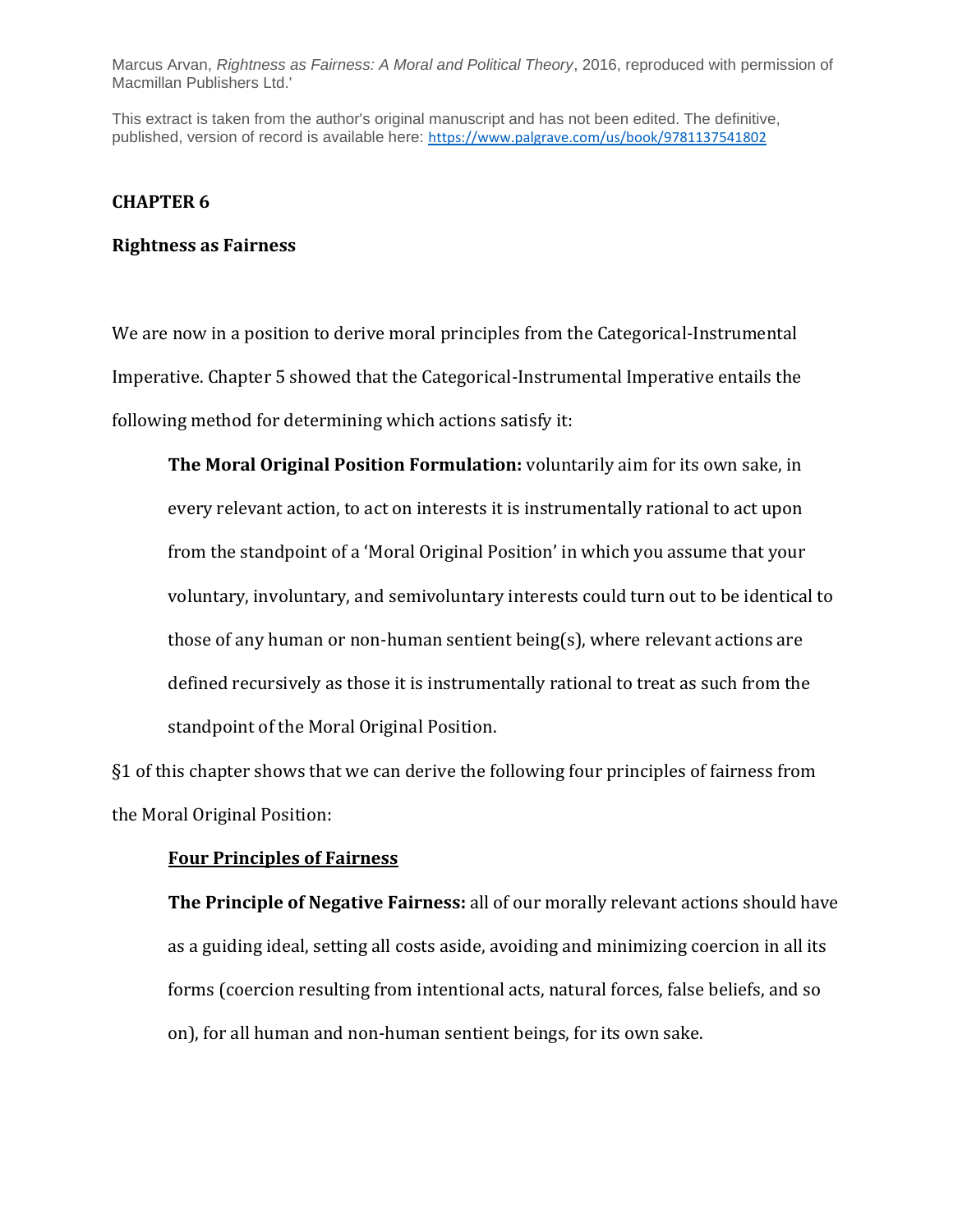**The Principle of Positive Fairness:** all of our morally relevant actions should have as a guiding ideal, setting all costs aside, assisting all human and nonhuman sentient beings in achieving interests they cannot best achieve on their own and want assistance in achieving, for its own sake.

**The Principle of Fair Negotiation:** whether an action is morally relevant, and how the Principles of Negative and Positive Fairness and Virtues of Fairness (see below) should be applied factoring in costs, should be settled through an actual process of fair negotiation guided by the Principles of Negative Fairness, Positive Fairness and Virtues of Fairness, where all human and non-human sentient beings affected by the action are afforded equal bargaining power to the extent that such a process can be approximated, and to the extent that cannot be, through a hypothetical process approximating the same, for its own sake.

**The Principle of Virtues of Fairness:** all of our morally relevant actions should aim to develop and express stable character traits to act in accordance with the first three principles of fairness, for its own sake.

§2 then combines these four principles into the following analysis of moral rightness: **Rightness as Fairness:** an action is morally right if and only if it satisfies the Principles of Rightness as Fairness, that is, if and only if it is (A) is morally relevant, (B) has coercion-avoidance and minimization, assisting human and non-human sentient beings to achieve interests they cannot best achieve on their own and want assistance in achieving, and the development and expression of settled dispositions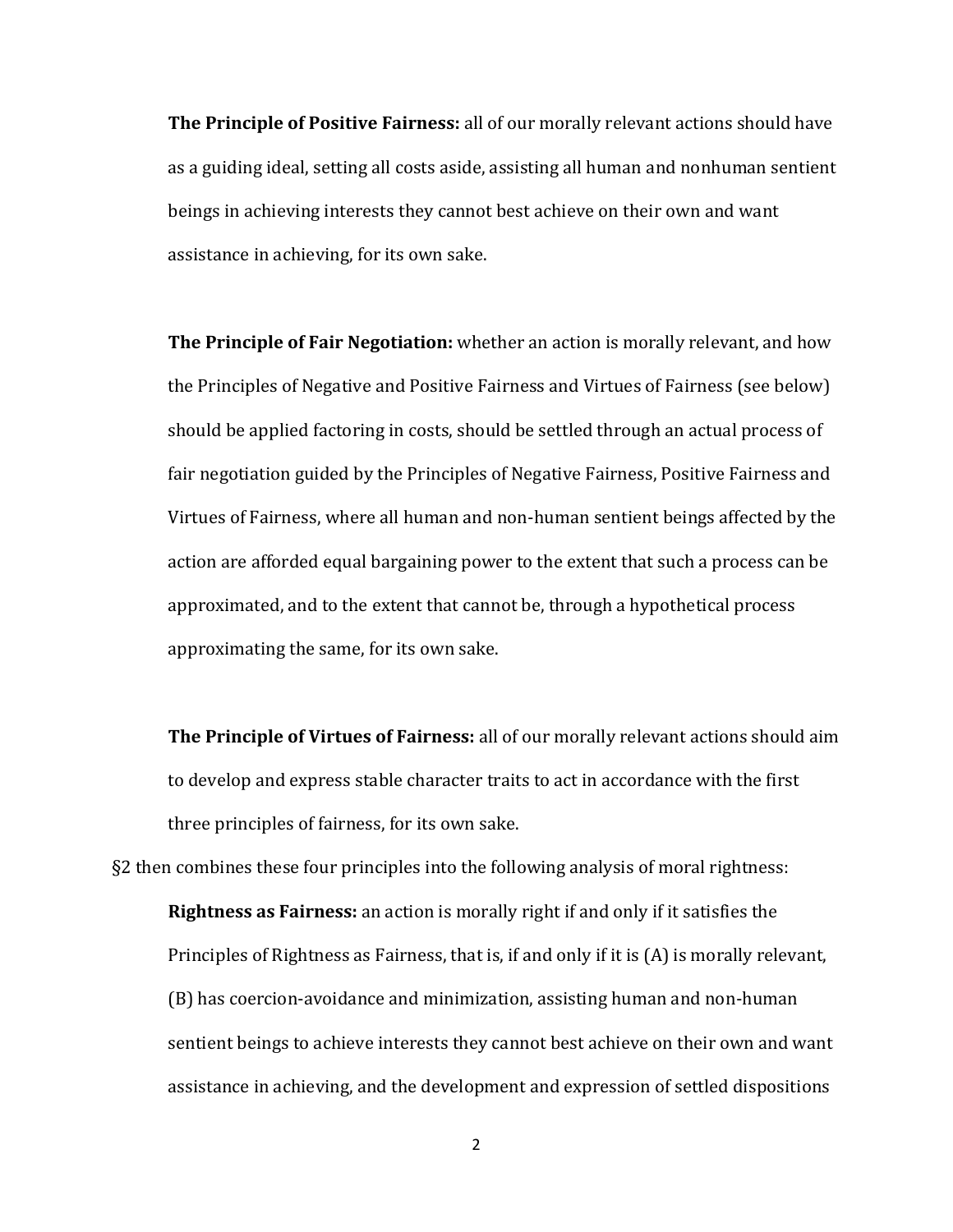to have these ends, as at least tacit ideals, and (C) is in conformity with the outcome of an actual process of fair negotiation approximating all human and sentient beings affected by the action being motivated by the above ideals and having equal bargaining power over how those ideals should be applied factoring in costs, or, if such a process is impossible, the outcome of a hypothetical process approximating the same, where moral relevance is determined recursively, by applying (B) and (C) to the question of whether the action is morally relevant.

Next, §2 argues that Rightness as Fairness reconciles several traditionally opposed conceptions of morality: deontology, consequentialism, virtue ethics, and contractualism. Additionally, §2 contends that Rightness as Fairness requires abandoning a common but problematic conception of moral problem-solving—a conception according to which we can arrive at sound answers to moral problems through principled thought or debate alone—in favor of an alternative method of 'principled fair negotiation' that requires merging principled thought and debate with actual, real-world negotiation.

Finally, §3 applies Rightness as Fairness to a small but representative variety of applied moral issues: (§3.1) Kant's famous four cases from *The Groundwork of the Metaphysics of Morals* (making a false promise, suicide, helping those in need, and developing one's natural talents), (§3.2) the question of whether, and if so when, morality permits or requires sacrificing the few for the many, (§3.3) world poverty, (§3.4) the distribution of scarce medical resources (e.g. transplantable organs), and (§3.5) the ethical treatment of non-human animals.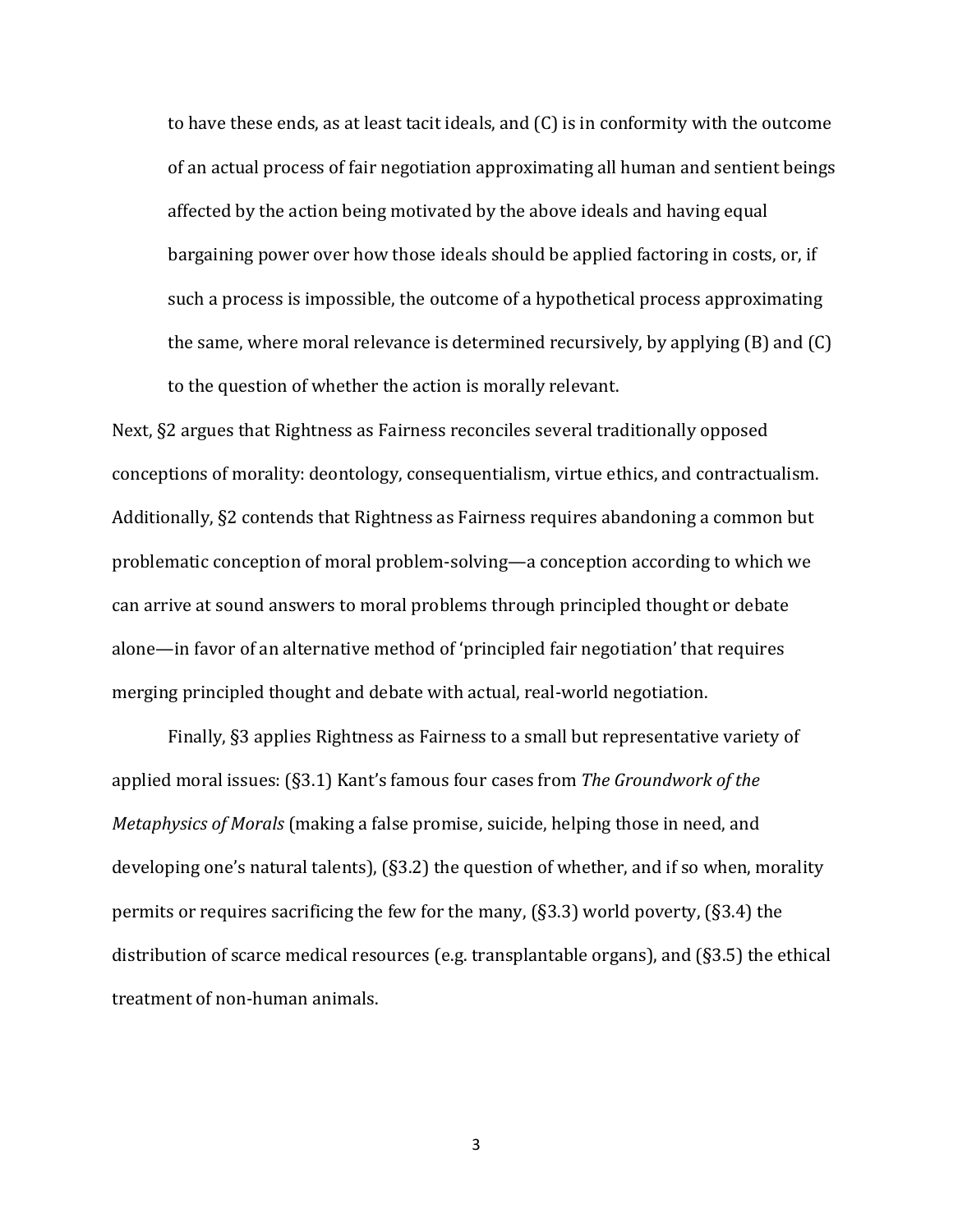#### **1 Derivation of Four Principles of Fairness**

Our first task is to determine which interests it is instrumentally rational to act on from the standpoint of the Moral Original Position: a standpoint behind an Absolute Veil of Ignorance where one assumes one's interests could turn out to be identical to those of any possible human being or non-human sentient being(s). Any action that is instrumentally rational from this standpoint is one that is instrumentally rational for one's present and all possible selves to universally agree to act on for their own sake, thus satisfying the Categorical-Instrumental Imperative. We will now see that the Moral Original Position generates four principles of fairness.

### **1.1 The Principle of Negative Fairness**

In order to determine which interests it is instrumentally rational to act upon from the standpoint of the Moral Original Position, we must reflect carefully upon one's deliberative situation within it.

First, one knows one is a *moral agent*: someone who experiences themselves firstpersonally as having capacity to voluntarily motivate themselves to act on principles of one's own choice (qua the Kantian and Hybrid Models of first-personal deliberation examined in Chapter 2).

Second, one is behind an *Absolute Veil of Ignorance*: one is to assume that one's interests could turn out to be identical with the interests of any possible human or nonhuman sentient being(s)—one's mother's interests, a stranger's interests, some animal's interests, the interests of many different people or animals, and so on.

Third, for reasons defended in Chapter 3, one ought not to deliberate on the basis of probabilities. For although it may be more likely that you will have some interests as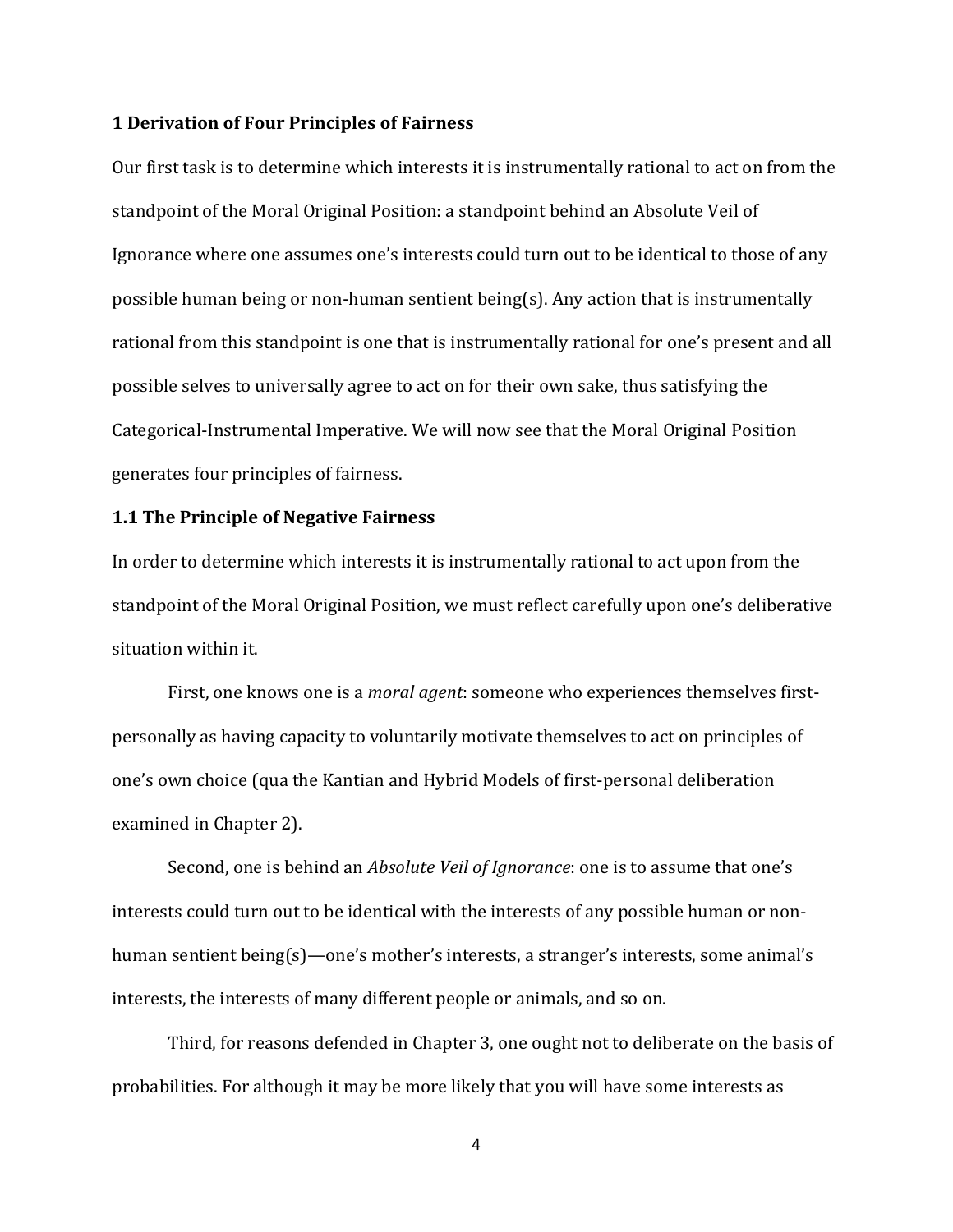opposed to others—say, your interests in your own well-being over the well-being of others—the Categorical-Instrumental Imperative requires one not to bet on 'likely future selves', but instead forge and uphold a universal agreement with all of one's possible future selves: an agreement that satisfies the interests of every possible future person you could turn out to be, no matter how unlikely. Since you are to deliberate behind the veil as though you could have any possible set of interests—including different interests in risk-taking you cannot deliberate on the basis of expectations about which risks are rational.

Fourth, because the Categorical-Instrumental Imperative requires one to seek and uphold such a universal agreement, one should assume that every possible future self one could turn out to be is voluntarily committed to acting on whatever interests turn out to be rational from one's standpoint behind the veil. This point is critical, because although one is to assume behind the Absolute Veil of Ignorance that one could turn out to have any possible set of interests—including the interests of people who violate moral norms, such as criminals, liars, and cheats—the Categorical-Instrumental Imperative requires one not to 'bet' on having those interests, but rather to forge and uphold an instrumentally rational agreement with all of one's possible selves. For, following Chapters 2 and 3, we are approaching these issues in Problem of Possible Future Selves cases: cases that we all experience at least sometimes in our lives, and in which we do not want to 'bet' on likely outcomes.

It is also critical to clarify that the above assumption—that one will voluntarily act on or 'uphold' whatever interests are instrumentally rational from the standpoint of the Moral Original Position, no matter which 'self' you turn out to be—is not an assumption that other people will also act on those same interests (namely, the Four Principles of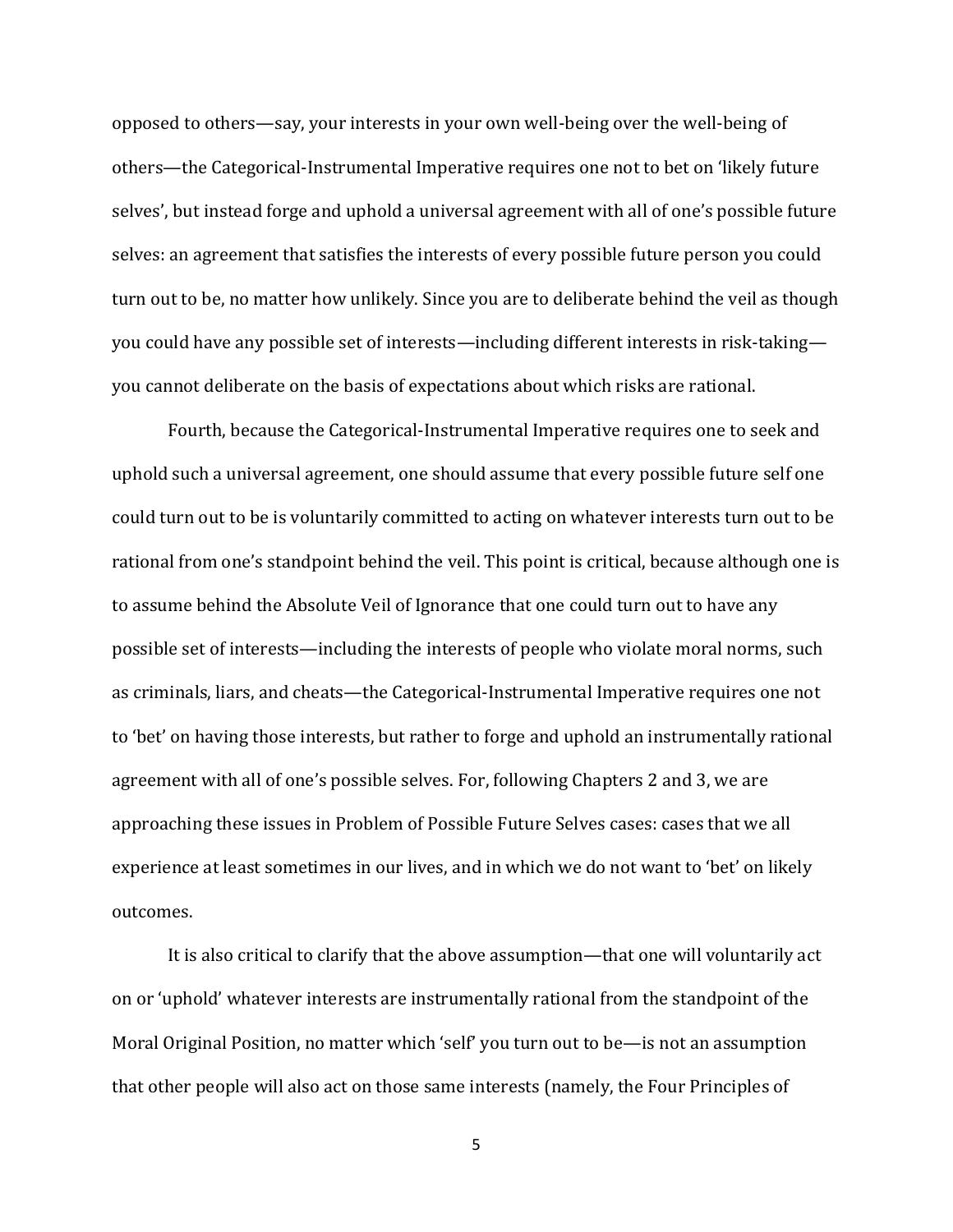Fairness that emerge from the Moral Original Position). The assumption here is not a Rawlsian assumption of 'strict-compliance', one which assumes that everyone else will comply with whichever principles one selects. <sup>1</sup> Instead, it merely assumes that *you* will be voluntarily committed to acting on those interests, no matter which possible future 'self' you turn out to be. It is an assumption that oneself is committed to doing what is rational in Problem-cases (vis-à-vis one's possible future selves), whatever other people might do. And this, I believe is exactly what we intuitively want a moral theory to do: we want it to tell us what we should do, regardless of what others do.

Fifth, although some of the beings one could turn out to identify one's interests with—nonhuman animals in particular—may not have capacities to voluntarily tailor their own interests to the outcome of one's deliberations (the Four Principles of Fairness), one should understand one's deliberations as including their interests by proxy. In other words, one should voluntarily uphold the Four Principles of Fairness on nonhuman animals' behalf because their interests are possibly yours. The Moral Original Position thus models two notions regarding nonhuman animals: first, how we should treat them (treating their interests as possibly our own), and second, how they should hypothetically treat each other if (contrary to actual fact) they were capable of behaving morally.

Finally, one should know in the Moral Original Position that the different human and nonhuman sentient beings one could turn out to identify one's interests with can have several different types of interests: voluntary, involuntary, and semivoluntary interests. This is critical for the following reason. We saw in Chapter 2 that Michael Smith responds to something like the Problem of Possible Future Selves by affirming a rational requirement to render one's motivations consistent across time. This is not unlike Kant's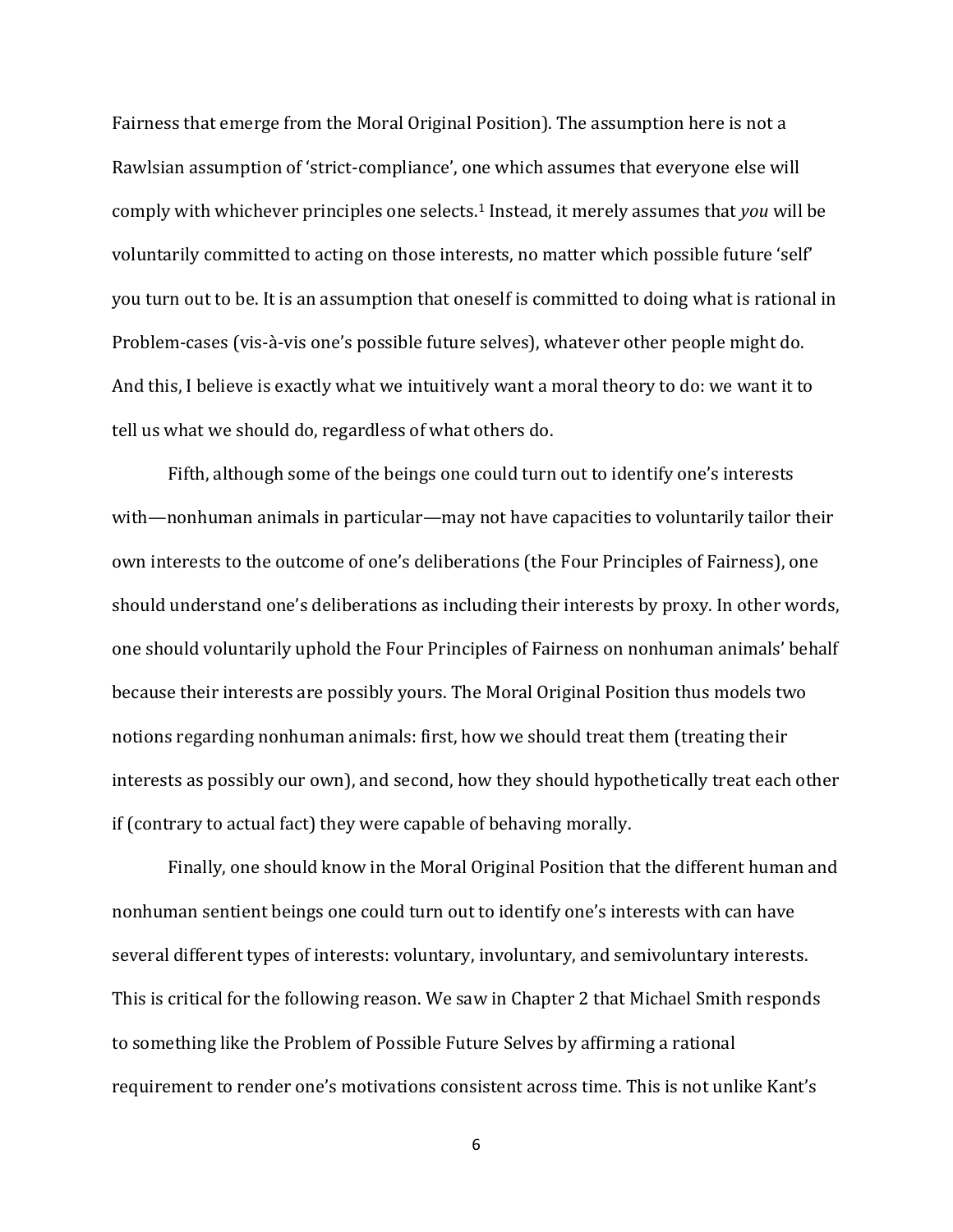notion of a 'kingdom of ends': a systematic union of the ends of all rational agents, without any conflicts between them. However, I argued in Chapter 2 that seeking such consistency is not straightforwardly rational because it fails to account for the fact that we have involuntary interests which we cannot avoid or change (for instance, we may find ourselves angry at someone whether we like it or not), as well as semivoluntary interests that we can voluntarily alter, but only within certain bounds and at some cost to oneself (as there are many possible costs to treating others fairly).

The six assumptions just discussed enable us to fully specify one's deliberative situation in the Moral Original Position. One knows, behind its Absolute Veil of Ignorance, that (i) one might turn out to have any possible set of interests, but (ii) one does not know which, and one cannot 'bet' probabilistically on any set of them over any others. For all one knows, once the Absolute Veil of Ignorance is 'raised', one may simply be self-interested, caring about no one's interests but one's own. At the same time, however, for all one knows the opposite will be true once the veil is 'raised': one may end up caring about the interests of some, or all, other human and nonhuman sentient beings. Consequently, there is only one instrumentally rational way to proceed. Instrumental rationality requires one to adopt the best means (or instrument) for satisfying one's interests. As we have just seen, however, one cannot rationally 'bet' on any particular set of interests in the Moral Original Position (since one is 'in' the Moral Original Position precisely as a consequence of encountering the Problem of Possible Future Selves, an instance where one does not want to bet on likelihoods). What one does know is this: no matter which interests one turns out to have, one wants to advance those interests (since they are, from your perspective, possible interests of your own). Consequently, given one's ignorance from the standpoint of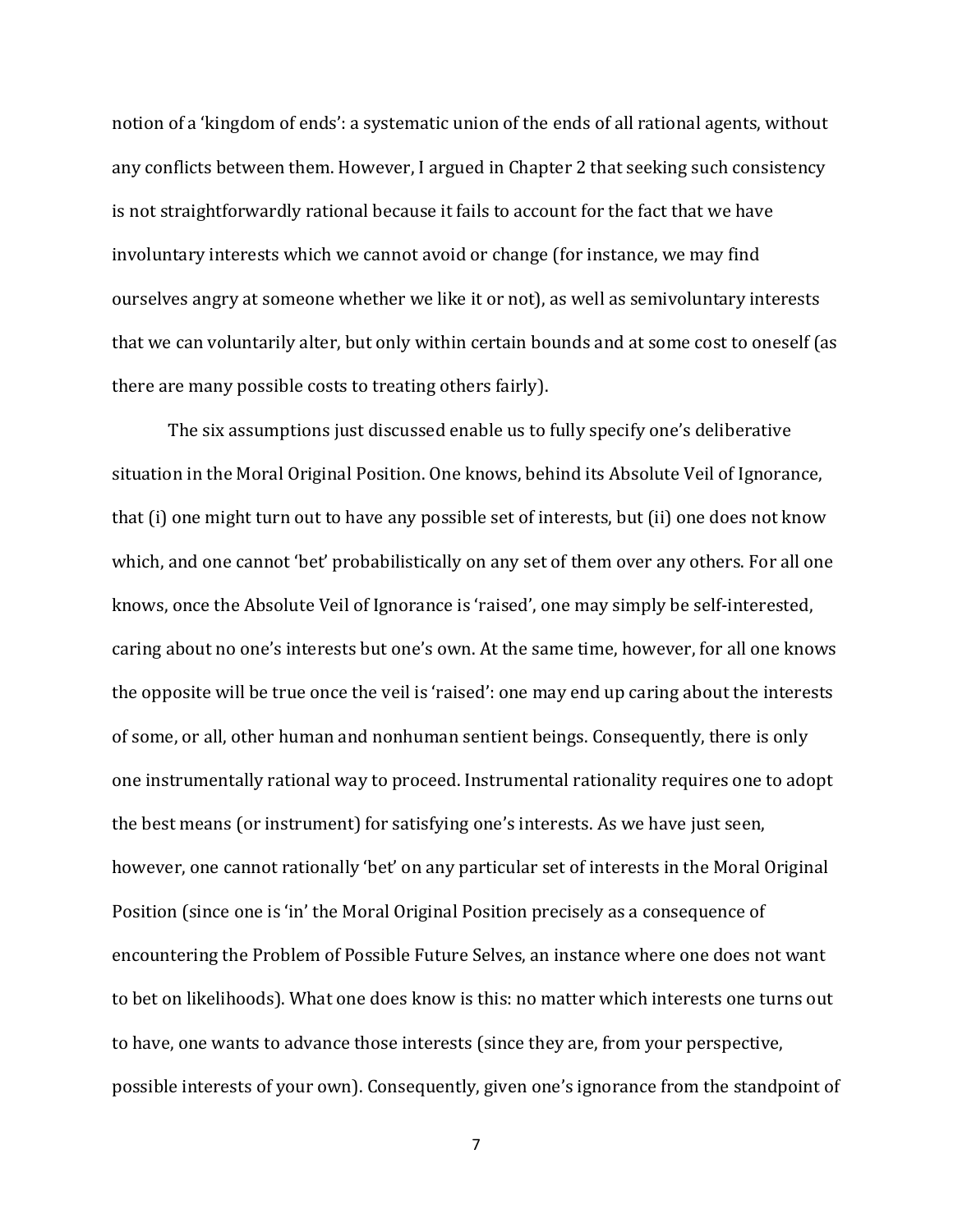the Moral Original Position, one has a higher-order interest: an interest in advancing the interests of *all* the possible 'selves' one could turn out to be, without betting on any particular selves' interests (including a mere majority of selves one could be). If there are any principles of action (or interests one can voluntarily choose) that would be optimal means for advancing this higher-order interest—optimal means, that is, for enabling every possible self you could turn out to be to advance their ends from the standpoint of the Moral Original Position—then those are the principles that instrumental rationality requires from this standpoint, given the Problem of Possible Future Selves. Those are the principles that satisfy the Categorical-Instrumental Imperative.

The question then is whether there are any such principles. I submit there are. To see how, let us focus again on the three types of interests one can have: voluntary, involuntary, and semivoluntary. Insofar as we experience our voluntary interests as under our control (as interests we can choose), and our semivoluntary interests as partly under our control, one should not assume (behind the Absolute Veil of Ignorance) that these interests are 'fixed'. One should assume instead that one can choose which voluntary interests one's possible selves (on the other side of the veil) will have, and, within certain bounds, which semivoluntary interests they will have (though, again, altering one's semivoluntary interests can be a costly affair). Consequently, we can determine that one particular strategy for advancing our higher-order interest is instrumentally rational from the Moral Original Position: namely, that all things being equal, and setting all costs and conflicts between one's possible involuntary and semivoluntary interests aside, it is rational to bring all of one's possible voluntary and semivoluntary interests into the greatest coherence possible (we will turn to costs later). For, setting costs aside, greater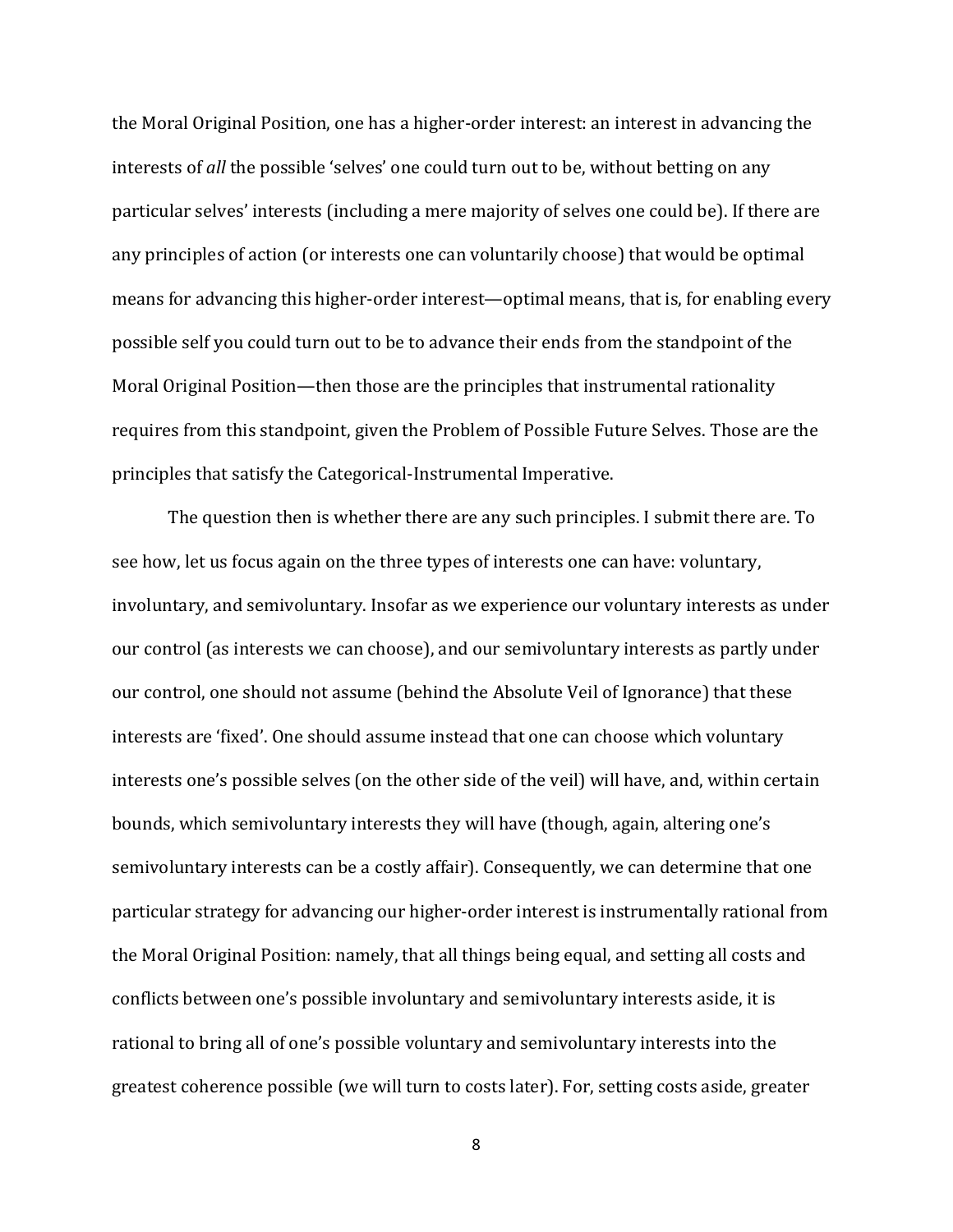coherence among one's possible interests improves the capacity of every possible self to satisfy their interests. Allow me to explain.

Consider two worlds: one in which two persons (A and B) voluntarily choose interests that are incompatible with each other's, and another in which they voluntarily render their interests consistent with each other. Let us say that in the first world, A and B voluntarily choose to make it their interest in owning a particular home, but only one of them can own it, and that in the second world, A voluntarily chooses to let B have the home and seek a different home for herself. All things being equal, the first world is suboptimal from the standpoint of the Moral Original Position: since A and B voluntarily set their interests against each other's, someone's voluntary interests will necessarily be thwarted (only one of them can satisfy their interest). From the standpoint of the Moral Original Position, costs aside, one should prefer the second world instead. For although A might have to settle for her second or third-choice home (or, worse yet, there may not be another home for A to own, all costs we will take into account later), A and B have nevertheless removed an obstacle to them both satisfying their interests: namely, the obstacle of their interests directly contradicting each other's.

Thus, setting aside all costs and conflicts between different possible selves' involuntary and semivoluntary interests, one should aim in the Moral Original Position to bring one's possible voluntary interests into unity, or the greatest coherence possible. Doing so minimizes the number of possible future selves whose interests one's present actions might contradict, thus maximizing the probability that every possible future self will be able to successfully satisfy their interests. Notice that this is consistent with the argument in Chapter 3 explaining why moral behavior pursued for its own sake, in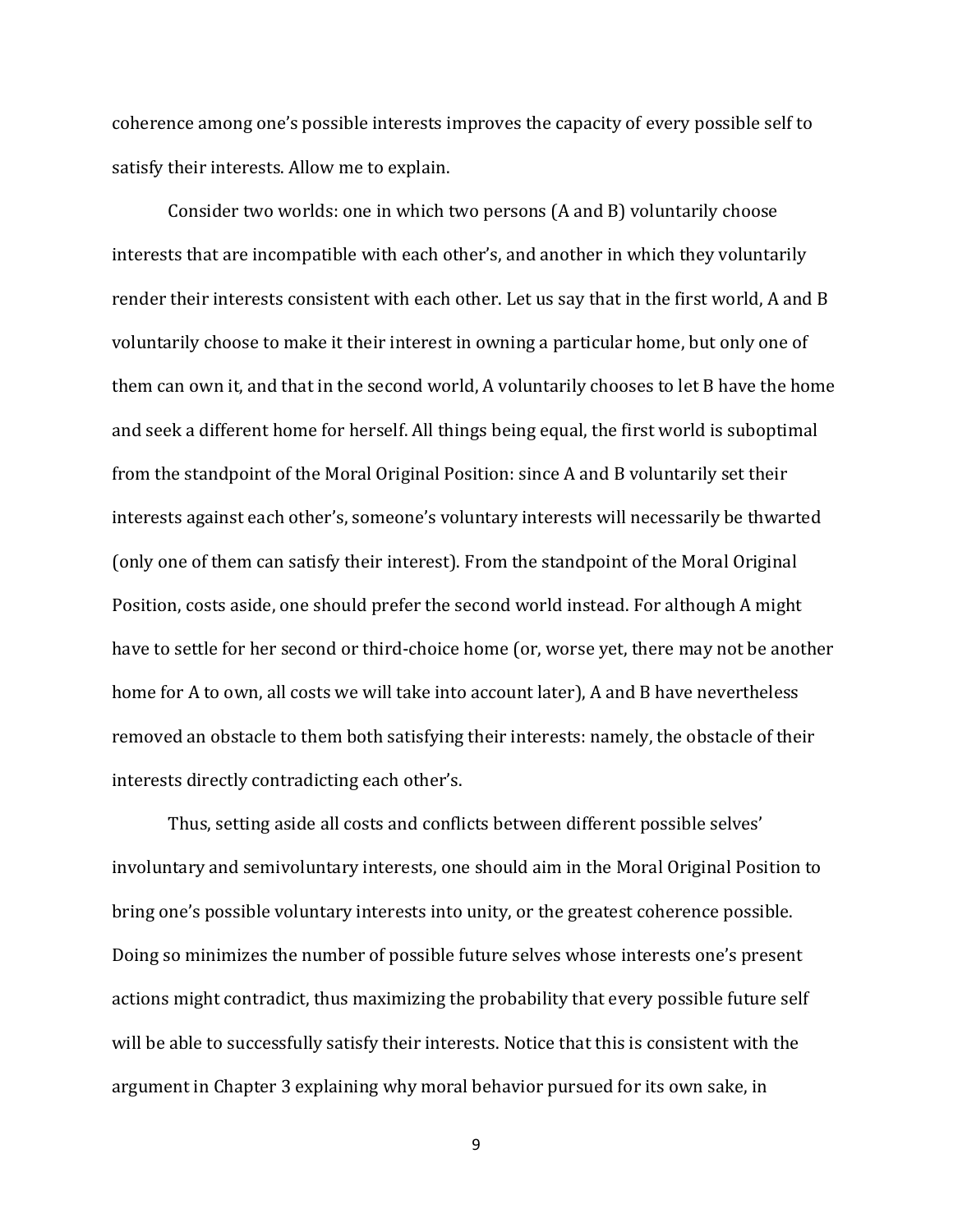Problem-cases, has infinite expected value, whereas immoral behavior pursued for its own sake does not. We can now begin to see why this is. All things being equal, motivational consistency across all of one's possible future selves permits all of one's possible selves who are, in principle, infinite in number—to satisfy their interests. In contrast, motivational inconsistency entails that only some of one's possible future selves can satisfy their interests. There are *infinitely* more possible future selves who can successfully satisfy their interests in the former case than the latter. However, as we will see shortly, because there are potential costs associated with motivational consistency, this cannot be the end of the story.

For now, let us return to the question of what motivational consistency across one's possible future selves—which we have just seen is rational to want in the Moral Original Position, all things being equal—involves. If we focus on what it is to have a motivational interest, we can see that any interest possessed by a human or nonhuman sentient being entails (setting all costs aside) a higher-order rational interest in not being coercively prevented from obtaining the interest's object. Indeed, it is clearly true that if one wants X, then—to be instrumentally rational vis-à-vis obtaining that end—one must also want not to be coercively prevented from obtaining X (again, setting all costs aside). Given that one cannot possibly achieve X if one is coercively prevented from achieving it, if one wants X, instrumental rationality—in requiring one to adopt the best means for achieving X requires one to want to not be coercively prevented from X.

We can see this clearly though an example. Suppose I have eating a scoop of ice cream as my dominant, voluntary interest: I want a scoop of ice cream more than anything else. What is it for me to have this as an end? The following is obviously true: if I want a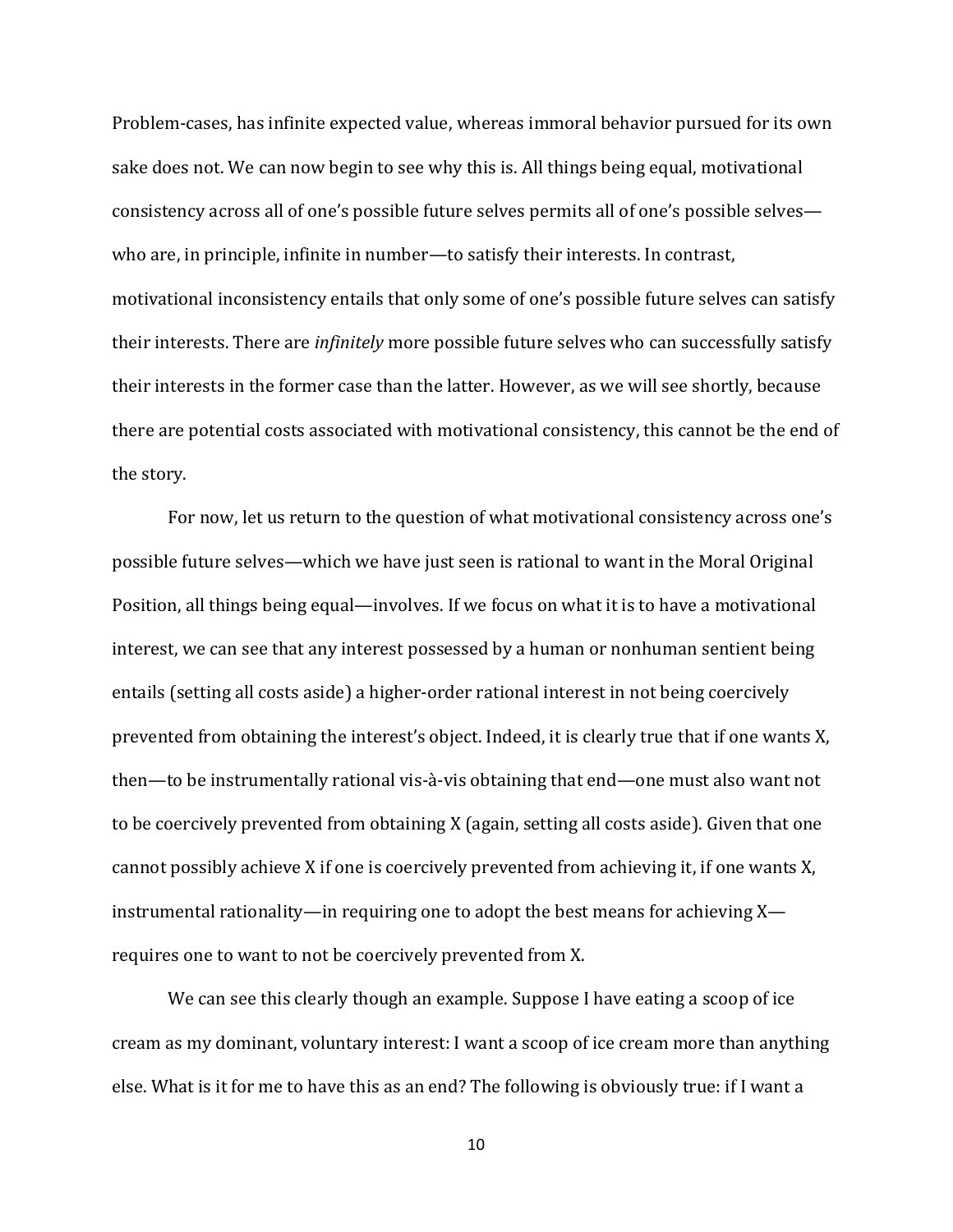scoop of ice cream more than anything I else, I instrumentally ought to want no person or thing to coercively prevent me from getting one. If you coerce me out of getting a scoop either by stealing my ice cream or by telling me the lie that there is no ice cream in the fridge when there actually is—then you have directly contravened my end, coercively preventing me from obtaining the object of my end. Further, coercion by other agents force, theft, deception, etc.—is not the only way one can be 'coerced', at least, as we will now see, relative to how it is instrumentally rational to understand coercion in the Moral Original Position. Indeed, from one's standpoint behind the Absolute Veil of Ignorance, any 'preventer' of one's satisfying one's interests—not just other human beings, but forces of nature—is equally problematic. For instance, if I have eating a scoop of ice cream as an end but I am paralyzed—if, that is, impersonal forces of nature prevent me from obtaining it then that too (i.e., the coercive force of nature) contravenes my end. To have something 'X' as an end, then, is to also have not being coercively prevented—either by other agents, or by forces of nature—from achieving X.

There are two critical points here to clarify. Coercion in the relevant sense (being prevented from obtaining your goals) need not merely be 'active' coercion by other intentional agents (other human or nonhuman beings). To the extent that one has an interest in something, X, one has an interest in avoiding both 'natural' and *self*-coercion just as much as coercion by other human beings. Allow me to each. First, forces of nature can clearly be coercive in a sense relevant to the argument above. Suppose I want a scoop of ice cream, but the hot sun melts it before I can eat it. This contravenes my interest no less than a person stealing my ice cream. Similarly, suppose I want to live but am swept into the ocean by a rip-current and am in danger of drowning. Here too a force of nature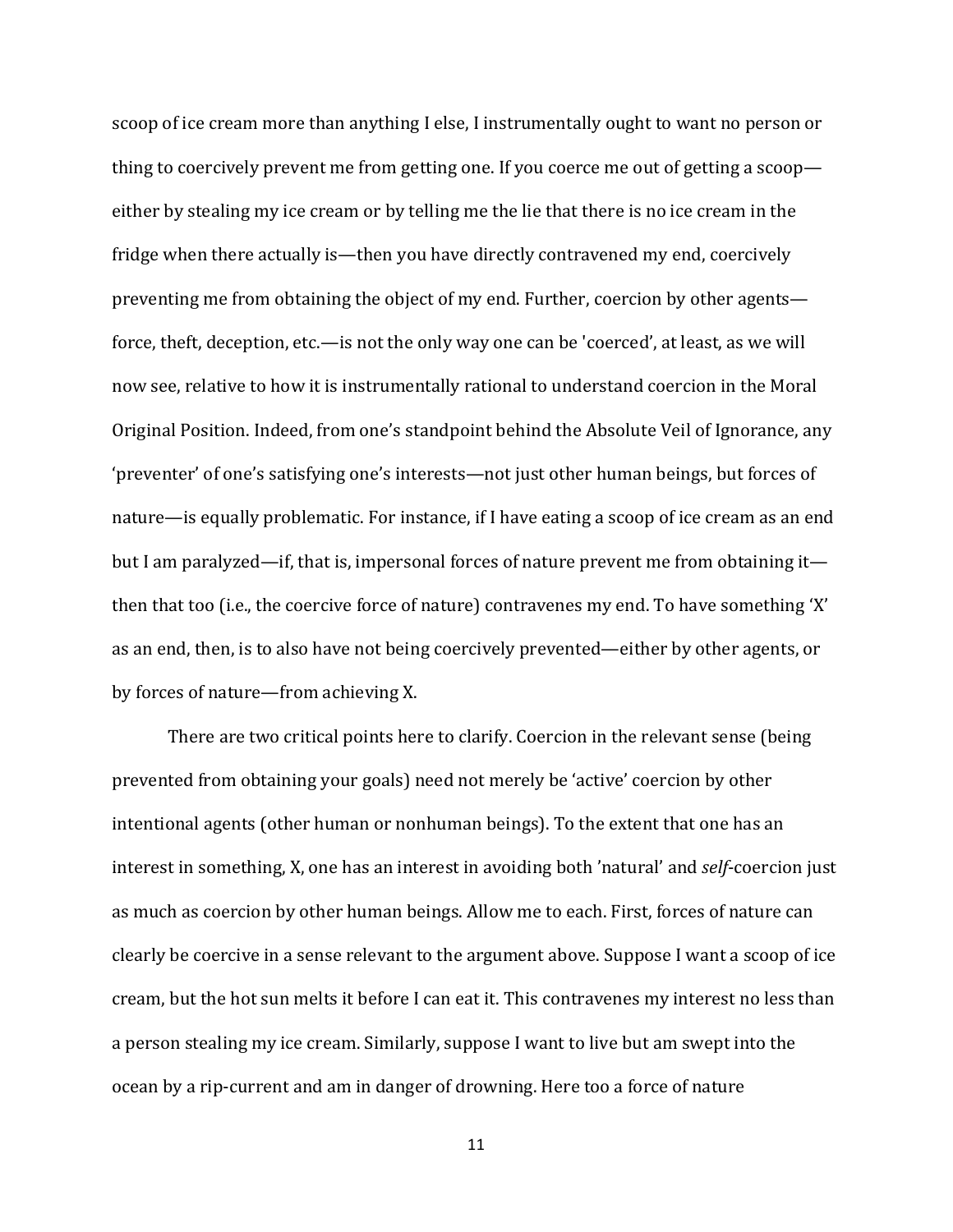contravenes my interest, forcibly preventing me from obtaining what I want. Second, a person can—through irrational impulse or mistakes of reasoning—contravene their own ends. If one has an interest in living but (falsely) believes that jumping off a cliff without a parachute will enable one to survive, and one jumps off a cliff on that basis (falling to one's death), one's own mistake leads to the forcible contravention of one's ends (the hard concrete ending one's life). Similarly, if one has an interest in living but finds oneself impelled by addiction to take an overdose of heroin, one's irrational impulse may contravene one's own end.

Indeed, consider the case where I am about to cross a bridge that, unbeknownst to me, is broken and will collapse if I try to cross it, hurtling me towards a gruesome death on the rocks below. If you coercively prevented me from crossing—by, say, physically tackling me—this would be a case of coercion. I might cry out and protest, 'What are you doing?' But despite the fact that you are coercing me, if I wish to live more than I want to cross the bridge, and your coercing me is the only way to stop me from trying to cross the bridge, then your coercing me does not contravene my dominant end (of staying alive). On the contrary, it satisfies my end. Similarly, if the dog wishes to eat poisonous meat, but I know that the dog has its continued living as its ultimate end—the dog, presumably, wishes to live more than it wishes to eat poisonous meat—then it is rational for the dog to be coercively prevented from eating the meat as its end. Of course, the dog might not be capable of recognizing the rationality of this—but the important thing is that *we* can recognize the dog's interest in avoiding poisoning, and see their interest as possibly our own. As such, the Moral Original Position equally requires us to care about possible ways in which animals can be coerce—which is highly intuitive, as most of us think morality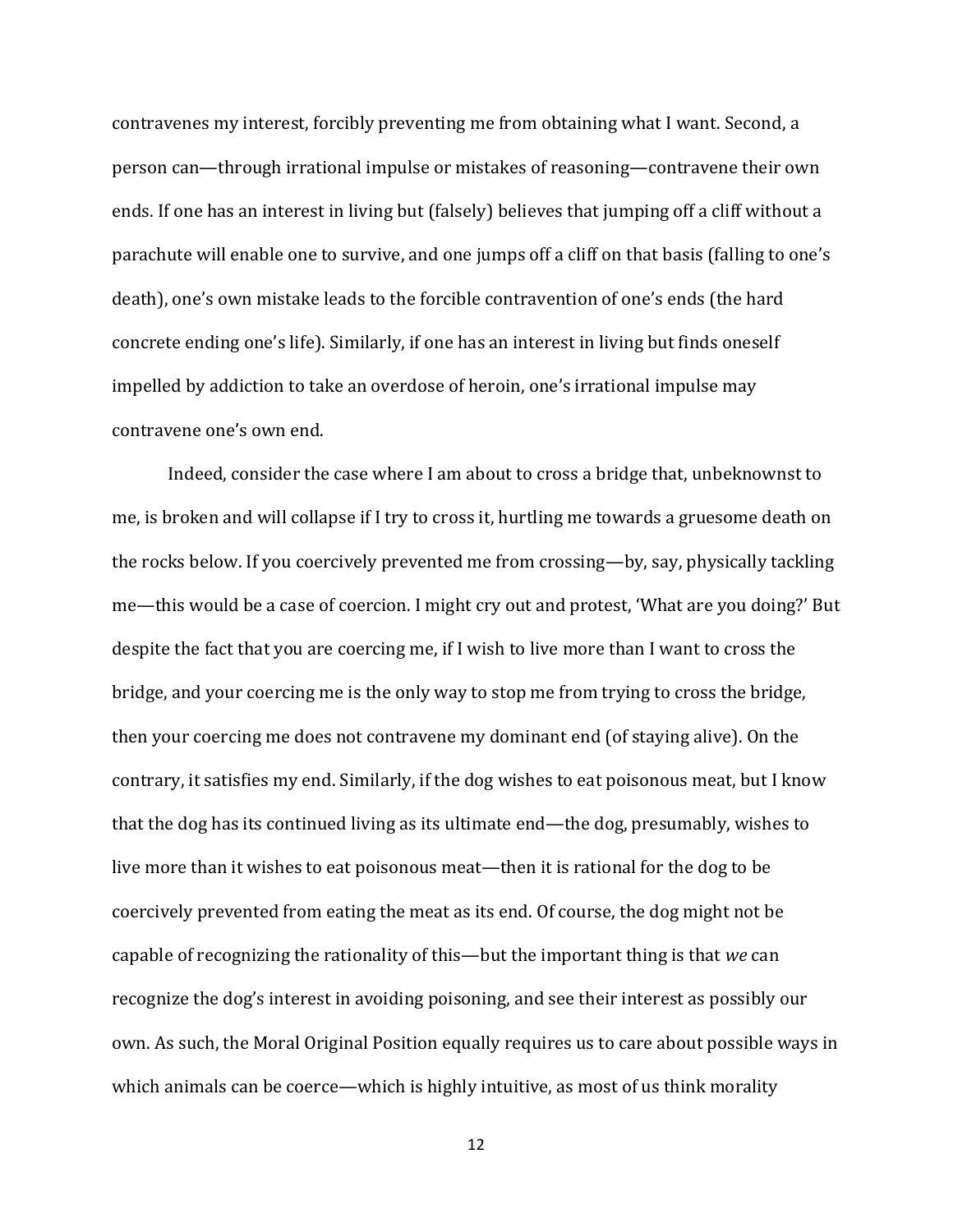requires taking steps to protect our pets against things they have interests in avoiding (we will return to the topic of the ethical treatment of animals in general in §3.5).

In short, whenever any human or nonhuman sentient being has an interest in something, X, they thereby have an instrumentally rational interest in avoiding all types of coercion: coercion resulting from the intentional actions of other human or nonhuman beings, natural coercion (resulting from nonintentional forces of nature), and self-coercion (through mistakes of reasoning, irresistible impulses, and so on). Obviously, I have been using 'coercion' as a term of art here. But what exactly is coercion? Here I must simply defer to coercion theorists—philosophers who theorize about the nature of coercion.<sup>2</sup> Although the precise nature of coercion is an unsettled issue, we need not investigate it here for two reasons. First, we still have a relatively good working conception of coercion, including knowledge of paradigm cases (lying and fraud are coercive, murder is coercive, and so on). Second, this book's arguments enable us to demarcate a certain sense of 'coercion' as morally relevant: namely, unwanted direct contravention of one's interests (other agents, forces of nature, and one's own mistakes can all directly contradict one's ends, making those things *obstacles* to overcome in pursuit of one's ends), as this is what one has a higher-order interest in avoiding from the Moral Original Position.

Now, it might be suggested that there are clear counterexamples to the argument given above: the argument that whenever one has an end, one thereby has instrumentally rational grounds to want not to be coercively prevented from realizing that end. For instance, suppose I want a cigarette. Does it follow that it is instrumentally rational for me not to want anyone to coercively prevent me from smoking? One might think not: that however much one might want a cigarette, cigarettes are harmful; thus, perhaps one ought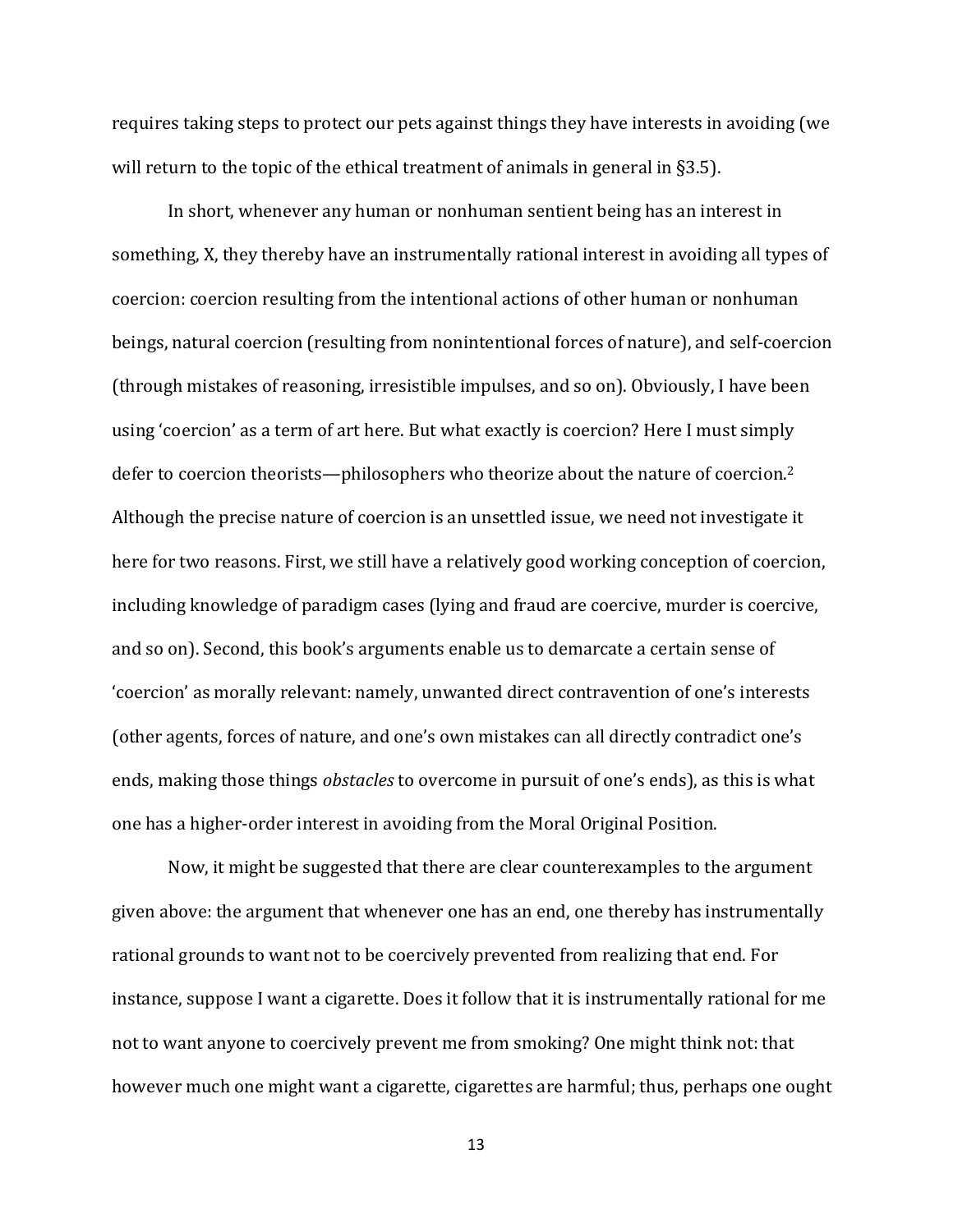to want to be prevented from smoking. This, however, is not a genuine counterexample. For notice: when we say that one ought to want to be prevented from smoking, we are assuming that they have a stronger interest in avoiding the negative health effects of smoking. This brings us back to the issue of costs. Clearly, setting aside all costs (to their health), a person who wants to smoke clearly does have an instrumentally rational interest in no one coercively preventing them from smoking. It is only once costs are factored into the equation—and we consider other interests the person might have that might make smoking costly for them—that it may be instrumentally rational to desire coercion against one's ends (for the sake of, say, higher ends in longevity, health, and freedom from lung cancer).

Here, then, is what every moral agent in the Moral Original Position knows: (A) they have an interest in rendering their possible voluntary and semivoluntary interests into greater coherence, all things being equal, all costs aside, and (B) that no matter which such interests they have, they necessarily have a higher-order interest in being free from coercion in pursuing their ends, setting all costs aside. These two interests entail that it is instrumentally rational in the Moral Original Position to voluntarily choose a principle of coercion-avoidance and minimization, namely:

**The Principle of Negative Fairness:** all of our morally relevant actions should have as a guiding ideal, setting all costs aside, avoiding and minimizing coercion in the world in all its forms (coercion resulting from natural forces, intentional acts, and false beliefs), for all human and non-human sentient beings, for its own sake. Allow me to explain why.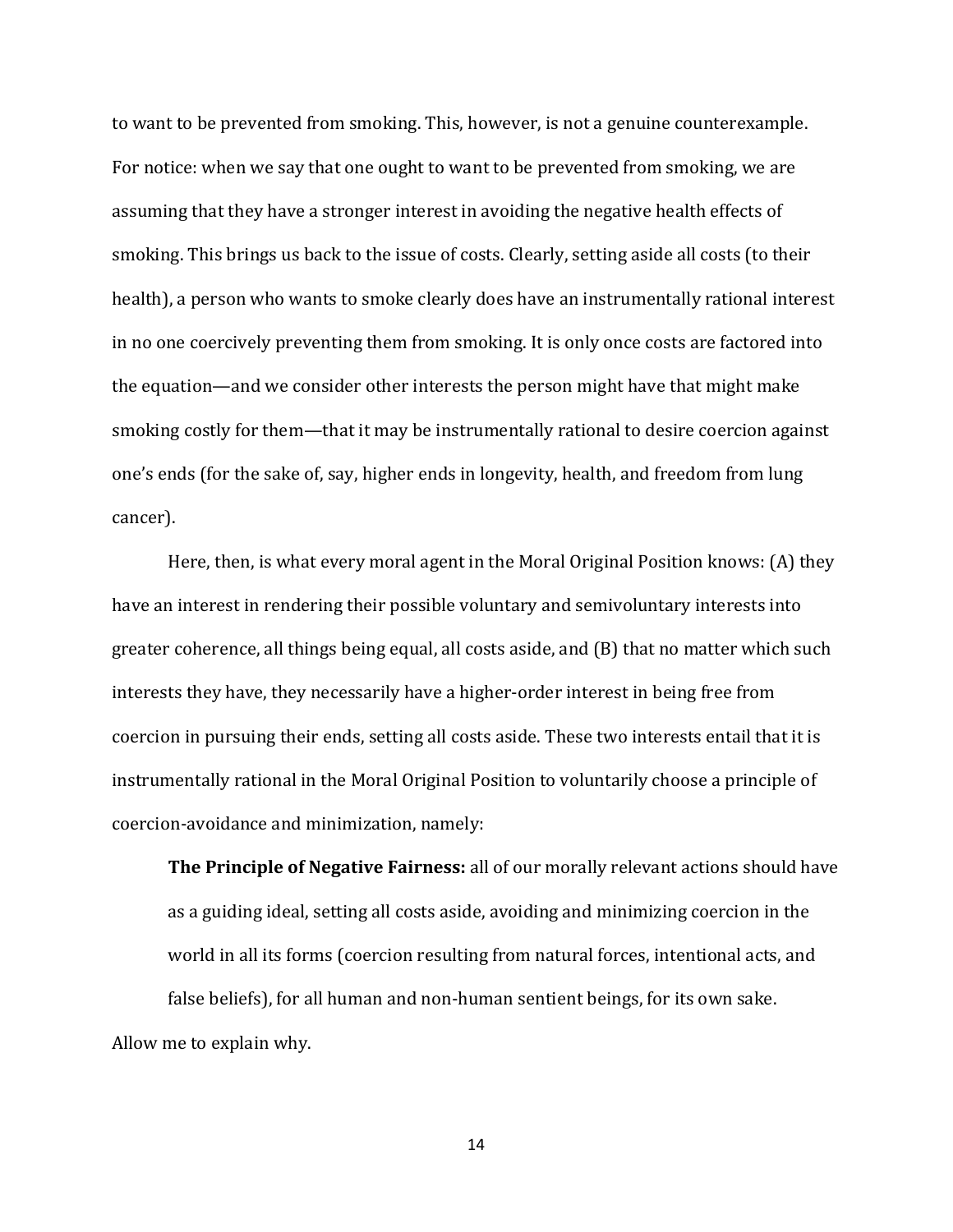Consider a situation in which the interests of two human beings conflict. I am drowning in a shallow pond, and you do not wish to help me. Coercing you to help me—for instance, by imprisoning you for not helping—would hamper your ability to achieve your interests (strolling by on your merry way). But not coercing you would leave me prey to coercion by natural forces (I am drowning, after all). Although one might suggest that it is rational to favor the worst off person in this position, including from the standpoint of the Moral Original Position (as drowning is surely worse than being forced to help someone), this is still suboptimal: it coerces one person for the sake of the other. If there is no better option—and there might be no better option, if the person observing refuses to help (as the person drowning may not be capable of voluntarily 'choosing to want to drown')—then, indeed, siding with the person in the worse off position is rational. For of the two worlds available, one in which one person drowns and another in which one person is forced to help the other, the latter world is less coercive. However, this is not necessarily the only option. A better option still—one we tend to favor in the real world, on grounds of moral reciprocity—is one in which both parties negotiate with one another to render their interests consistent, so that no one has to be coerced at all. For instance, if the person walking by voluntarily chooses to save the drowning person, and then is rewarded either by the person saved or in some other way (for example, by social recognition as a 'hero') in a manner that satisfies other, stronger interests of the rescuer's, then both parties can achieve things they want—continued living (for the drowning individual) and personal satisfaction (for the person who was initially inclined to simply walk by without helping).

Indeed, there is an interesting feature of negotiating during interactions that social scientists have found in recent years: namely, that intentional agents (i.e. you, I, or even a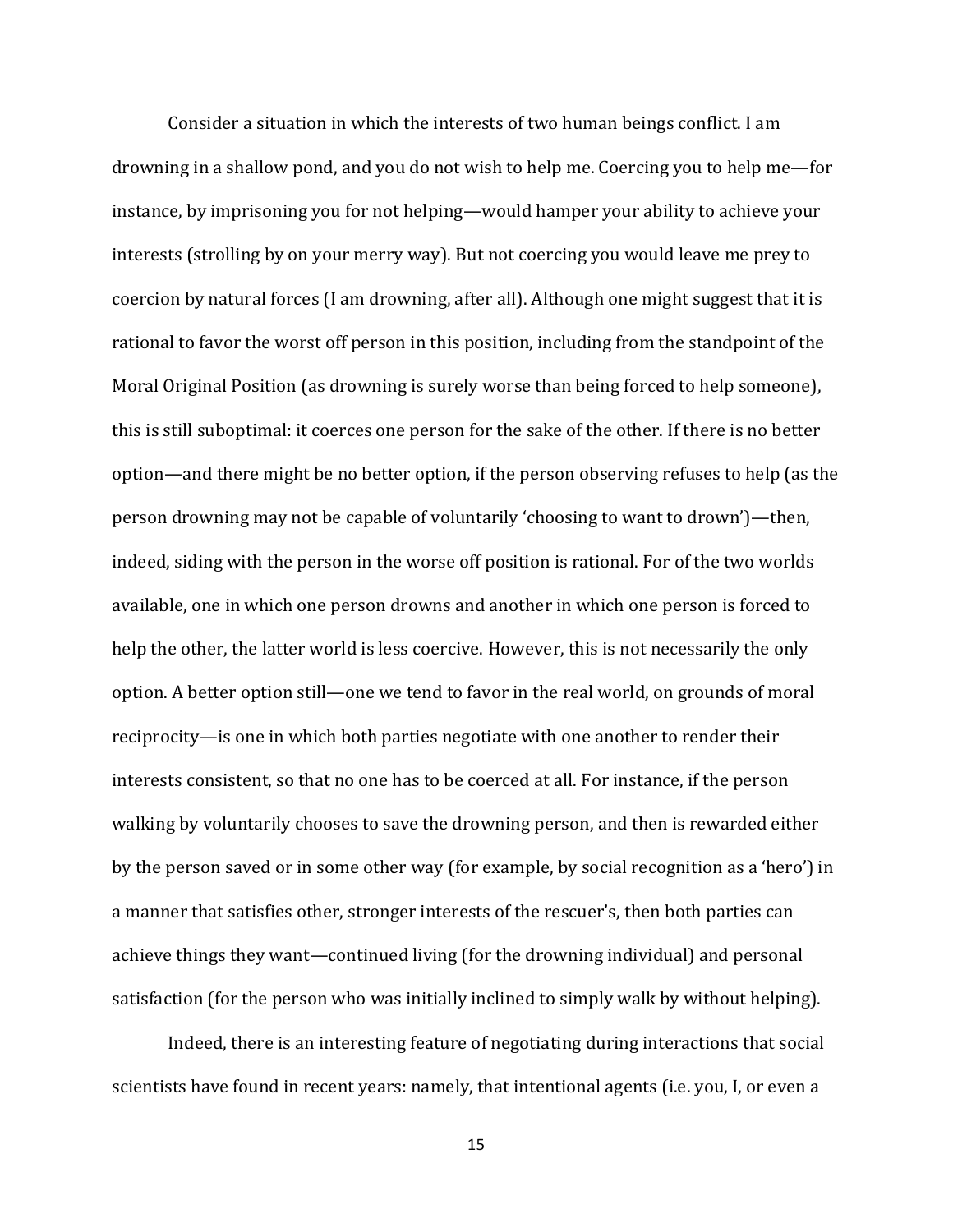nonhuman animal) may not even have a stable set of interests prior to acting (that they want to be free from coercion to pursue), but rather construct their interests in arriving at a decision. In traditional decision-theory, an agent's preferences or ends are understood in terms of a person's revealed behavior.<sup>3</sup> For instance, if I choose to eat a piece of pizza over ice cream, decision-theorists have traditionally taken this to indicate that I preferred to eat the pizza over the ice cream. This is known as 'Revealed Preference Theory.' According to Revealed Preference Theory, intentional agents (1) have preexisting preferences, and (2) those preferences are displayed by the agent's intentional behavior. In recent years, however, social scientists have argued that there is evidence that agents instead construct their preferences in the very process of arriving at decisions.4-5 Call this 'Constructed Preference Theory.' According to Constructed Preference Theory, an agent may have no stable preference function—or ends—prior to deciding how to act. Rather, the very act of choice is a matter of arriving at a set of preferences or ends. If this is true, then although every sentient being has their own freedom from coercion as a higher-order end, some of the possible human and nonhuman beings whose interests one might identify as one's own may have negotiating their preferences—and, by extension negotiating what comprises coercing them (since what coercion involves depends on one's preferences)—as their ends.

Indeed, negotiating our interests in order to accommodate the interests of others pervade human life, and for obvious reasons: one may not be able to obtain the things one desires (or not be able to obtain them very effectively) without negotiating. For instance, in the workplace, one's supervisor may have a certain amount of power of you. In order to get things that you want—say, a day off work to care for your sick child—you may have to negotiate to do things you previously did not want to do (for instance, work an extra day on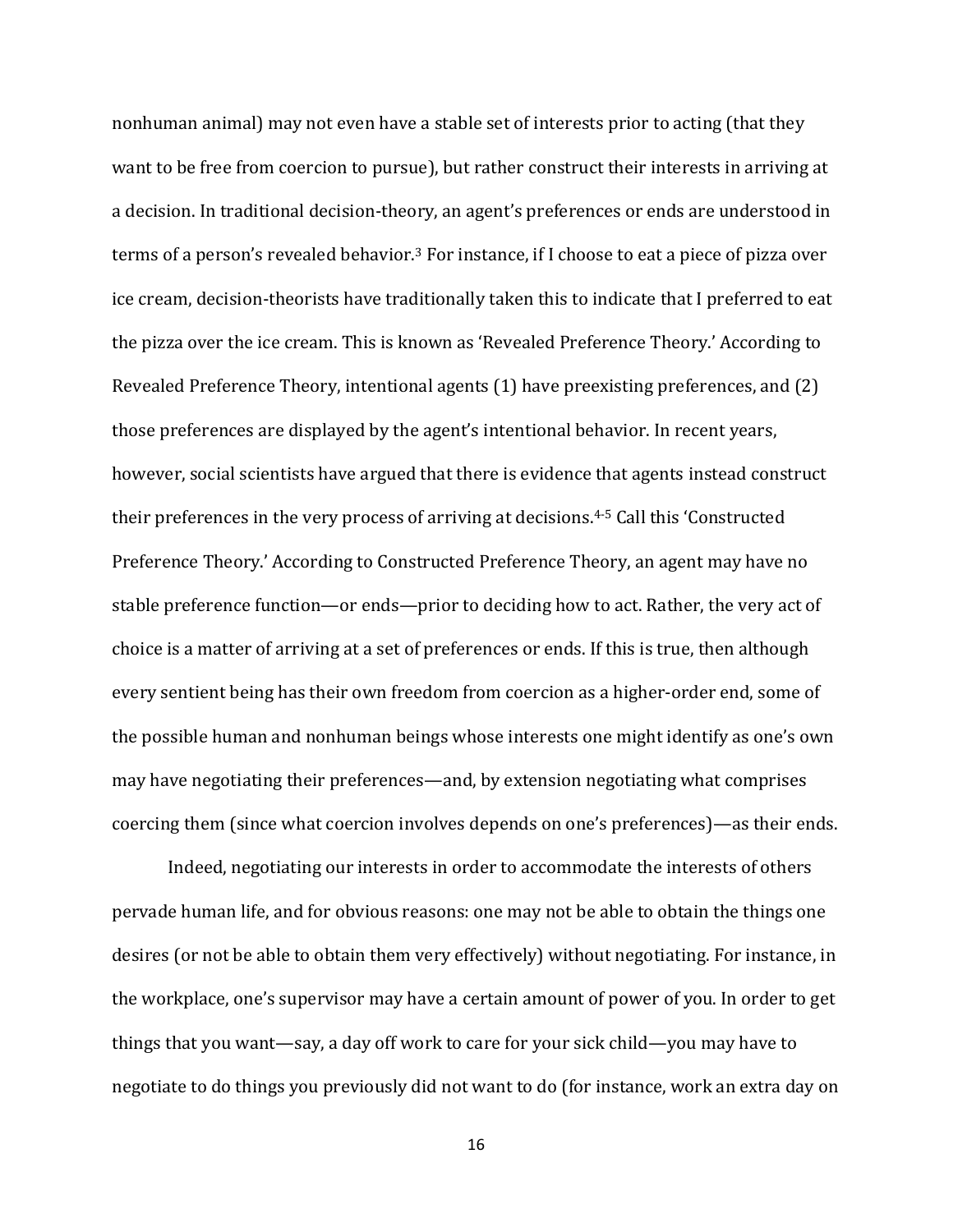the weekend). Similar forms of interest-negotiation are ubiquitous in human interaction: in marriages, friendships, politics, and so on. In a marriage or friendship, one often recognizes that in order for the relationship to be happy or productive—for the relationship to be satisfying for oneself—one has to negotiate one's interests with the other partner so that both parties can also obtain things they want out of the relationship. If, for instance, one does not want to invest all their discretionary income for retirement but one's spouse feels very strongly that one should, 'sticking to one's guns' rather than negotiating a mutually acceptable set of interests (say, investing some money, but leaving enough aside for enjoyment today) can result in conflict: an unhappy situation which advances neither person's interests in the relationship. Generally speaking, in human relationships, unless one is willing to negotiate one's interests with another—unless one is willing to engage in 'give and take', seeking mutually acceptable interests—the other party is unlikely to continue the relationship, at least not in the friendly, constructive manner one may wish. As such, we often (if not always) have interests in negotiating our interests with others, and by extension, interests in what coercing us involves (I may not initially want to do the dishes, but if my spouse convinces me it is fair for me to do so, I do not regard myself as coerced but rather as persuaded to change my interests).

A further important point here is that we cannot simply assume that a person has a preexisting 'optimal negotiation point' prior to negotiating—one that we could simply settle through reflection or debate. For indeed, the point to which we are willing to negotiate can depend on contextual details, including the particular situation in which we find ourselves, the particular individuals we are negotiating with, and so on. To see how, consider a simple case in which one is negotiating with another person on how many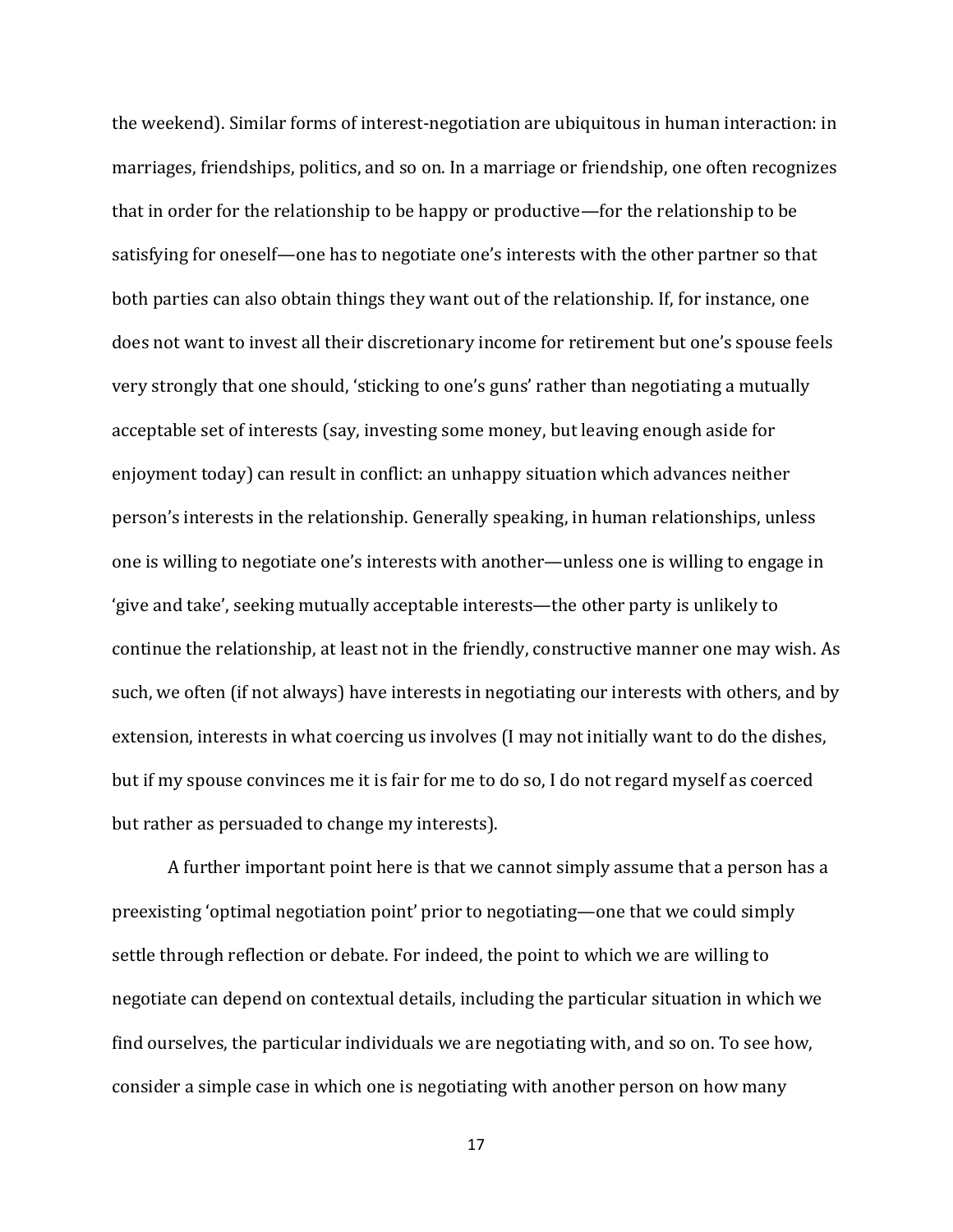cookies to share from a box of cookies. I may initially have eating all ten cookies as my interest (suppose I am very hungry). However, if we bought the cookies together, I may be willing to negotiate to an even distribution, giving you half and taking the other half for me. At the same time, if you do not feel very strongly about it, you may be willing to allow me to have more than that, saying to me, 'I know we bought the cookies together, but you are hungry: go ahead and have more.' And things could become even more complicated than this. For instance, if you were to add, 'But I want more next time', I may or may not decide to take a larger share, no matter how much I want more. Similarly, things might be very different with other individuals. If the situation involves my child and I instead, I might be willing to give the child many cookies simply out of love for them (even though, all things being equal, I would like to eat them all myself). Alternatively, if I think it is bad for my child to eat too many sweets, I may choose to provide them with just a couple and eat just a couple myself in order to 'be a good role-model.' As all of these complexities illustrate, we cannot typically settle, ex ante—before an organic process of 'negotiation' occurs—where any given party to a negotiation may be willing to negotiate to, in terms of altering their interests. The negotiation itself creates its 'negotiation-end-point' in an organic fashion.

Finally, although children, the mentally disabled, and nonhuman animals may not possess the same robust negotiation capacities, they often do have them in some lesser degree. Our pets, for instance, often appear to learn our preferences, adapting their behavior to ours. My dog Tex, for instance, only tends to bring me toys to play with in the evening, as he appears to recognize that this is a particular time of the day I am happy to play with him. Although he only accomplished this by initially 'bugging me' to play in the evenings—he initially brought me toys when I did not want to play—the simple fact is that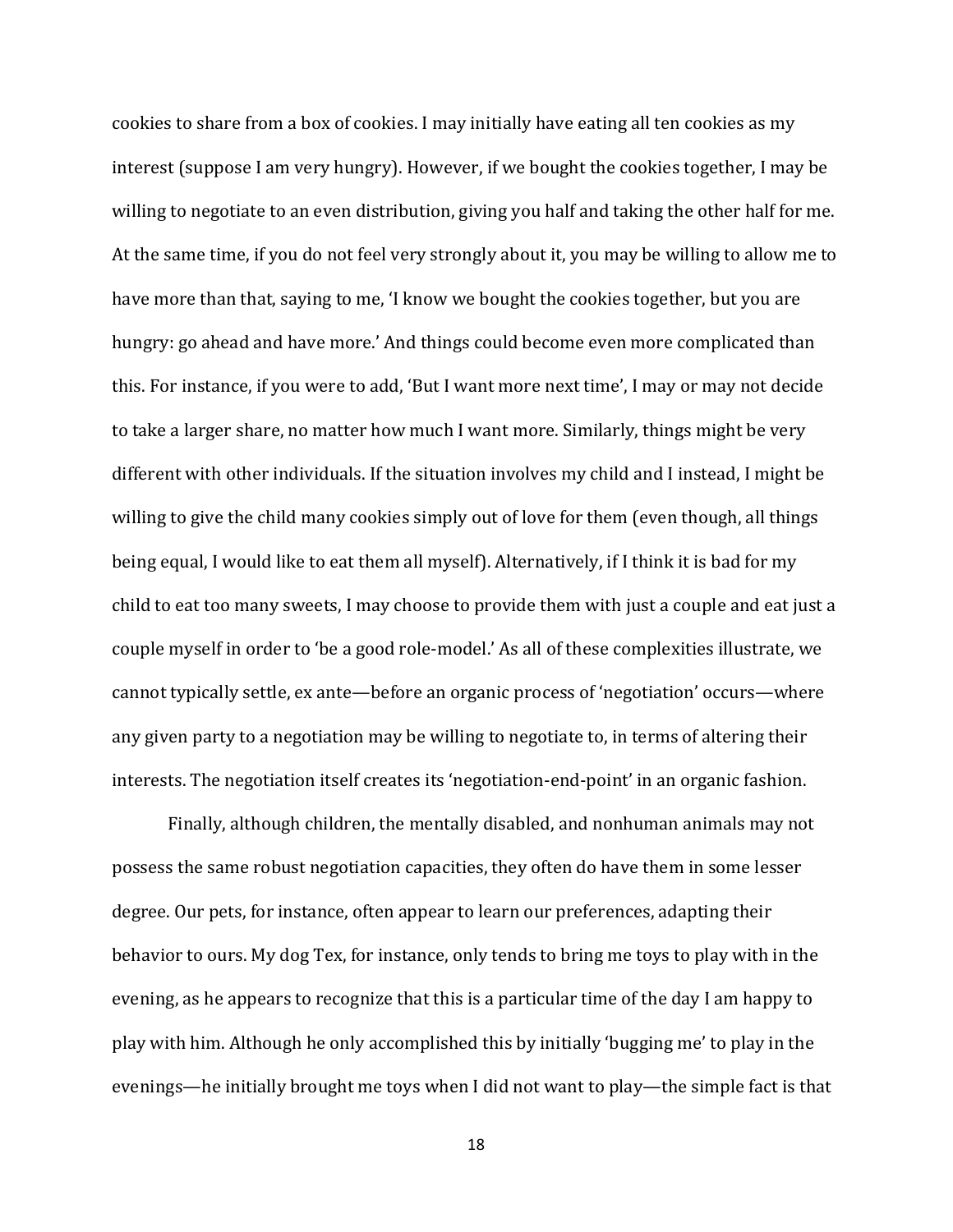he ultimately got me to go along with it, and we now have a kind of implicit 'arrangement' to play in the evenings when he brings a toy. Indeed, perhaps more interesting still, he even seems to tailor his interests in how long we play to my decisions, as he does not continue to bring me toys after I have played with him for a bit and chosen to put his toy in an open box. Similarly, our children often 'test' us, seeing which kinds of behaviors they can 'get away with without upsetting mom and dad.' Although these are admittedly crude and highly implicit forms of 'interest negotiation', they still seem to be just that. The dog is looking to determine when it is in their interest to bring a toy to their owner to play with, by (if only tacitly) reading when their owner is interested in playing. Similarly, the child is looking to discover which of their interests they can advance without upsetting their parents (and, of course, when they do so poorly, or attempt to pursue interests regardless of what mom and dad think—engaging in actions their parents take to be misbehaving they often face consequences, such as a 'time out' in the corner, thereby incentivizing them to 'better negotiate' with mom and dad in the future).

Here is why all of this is important. Consider again what the parties to the Moral Original Position know. First, they know that every sentient being has their own freedom from coercion as a higher-order end (an end applying to all of their first-order ends). Second, they know that they have an all-things-equal higher-order interest in rendering their ends more consistent with those of others, to the extent that doing so is in their voluntary control—avoiding coercion. Third, they know in some cases, coercion is unavoidable (if, for instance, a murderer wants to take my life, I cannot simply 'voluntarily' decide I want to die: I will find myself impelled to want to live). These three claims directly entail that, from the standpoint of the Moral Original Position, all costs aside, one should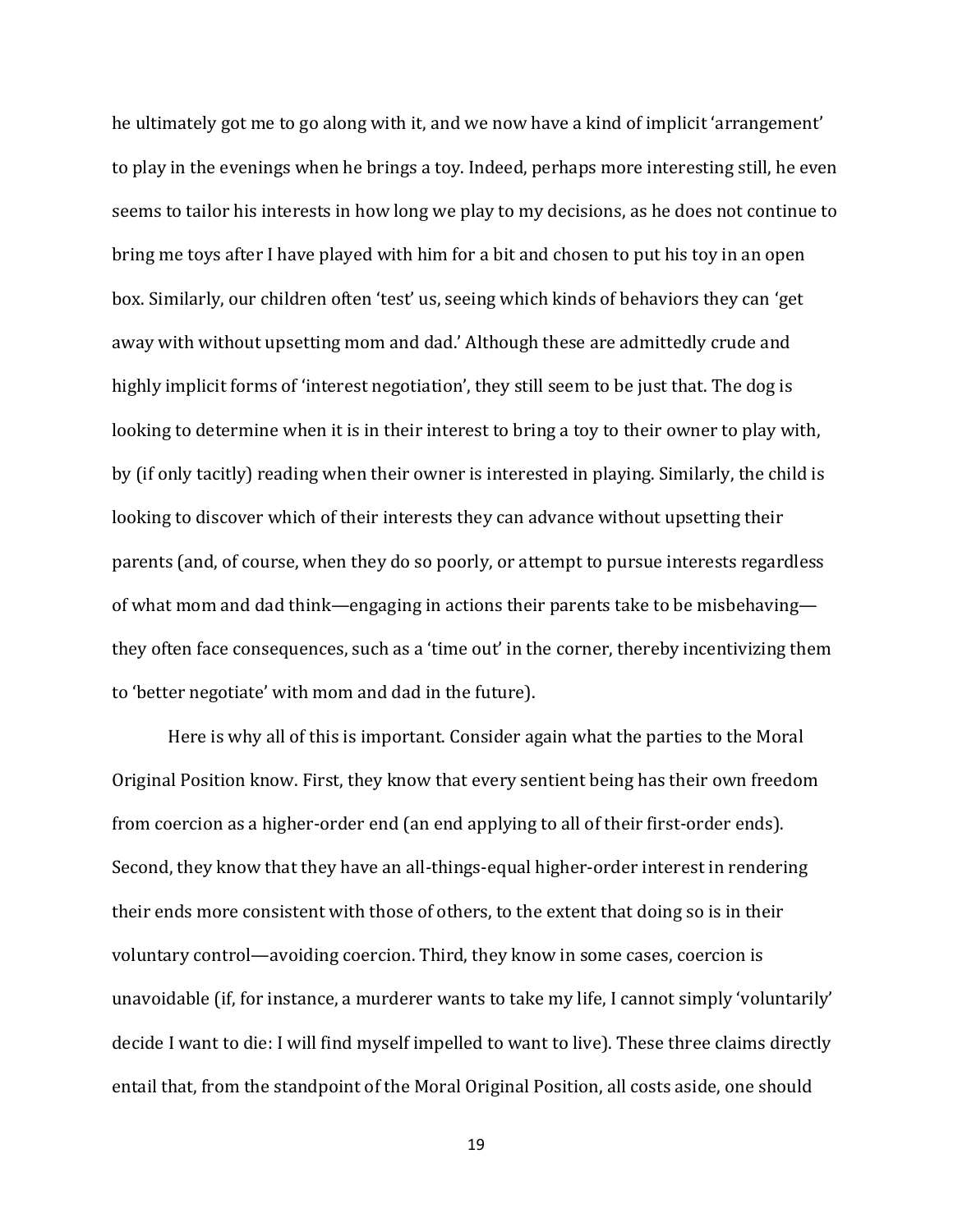voluntarily choose the Principle of Negative Fairness: one should have the avoidance and minimization of coercion, in all of its forms, as an ideal.

#### **1.2 The Principle of Positive Fairness**

Now let us consider the flip side of coercion: assistance in pursuing one's ends. I just argued that whenever a being has an interest in something, X, they thereby have an instrumentally rational interest in not being coercively prevented from achieving its object, X. Does the flip-side follow: namely, that anytime someone has an interest in something, they thereby have an instrumentally rational interest in other people or beings helping them achieve it? The answer is no. If I want X and can best achieve X without any assistance, then it is instrumentally rational for me to want not to be assisted by anyone in achieving X. The only time a being has an instrumentally rational interest in being assisted in their ends is when assistance would better enable them to pursue their ends than they can without assistance.

As such, every being in the Moral Original Position shares this higher order rational interest: an interest in being assisted in achieving their ends when, and only when, assistance would better enable them to do so than they can do on their own. Taken all by itself, one might think that this shared interest makes it instrumentally rational for the parties to the Moral Original Position to agree to an assistance-maximizing principle: namely, a principle of maximize the total amount of assistance in the world afforded to human and nonhuman beings in the achievement of ends they cannot best achieve on their own. However, there are several complications that undermine the rationality of such a principle.

First, agreeing to assist others in achieving their ends may impose costs on us. For instance, suppose you want affordable health care, and a publicly-funded system of health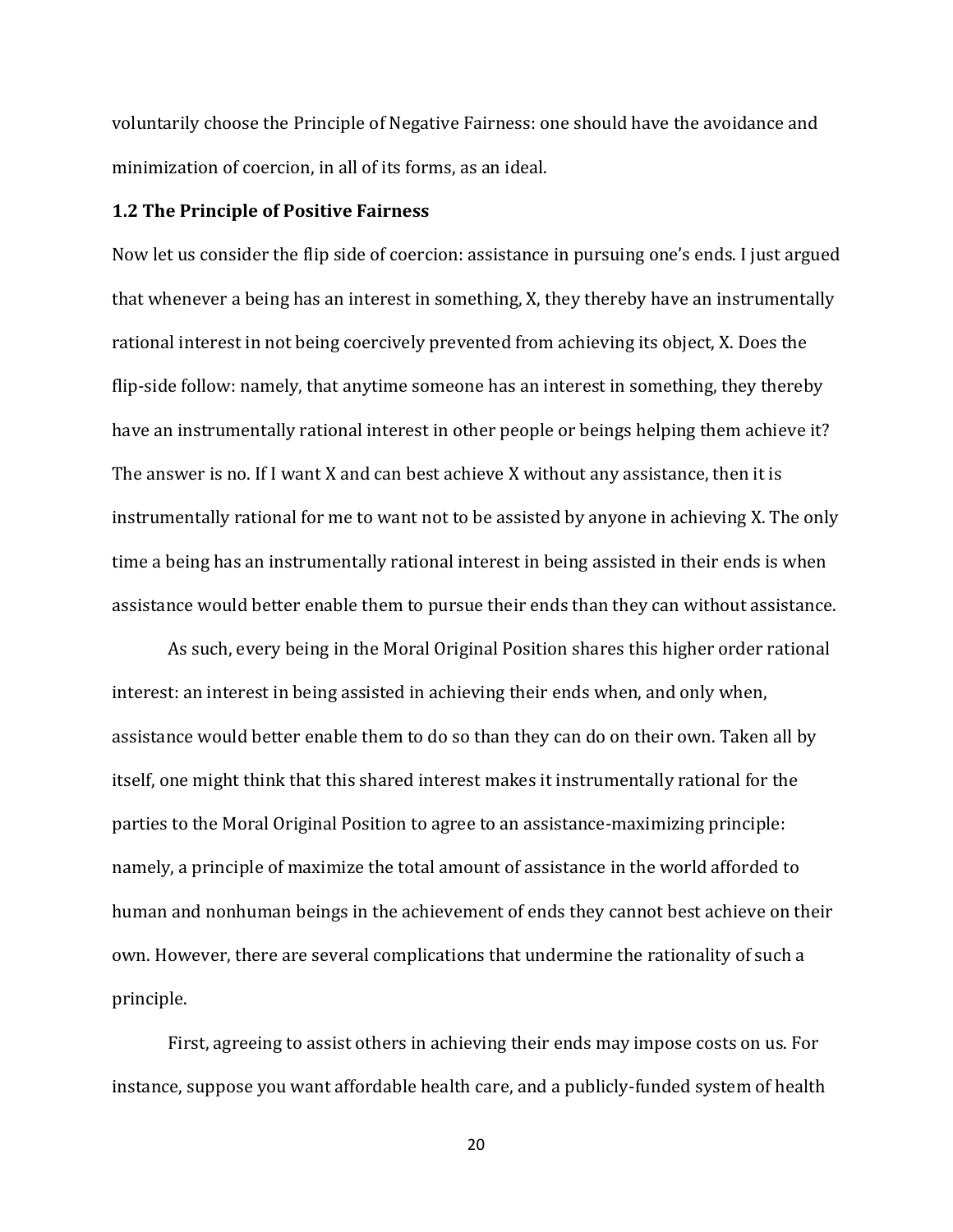care would better enable you to achieve that end than you would on your own (say, in a free-market system). Although my helping you (for instance, by paying additional taxes to contribute to the funding of such a system) might indeed better enable you to achieve your end, it might cost me in terms of my involuntary and semivoluntary interests. I may find myself not wanting to fund a public health care system, wanting instead to keep my money to myself. Although I could choose to voluntarily change my interests, doing so might be far from cost-free for me. The parties to the Moral Original Position—if they are to choose rationally—need to be sensitive to these costs. Their task is to arrive at a universal agreement on principles of action given the assumption that their interests could be anything, including my interest in not helping you achieve what you want.

Second, agreeing to an assistance-maximizing principle is inherently incompatible with another kind of interest many of us have: an interest in negotiating our terms of interactions with others, or the extent to which we have an interest in helping others. For instance, although some of us may come to the table with interests in not helping others (one person may not want to fund the public health care system you want), others of us encounter this very issue with initial ambivalence: we do not have any clear ends prior to negotiation or dialogue over the extent to which we want to assist others in their ends. Indeed, this may be the case on 'both ends' of the issue. For instance, if you tell me you want publicly funded health care, I may not initially have any interests one way or the other. I may instead listen to what you have to say before I form an opinion or interest one way or the other (if you convince me that I should help you, I may form an interest in helping you; but if you fail to convince me, I may form an interest in not doing so). Similarly, the person putatively in need of assistance may form higher-interests regarding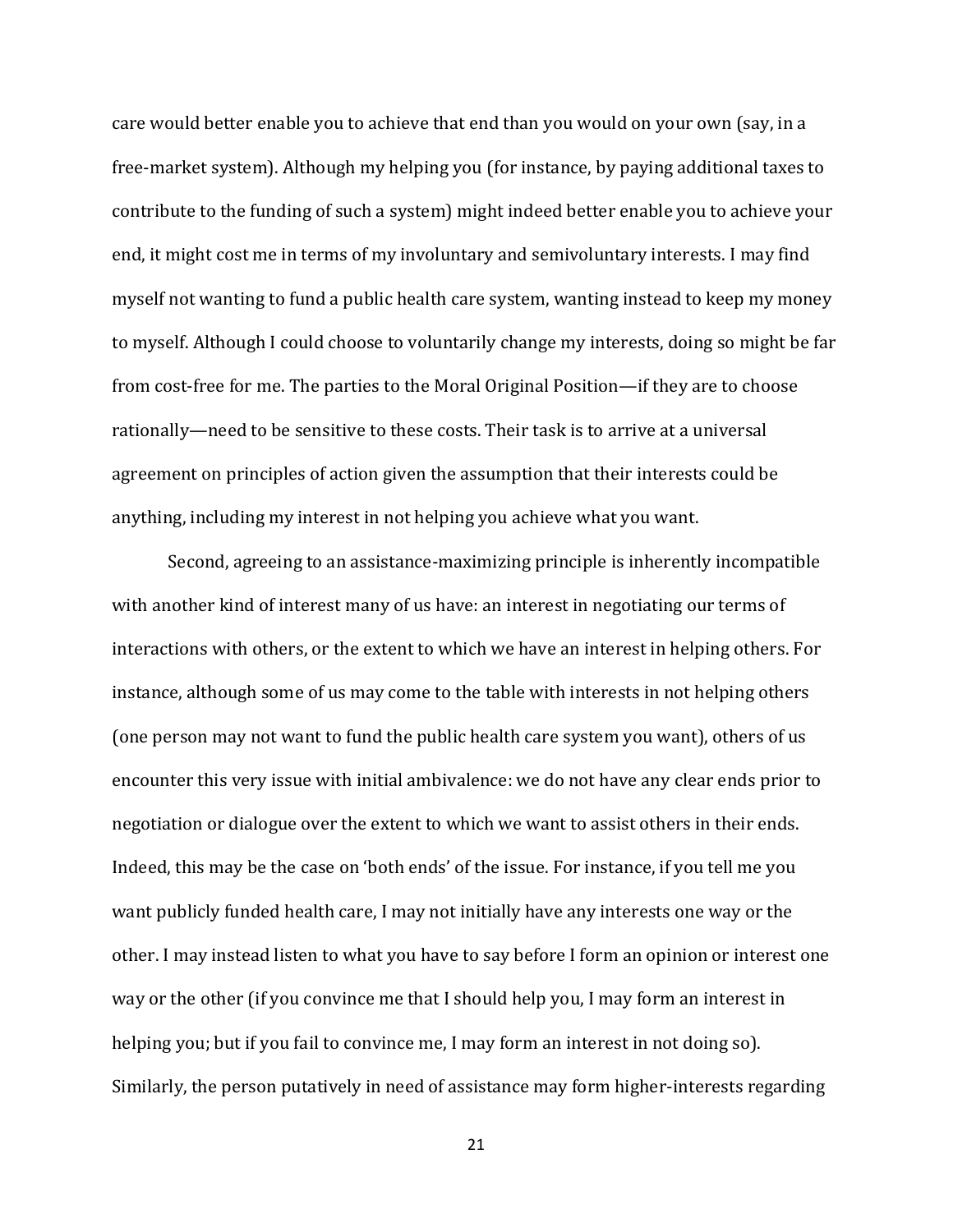their own assistance as a result of human interaction. For instance, suppose you initially want health care, and it turns out that a publicly-funded system—one assisting you would be the best instrument for you to get it. However, in conversation with me, I convince you that this would impose undue costs on me: that I would have to pay 'too much' for your health care, which would cost me suffering. This might lead you to revise your interests: you may still want health care, but now want *not* to be assisted in obtaining it due to the costs that assistance would impose upon others. Since this higher-order interest you develop in interacting with me modifies your first-order interest—whereas before you just wanted health care however you could best get it (with or without assistance), now, following our conversation, you may only want health care subject to a further motivational interest: the interest of others not assisting you to get it.

For these reasons, the parties to the Moral Original Position should agree to a principle of assistance, but one qualified by the nuances just discussed, namely:

**The Principle of Positive Fairness:** all of our morally relevant actions should have as a guiding ideal, setting all costs aside, assisting all human and nonhuman sentient beings in achieving interests they cannot best achieve on their own and want assistance in achieving, for its own sake.

# **1.3 The Principle of Fair Negotiation**

The first two principles we have arrived at from the Moral Original Position—the Principles of Negative and Positive Fairness—have been based on the assumption that noncoercion and assistance of a certain sort are things that every human and nonhuman sentient being has interests in, setting all costs aside. Accordingly, these two principles should have the status of what we might call 'regulative ideals': they are principles that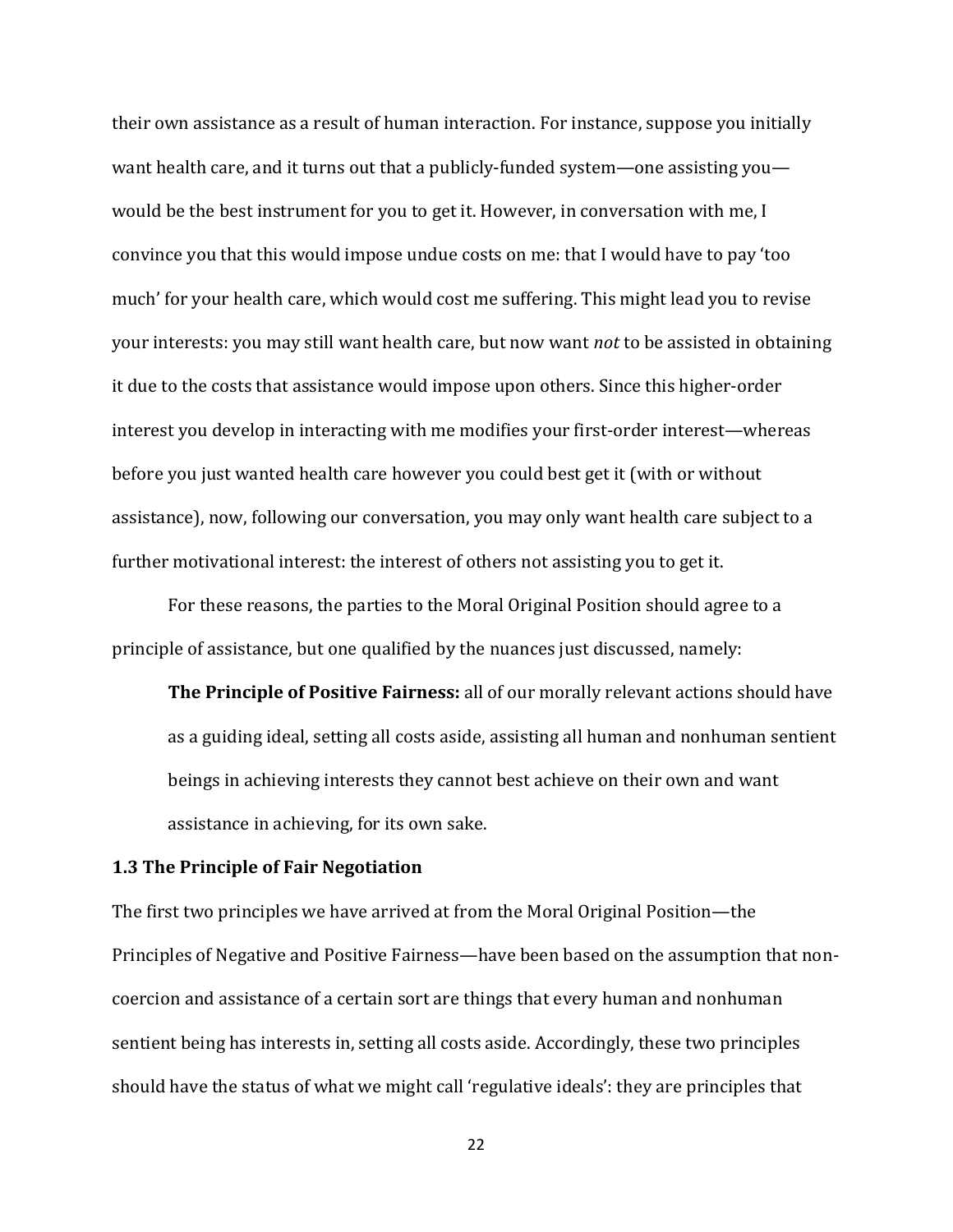every one of us should have, setting all costs aside, in any morally relevant action. However, by restricting the argument in this way—by setting all costs aside—we have set aside two questions: (1) which types of actions these ideals should factor into, once costs are brought into the picture, and (2) how the two principles are to be balanced or weighed against one another, once costs are brought into the picture. Allow me to more fully explain each of these questions before resolving them.

Consider one central clause in the Categorical-Instrumental Imperative, which is then rephrased in new terms in its Moral Original Position formulation: the clause that whether an action is 'relevant'—whether it is one that we should try reach a universal agreement on with all of our possible future selves—is itself a higher-order question that we rationally ought to settle with our future selves through a higher-order universal agreement. We saw in Chapter 3 that it is far from obvious that all of our actions should be considered 'relevant' (or more precisely, now that we have seen the Categorical-Instrumental Imperative to be a moral principle, morally relevant). For as we saw in Chapter 3, it may actually turn out in certain cases where we confront the Problem of Possible Future Selves—wanting to know our future selves' interests—that some of the future selves we might turn out to be have interests in us not solving the problem, due to the costs that our confronting and solving it might have on them. For instance, consider again Stocker's case of visiting a sick friend in the hospital. Suppose that, unlike most people—who simply rush off to the hospital to see the sick friend—I pause to consider whether rushing off to the hospital would satisfy my future self (that is, I want to know whether going to the hospital will satisfy my future self's interest). My doing this very thing—pausing to question whether I should go to the hospital (because I feel uncertain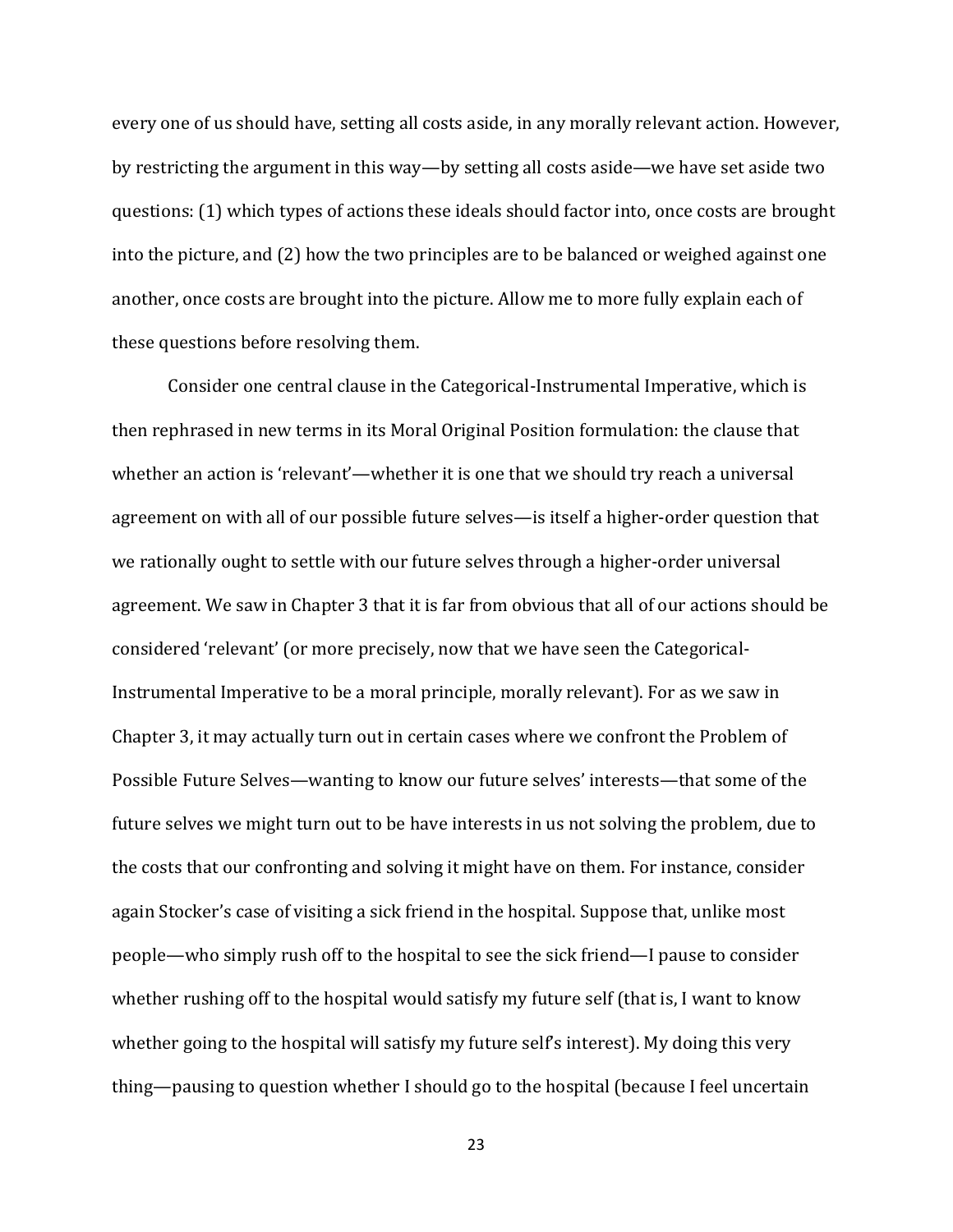about what my future self will want)—may itself impose costs on my future self that he does not want to face. First, my future self may be disappointed in me: in the fact that I am the kind of person who would even pause to think about whether I should rush to the hospital. Second, suppose my friend is gravely ill, and the few moments I spend contemplating whether going to the hospital would satisfy my future self cause me to get to the hospital when it is too late, just minutes after my friend has passed away. This might cause my future self immense regret. Consequently, given the character of our arguments so far—the fact that the Principles of Negative and Positive Fairness have been derived by setting all costs aside—we cannot validly assume that these principles should in fact motivate us in all cases. We need to arrive at a universal agreement from the Moral Original Position on the higher-order question of when, and to what extent, these two principles should motivate us at all, costs included. In other words, we need to arrive at a universal agreement on which actions are morally relevant—which actions the Principles of Negative and Positive Fairness apply to, given the costs of being motivated by them at all. Thus, on my account, morality comprises a higher-order regulative ideal of using the Moral Original Position to determine which of our actions we should subject to first-order moral deliberation and moral ideals.

Second, insofar as our arguments for the Principles of Negative and Positive Fairness set all costs aside, we presently have no analysis of how these two regulative ideals should be balanced or weighed against one another or costs when cases are morally relevant. For instance, the Principles of Negative and Positive Fairness may conflict with one another in such a way that it is impossible to pursue one without imposing costs vis-àvis the other. For instance, it may turn out that that the best way to assist people or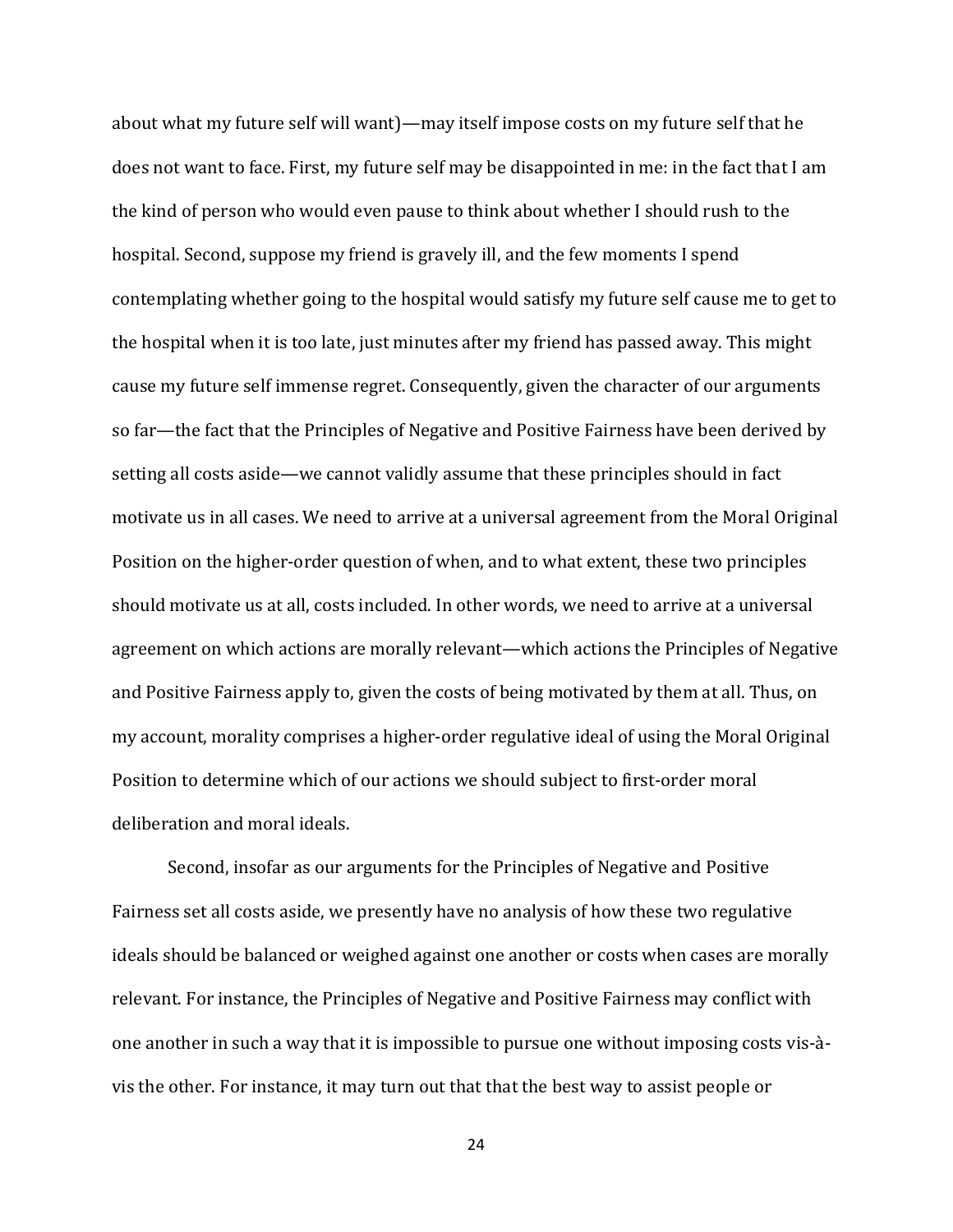nonhuman sentient beings (in line with the Principle of Positive Fairness) is to coerce individuals. An example here may be universal, government-funded health care. If many citizens cannot afford health care for themselves and want assistance in being able to afford it, and the best method to provide these citizens with health care is to coercively tax all citizens in order to provide it to them, the Principles of Negative and Positive Fairness come into a kind of conflict. The Principle of Negative Fairness says we should aim to reduce coercion in the world, setting all costs aside, yet the Principle of Positive Fairness says we should aim to assist others (in a certain way), setting all costs aside. In this case, however, we cannot do either without some cost to the other: if we fail to coerce people (through taxation), we fail to assist others (those who desire government-funded healthcare); yet if we do assist others, we coerce people (those who wish not to be taxed). Because pursuing either principle in this case imposes costs on people vis-à-vis the other, we need an analysis of whether, and how, to pursue the principles—balancing or weighing them against each other—given such conflicts and the costs of resolving such conflicts one way rather than another.

Let us examine, then, how the parties to the Moral Original Position should deliberate about costs. As we saw in Chapter 3, there are several possible types of costs that human and nonhuman sentient beings can have. First, involuntary interests generate possible costs: if I find myself angry at someone, wanting to lash out at them and say meanspirited things, then not allowing myself to indulge my anger is a cost to me—one that, if my aim is thwarted, I cannot avoid or mitigate (I may find myself frustrated). Second, involuntary interests also generate a different type of cost: costs that can be mitigated. For instance, if I find myself angry and wanting to lash out at someone but actively work to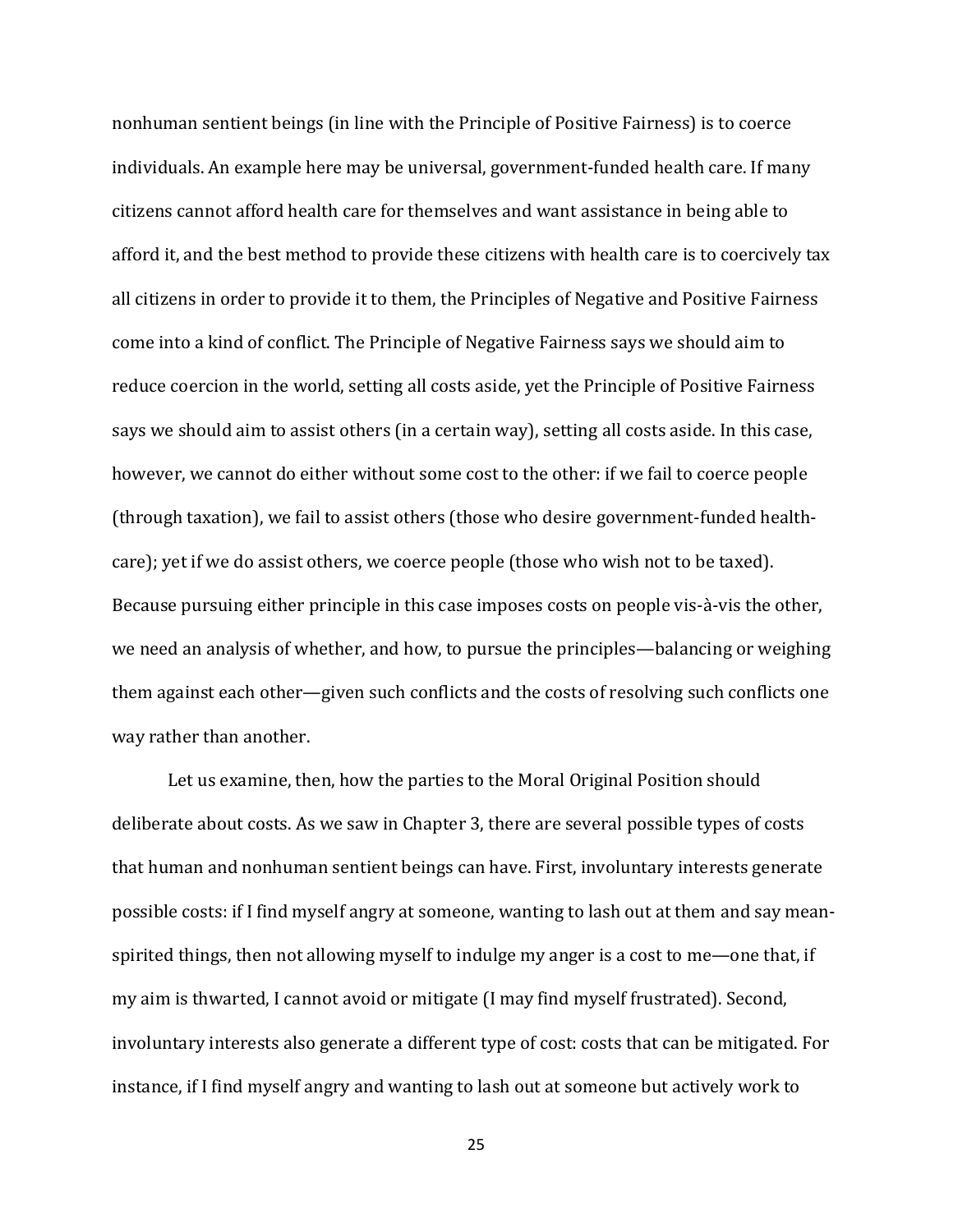control my anger, making myself less angry and wanting to lash out at them less than before, not allowing myself to lash out will still impose a cost on me, but a lesser one—due to my own choice to control my anger (within the constraints allowed by my psychology) than in the involuntary case. Finally, there are costs with respect to fully voluntary interests, ones we first-personally experience when we ourselves make choices. If I choose not to want to help pay for other people's health care—if I judge to myself, 'I ought not to have to pay for other people's health', and will myself to act on this judgment—then, if I am forced to do what I do not want, I face a cost: a cost that is the partial result of that particular voluntary choice.

Recall, as we saw in Chapter 2, that although typical adult human beings often (if not always) appear to have all three types of interests, other types of beings—nonhuman animals, psychopaths, and children—are arguably incapable of the same full range of interests. Most animals, in particular, do not appear to share our first-personal capacities for voluntary choice: the capacity to experience oneself as choosing to act on a normative judgment ('I ought to tell the truth'). Instead, most (if not all) animals appear to be impelled by involuntary and perhaps semi-voluntary motivations. If the dog wants to go outside, he will sit by the door; if he wants to come inside, he will sit outside looking in—but it does not appear that he ever thinks about whether he should want to go out or come in.

Since the Moral Original Position requires us to treat ourselves—moral agents—as though we could turn out to have the interests of any human being(s) and any nonhuman sentient being(s), our deliberations concerning costs should be sensitive to these differences. Insofar as the Moral Original Position's veil of ignorance requires the parties to it (you, I, and any other moral agent) to treat ourselves as though they could 'turn out to be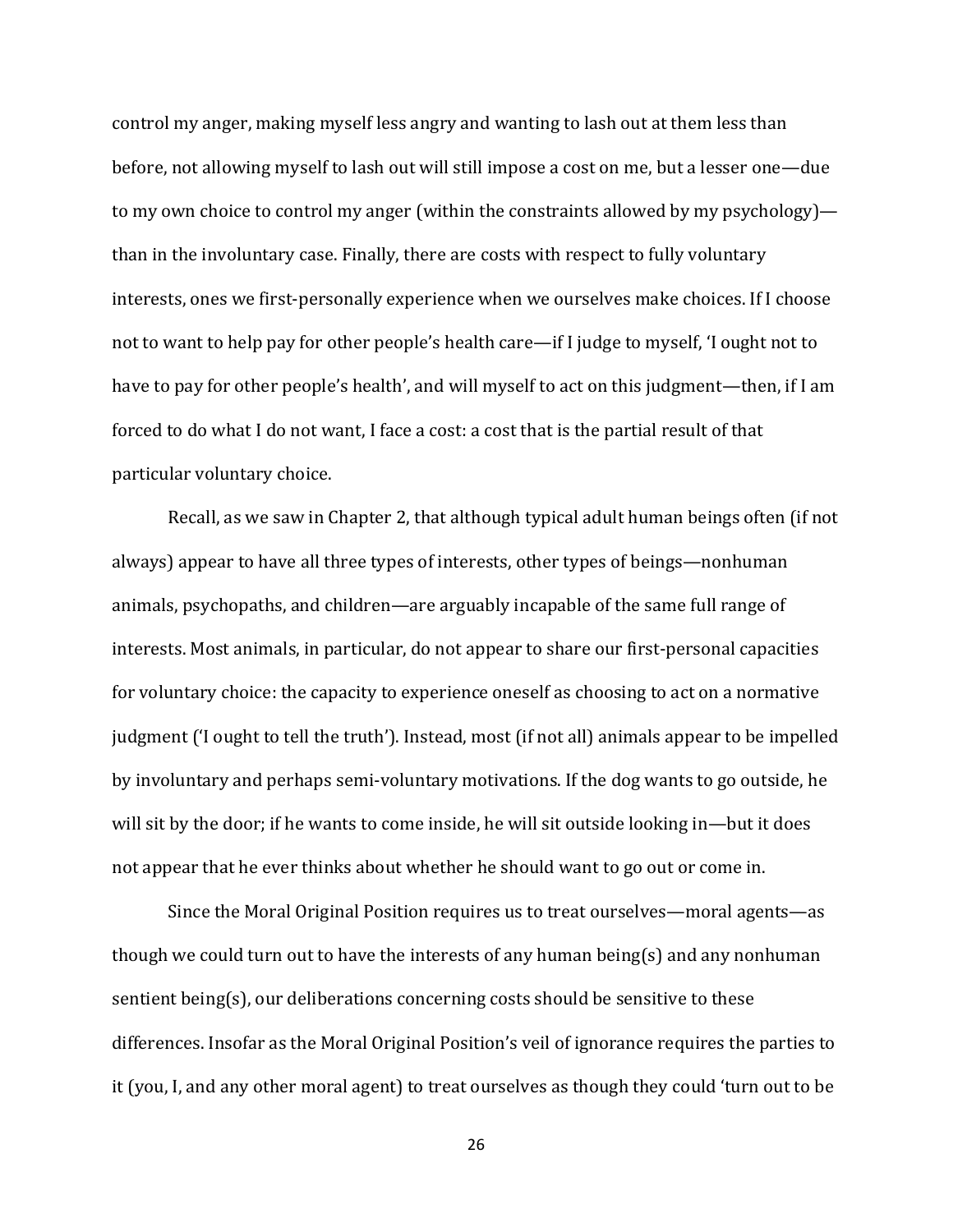anyone', including nonmoral agents (such as animals), it is instrumentally rational for any universal agreement on which actions are 'morally relevant' given costs—and how the Principles of Negative and Positive Fairness should be weighed or balanced given costs—to be based on the assumption that (1) involuntary interests of human and nonhuman sentient beings entail given costs (costs which automatically and unavoidably accrue given certain states of affairs, particularly those that are contrary to the involuntary interest in question), (2) semivoluntary interests entail partially modifiable costs (costs that can be altered within some given psychological bounds), and (3) fully voluntary interests entail fully modifiable costs (costs determined by the agent's own choices).

Therefore, although some of our actions involve beings (animals) who may only have involuntary interests, insofar as we are moral agents engaging in actions that have effects on them, all of our actions involve at least some beings (namely, we who are acting) who are capable of semivoluntary interests and voluntary interests. In other words, all of our actions that fall under the Moral Original Position involve some beings (us) for whom the costs of their actions may not be fully given before acting: we can make voluntary and semivoluntary choices concerning what comprises costs for us, and how costly we experience different actions and events. For instance, if one initially wants some number of cookies from a box, one can nevertheless choose to give more to another person, *deciding* not to consider it such a big sacrifice. Similarly, if someone does something to make one angry, one typically has some amount of (semivoluntary) control over how angry one gets. One can let one's anger rage out of control, increasing the costs of the person's behavior on oneself, or one can work to control one's anger, controlling how much the person's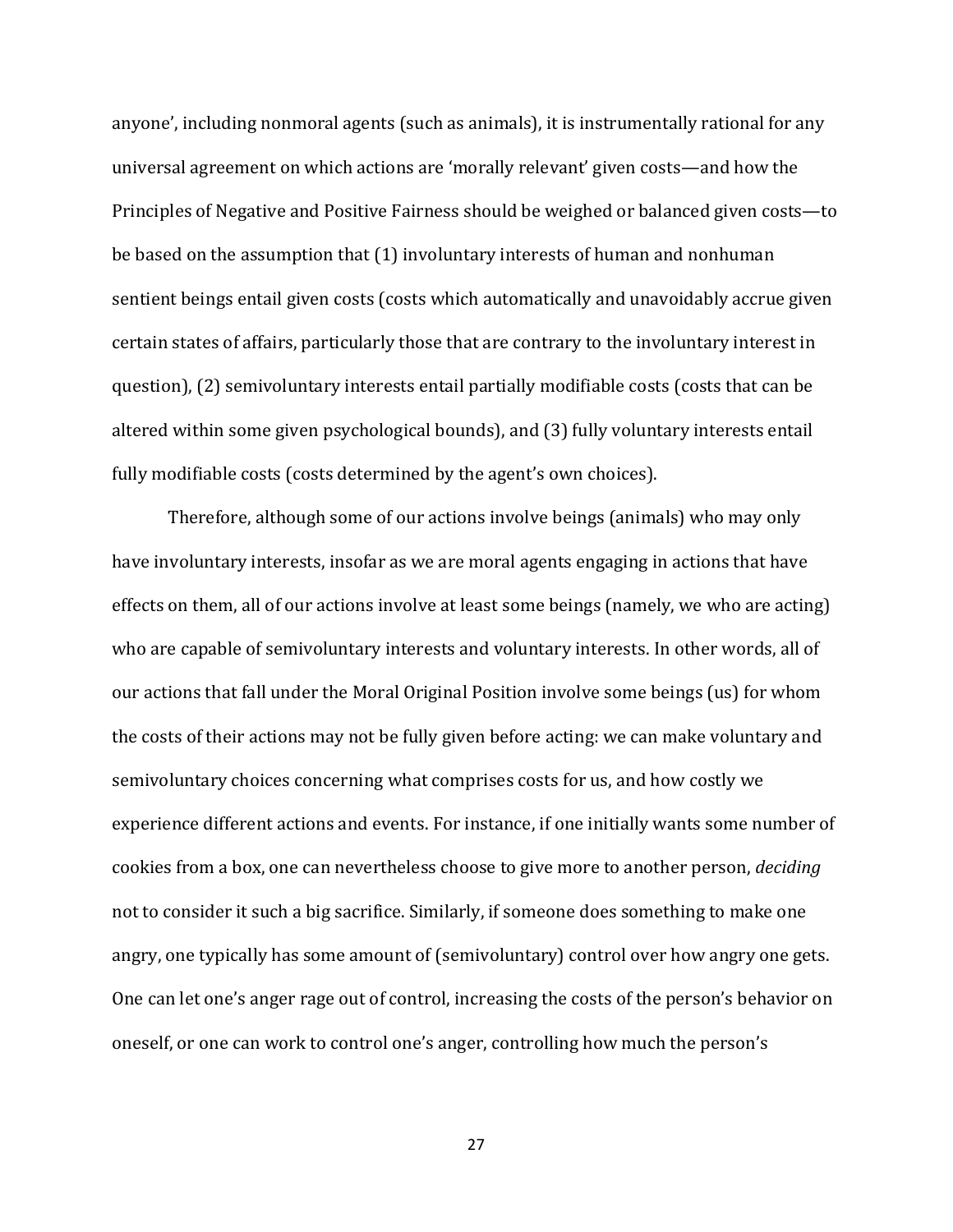behavior upsets you (thus mitigating, at least to some extent, the extent to which one suffers from their actions).

For reasons just given, the parties to the Moral Original Position—moral agents such as you and I, considering how to treat ourselves and other possible moral and nonmoral agents (agents whose interests our possible future selves could identify as their own) cannot assume, in attempting to reach a universal agreement on how to treat costs, that costs for many of the possible agents they could be (agents with voluntary and semivoluntary interests) are necessarily fixed prior to those agents' actions. Interestingly, this also means that the parties to the Moral Original Position cannot treat the costs that nonmoral agents (animals) may experience due to only having involuntary interests as settled either: for the costs that an agent with only involuntary interests (an animal) experience depends on the actions of moral agents who do have voluntary and semivoluntary control over their own interests. For instance, although the chicken or cow may both have involuntary interests in living, and living without suffering—interests they cannot choose not to have—we may choose not to impose certain costs on them at some cost to ourselves, choosing not to kill or harm them, given our recognition of their involuntary interests. As such, the parties to the Moral Original Position—moral agents deliberating to principles of how to treat other moral and nonmoral agents—cannot regard the costs that anyone (moral or nonmoral agents alike) will face as a result of their actions as necessarily settled in advance, prior to anyone acting voluntarily or modifying their semivoluntary interests.

This has a very important implication. Given that we experience our voluntary and semivoluntary interests as unsettled prior to our acting, the parties to the Moral Original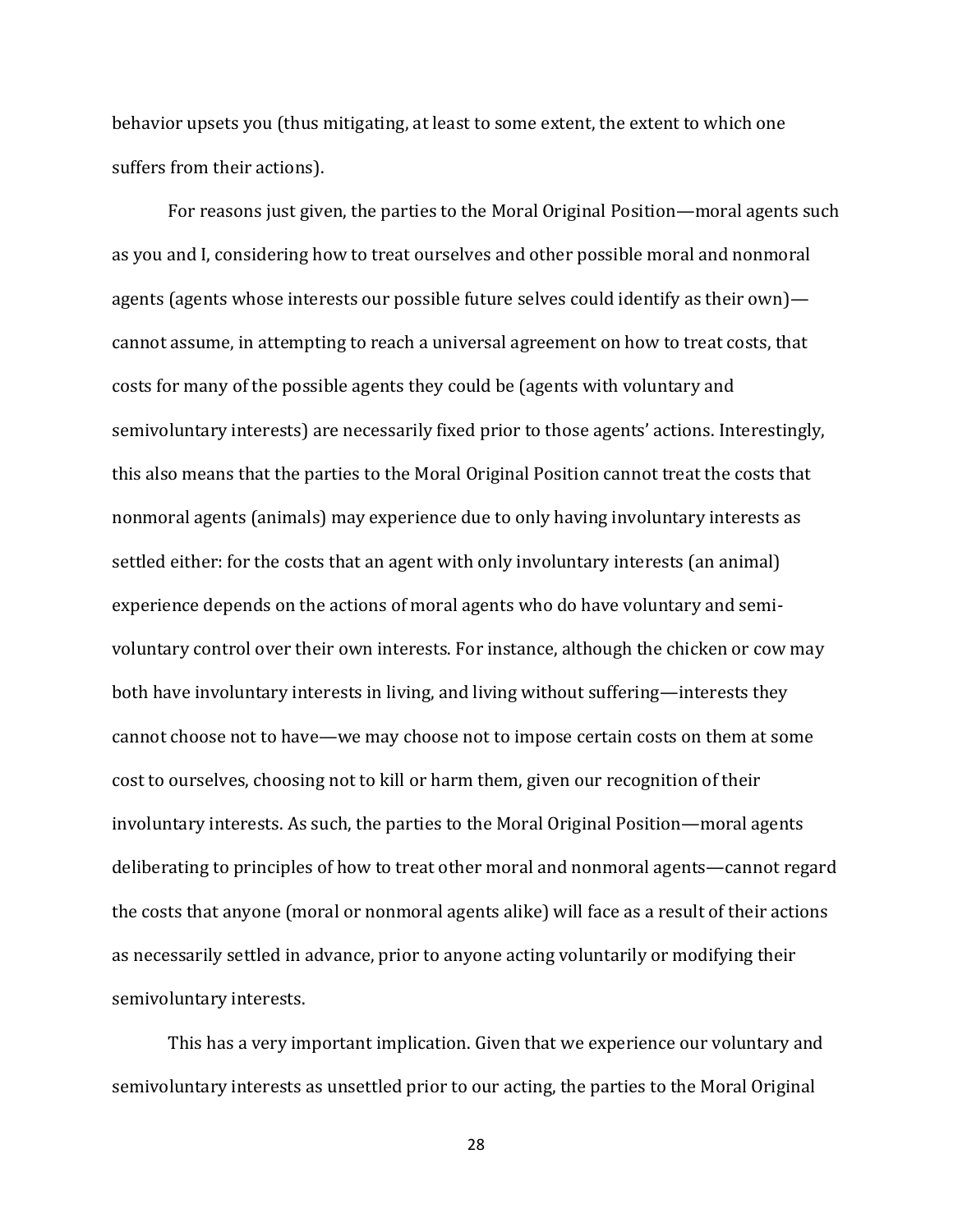Position cannot agree to any distributive principle to decide—'*a priori*' as it were—which costs moral agents should take to determine whether an action is 'morally relevant' (vis-àvis the Categorical-Instrumental Imperative or Principles of Negative and Positive Fairness), nor which costs should pertain to the application of the Principles of Negative and Positive Fairness in cases that are morally relevant. The parties to the Moral Original Position cannot rationally agree, for instance, that the costs of determining which actions are 'morally relevant' or the costs of weighing the Principles of Negative and Positive Fairness should be spread equally across human and nonhuman sentient beings, or unequally but to the maximum advantage of the worst-off individuals (as in Rawls' theory of justice), and so on. Again, this is for the simple reason that many of the individuals the parties to the Moral Original Position could turn out to be—moral agents with semivoluntary and fully voluntary interests—may have interests in how costs are distributed which, because they are semi-voluntary and voluntary, are not decided before their choices have been made. One cannot agree to any particular distribution of costs if, given one's deliberative situation, there is no fact of the matter on how the individuals you are reasoning about would like those costs to be distributed. It could well turn out that every individual with voluntary interests would want the costs to be distributed equally. However, it could also turn out (in principle) that they would all like costs to be distributed in some or indeed any other possible way (to the maximum advantage of those facing the most costs, to the advantage of the rich, and so on).

There is a simpler way to put this. Insofar as we (moral agents) have voluntary and semi-voluntary capacities—capacities to choose which costs we have an interest in facing (voluntary interests), or to modify the costs we are willing to face (semivoluntary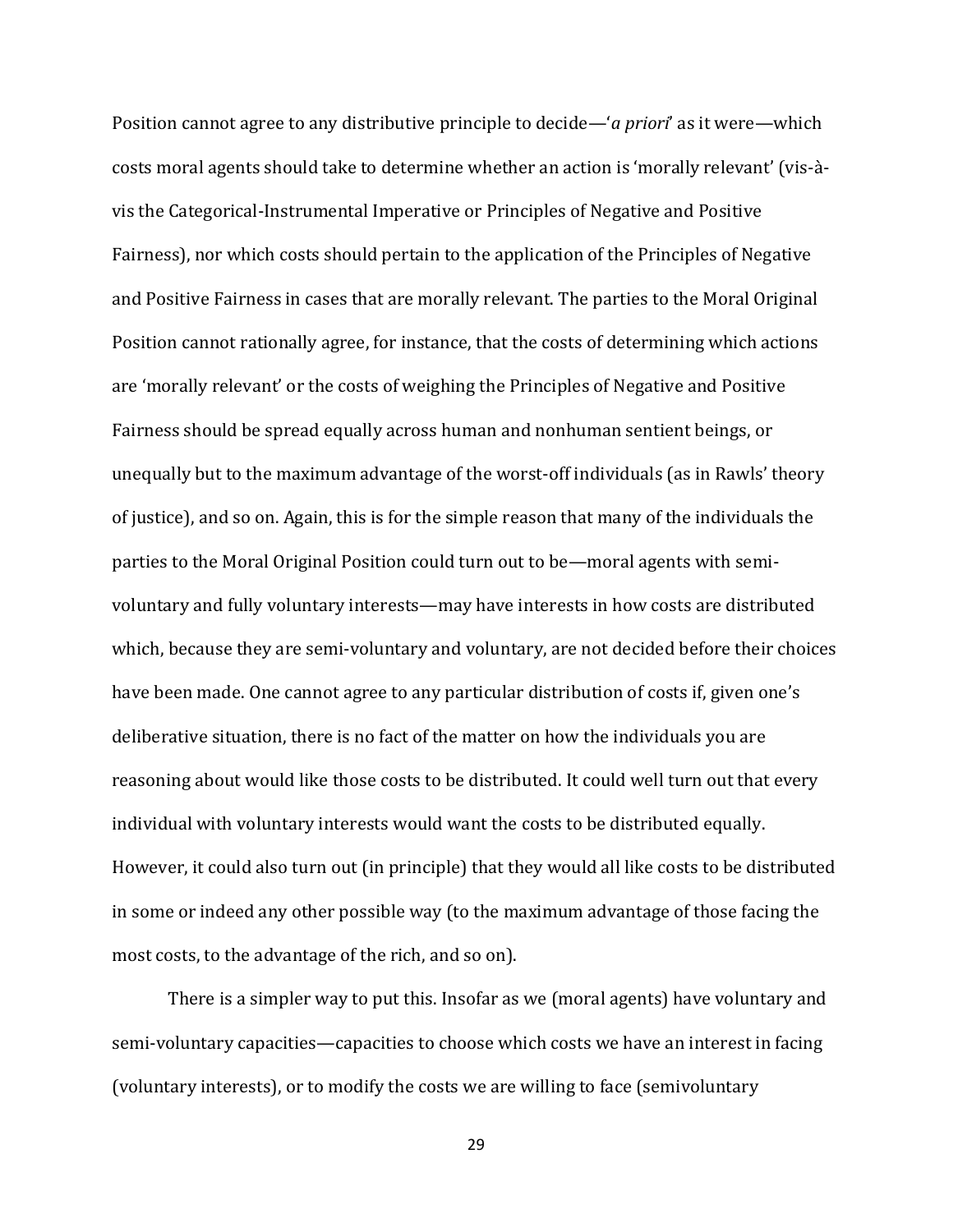interests)—and, by definition, have motivational interests in exercising these capacities (to make choices is to be motivated to make choices), the parties to the Moral Original Position have instrumentally rational grounds to agree to a principle of fair negotiation. Such a principle enables moral agents to negotiate with one another, and (in a manner of speaking) with nonmoral agents (more on this shortly), the costs they have interests in facing for the sake of defining 'morally relevant actions', and—in cases of actions deemed morally relevant—to weigh the Principles of Negative and Positive Fairness against one another. Furthermore, note that the parties to the Moral Original Position have no clear grounds for favoring any being in such a negotiation: the parties must treat themselves as though they could turn out to be 'anyone', and the very question of whether anyone's interests in costs should be favored over anyone else's is something that they can negotiate. The parties to the Moral Original Position therefore have instrumentally rational grounds for wanting every individual they could turn out to be to have equal bargaining power over the negotiation, so that they have an 'equal shot' of realizing their favored distribution of costs, whatever interests they may turn out to have (even interests in distributing costs one way rather than another).

Of course, in the real world, organic negotiations over costs that afford all parties equal bargaining power are profoundly difficult—if not impossible—to achieve. Even in small groups, some parties to negotiations typically have greater bargaining power than others (due to things like intimidation, confidence, money, and so on). The parties to the Moral Original Position should surely know that potentially unequal negotiating power is a fact of life to be grappled with. Since the parties cannot rationally agree to any particular distribution of costs (given our interests in exercising our voluntary and semivoluntary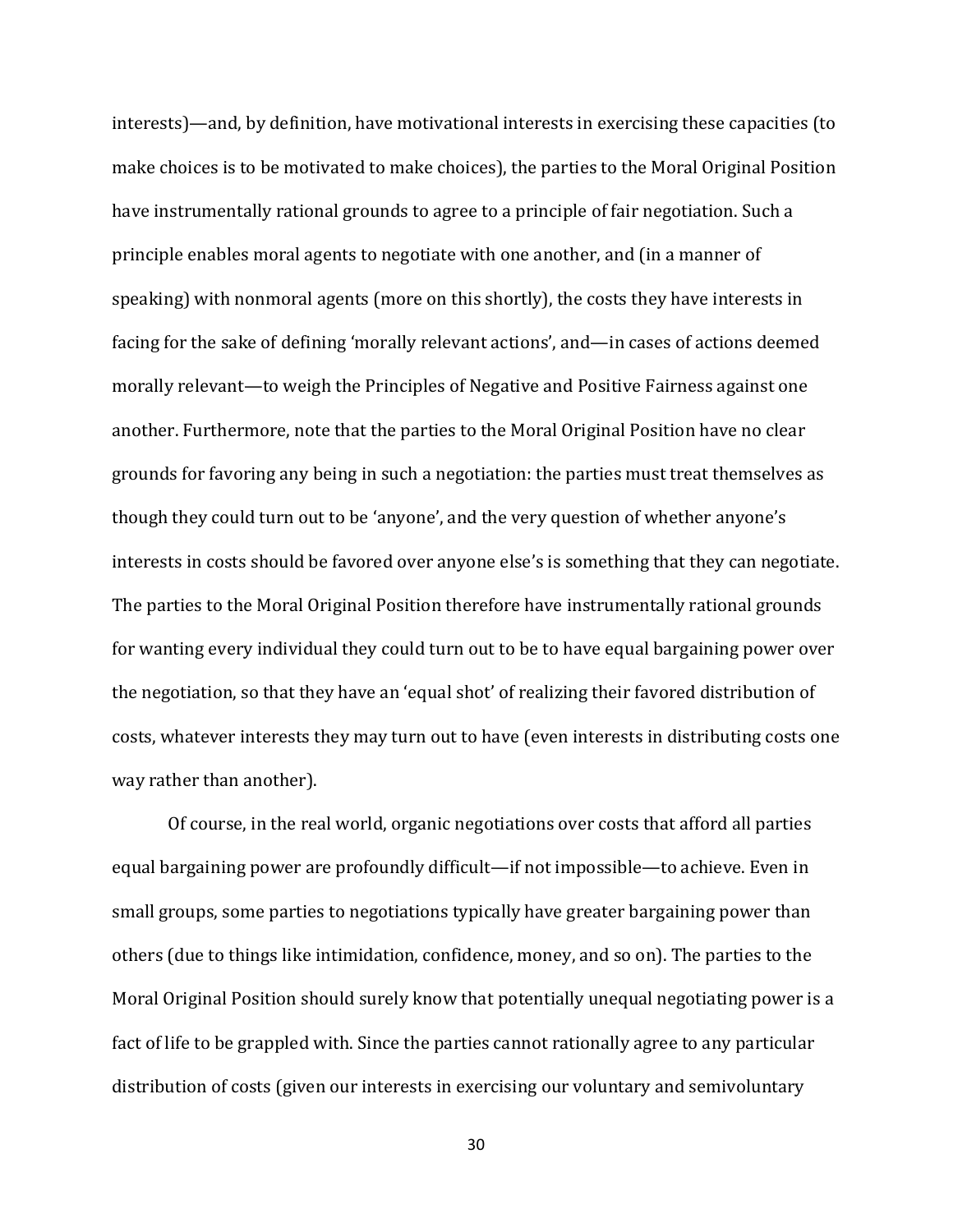interests), and should rationally favor a process of negotiation (one that enables us to exercise our voluntary and semivoluntary interests concerning the costs we are willing to take on in our actions, given their effects on other human and nonhuman sentient beings), the parties should agree that such a negotiation process should aim to approximate one that affords equal bargaining power to all those affected, as far as it is possible to do so. This is of course an 'imperfect' solution—but I hold that it is the only one the parties to the Moral Original Position can rationally agree to, given their situation and knowledge that fully equal bargaining power is difficult (and often impossible) to achieve. And though admittedly imperfect, I believe that it comports well with commonsense moral convictions about how negotiations should be. For instance, it sits well with the conviction—common in liberal-democracies today—that although democracy is far from perfect, the more equal people's negotiating power is in a democracy (the less, say, the rich determine policy or who is elected, and the more the people do), the morally better it is. Given that we prefer negotiations to be fair, the best that the parties to the Moral Original Position can do in light of real-world differences in negotiating power is to aim to approximate as fair of a negotiation process as possible.

Next, the parties to the Moral Original Position should know that some affected by our actions—some 'parties to the negotiation' in terms of experiencing costs—cannot actually negotiate. Nonhuman animals, for instance, cannot negotiate solutions with us: we can only 'include them' in the negotiations by proxy (by attempting to discern their interests and give their interests equal bargaining power in the process). Since the parties to the Moral Original Position are concerned with these types of beings (the interests of nonhuman animals can turn out to be our own interests, even if unlikely), the parties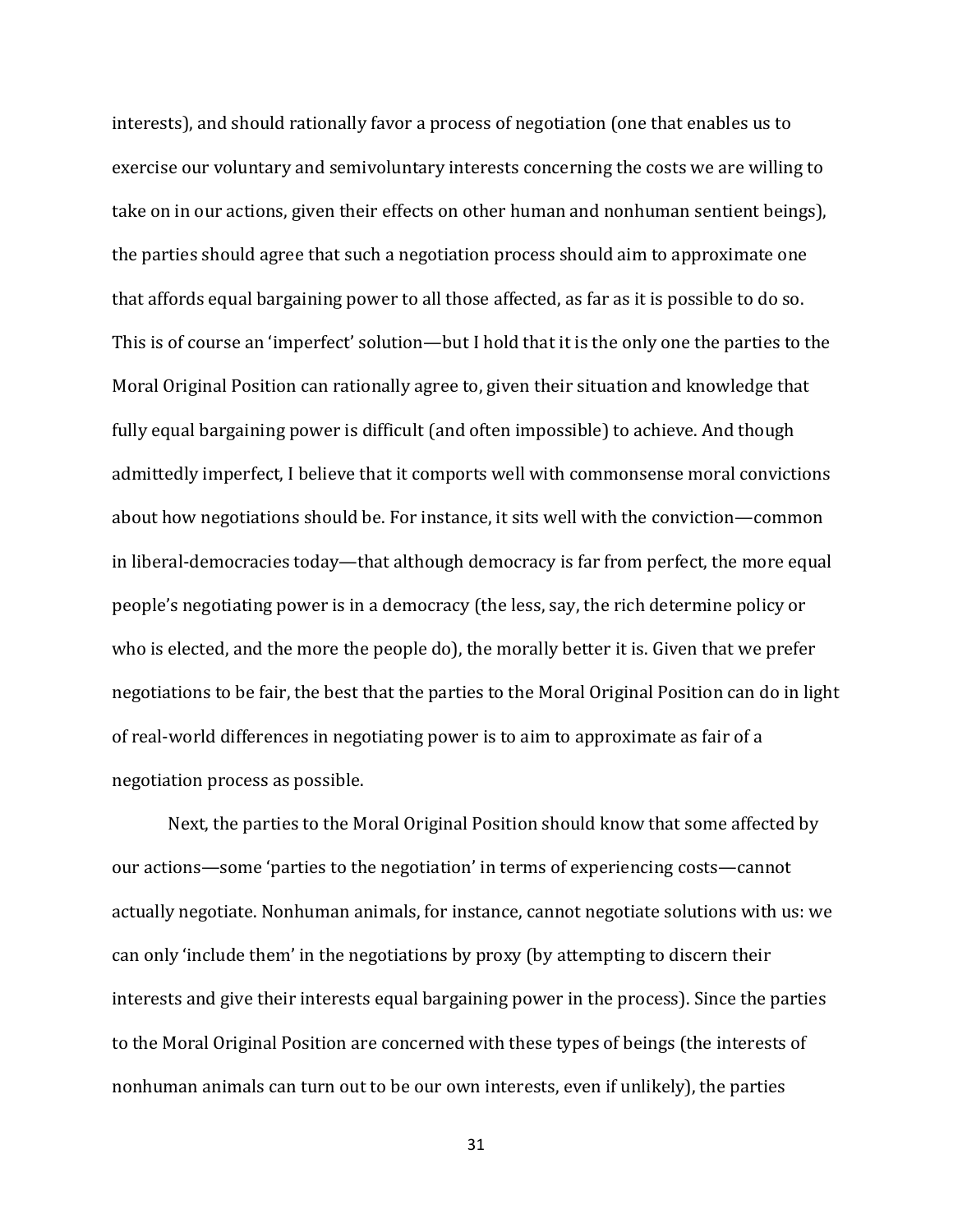should agree upon a principle of fair negotiation that affords these beings' interests equal bargaining power in the process as well.

Finally, as we will see in more detail in §1.4, there is another principle the parties to the Moral Original Position should want to incorporate in their negotiation: a Principle of the Virtues of Fairness, which requires developing and expressing dispositions that facilitate pursuit of the Principles of Negative and Positive Fairness, and the Principle of Fair Negotiation, in the process of negotiation itself. For it is only to the extent that such a negotiation process is based on dispositions consistent with the principles it embodies the Principles of Negative and Positive Fairness, and the Principle of Fair Negotiation—that entire negotiation process is truly motivated by the principles it is intended to be motivated by.

For these reasons, it is rational for the parties to the Moral Original Position to agree to the following principle:

**The Principle of Fair Negotiation:** whether an action is morally relevant, and how the Principles of Negative and Positive Fairness and Virtues of Fairness (see below) should be applied factoring in costs, should be settled through an actual process of fair negotiation guided by the Principles of Negative and Positive Fairness and Virtues of Fairness, where all human and non-human sentient beings affected by the action are afforded equal bargaining power to the extent that such a process can be approximated, and to the extent that cannot be, through a hypothetical process approximating the same, for its own sake.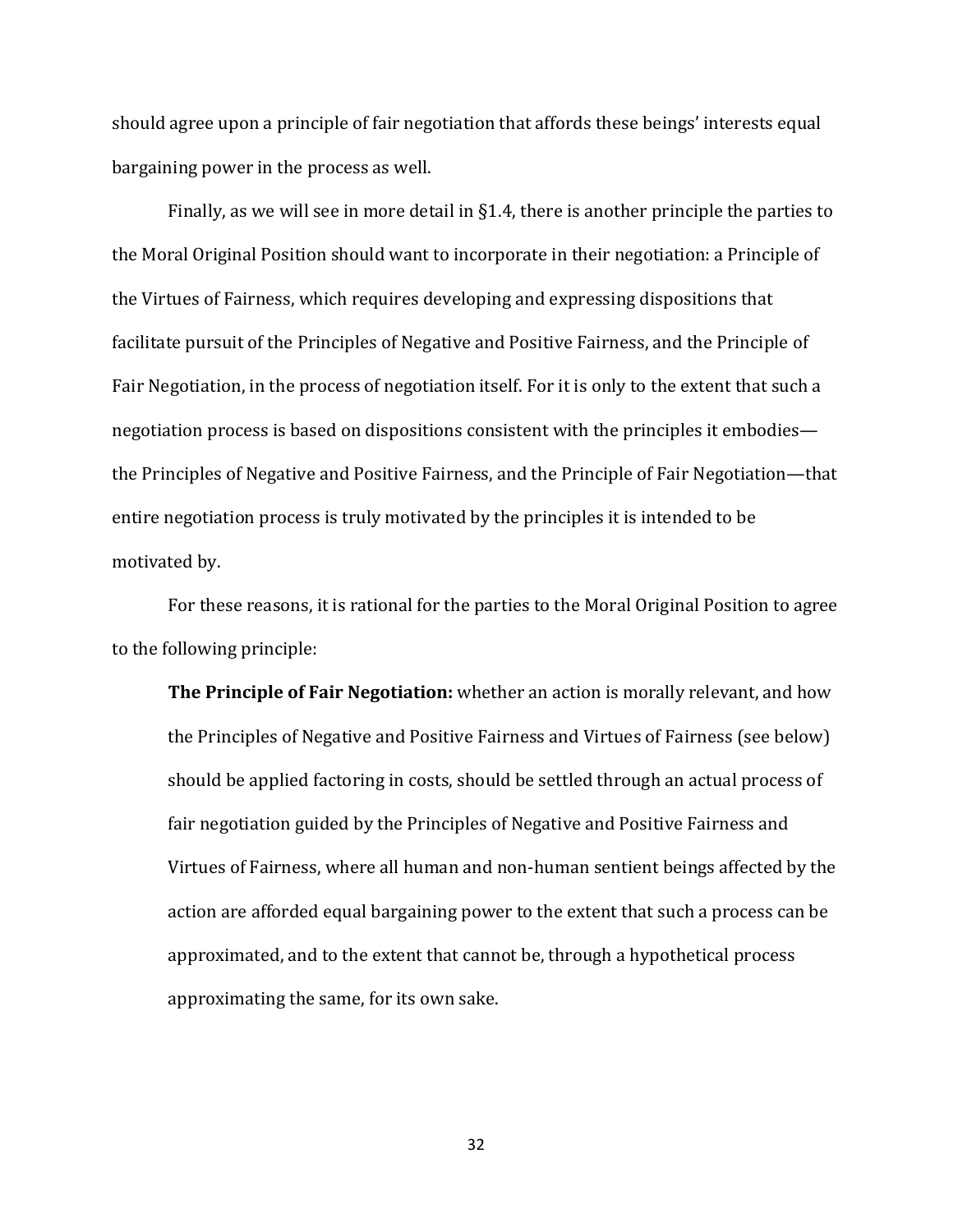#### **1.4 The Principle of Virtues of Fairness**

There is a fourth and straightforward principle that is rational for the parties in the Moral Original Position to agree upon. Given that it is rational to agree to the Principles of Negative and Positive Fairness and the Principle of Fair Negotiation in the Moral Original Position, it is also rational to develop and express stable character traits—or psychobehavioral dispositions—to apply and act in conformity with the first three principles of fairness. After all, such traits simply are the disposition of being motivated to apply and act in accordance with three principles of fairness—which, as we have just seen, are rational to agree upon from the standpoint of the Moral Original Position. It is therefore, by definition, instrumentally rational to prefer oneself to be disposed to apply and act according to the principles that one should be motivated by. Thus, we have:

**The Principle of Virtues of Fairness:** all of our morally relevant actions should aim to develop and express stable character traits to act in accordance with and on the

outcomes generated by the first three principles of fairness, for its own sake. This principle enables us to resolve a question that I suspect has been in the back of many readers' minds for some time. In developing the Problem of Possible Future Selves in Chapter 2—the problem I later argued is solved by the Categorical-Instrumental Imperative—I began with the observation that we arguably only encounter the Problem on some, but not all, occasions. I held that in some cases, we simply act without thinking, and it may only be in cases of uncertainty about the future (including moral uncertainty) that we encounter the Problem at all (which, again, is wanting to know our future selves' interests). One thing that may have troubled readers about this argument, and my contention that the Categorical-Instrumental Imperative is a solution to the Problem, is that it makes morality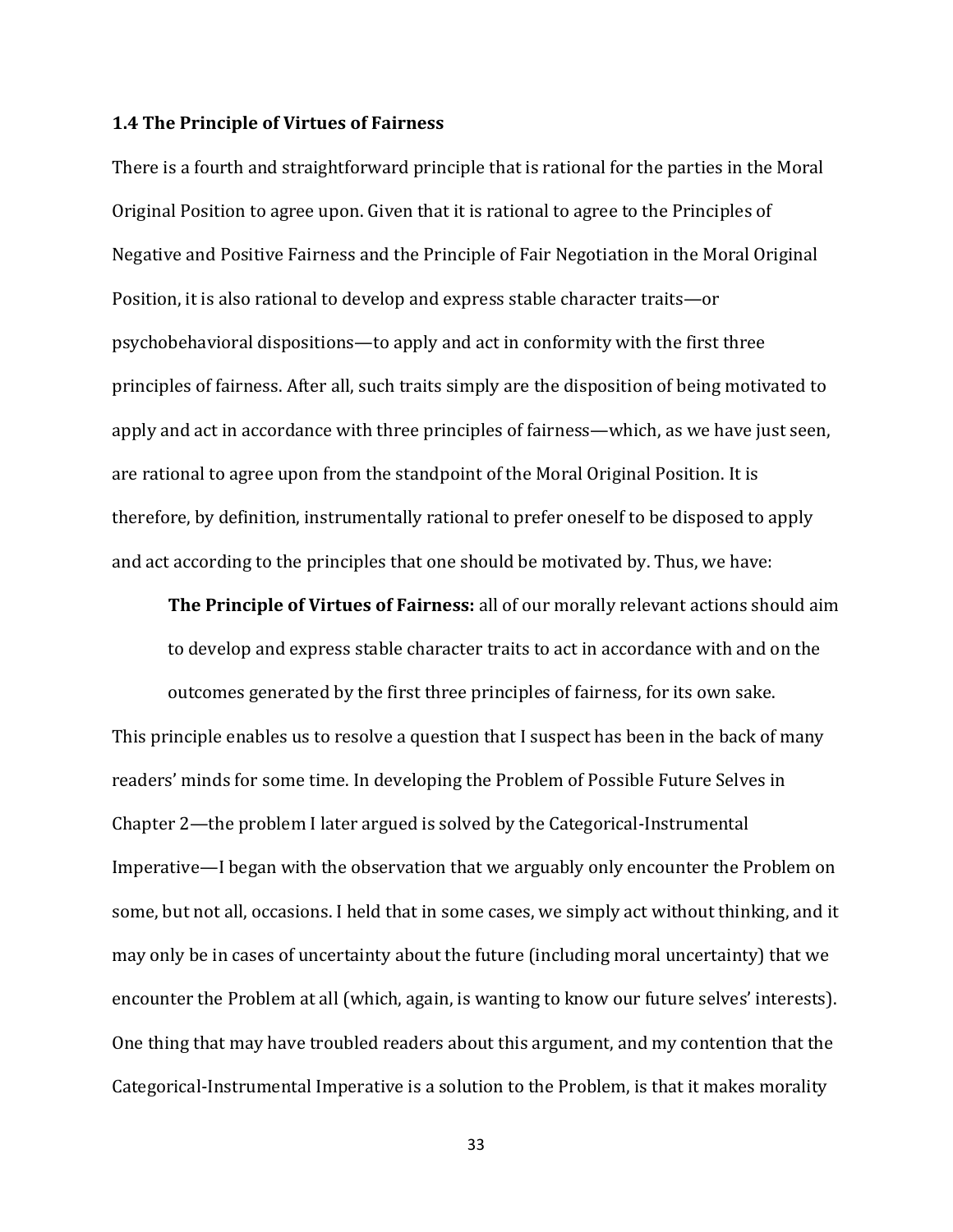seem arbitrary in a certain sense: that moral questions only arise, and moral principles only apply, when we in fact encounter the Problem of Possible Selves. What if, one may ask, one encounters that problem only rarely, or in different instances than other individuals? Does this not make morality itself completely relative regarding whether, and when, each individual encounters the Problem of Possible Selves?

The Principle of the Virtues of Fairness enables us to resolve this concern in an intuitive fashion. Insofar as we all encounter the Problem of Possible Future Selves at least sometimes in our lives (as Chapter 2 argued), the Four Principles of Fairness entail that we should apply the Four Principles in those cases—negotiating what is fair with others—in ways that lead us to develop dispositions to behave fairly in a similar way in the future. In other words, the Four Principles of Fairness require us, in all of our actions, to develop dispositions to be fair to present and future selves and others, encountering the Problem of Possible Future Selves, and solving it, *when it is fair to ourselves and others to do so*. But this is a commonsense idea. It simply means that morality it itself a matter of negotiating with others what kind of people we should become, and which of our actions we should consider to be morally relevant—which, I would argue, is exactly what we do in relationships, in the workplace, and in society at large.

Consider, for instance, changing social mores concerning sensitivity. Several decades ago, certain uses of language and ways of speaking—use of racially insensitive language (referring to people of certain racial/ethnic backgrounds as 'colored'), gender stereotypical language (using 'he' as a default pronoun in written language), and casual use of crude language concerning the physically and mentally disabled (words such as 'retarded') were not considered moral issues, and a person who engaged in these types of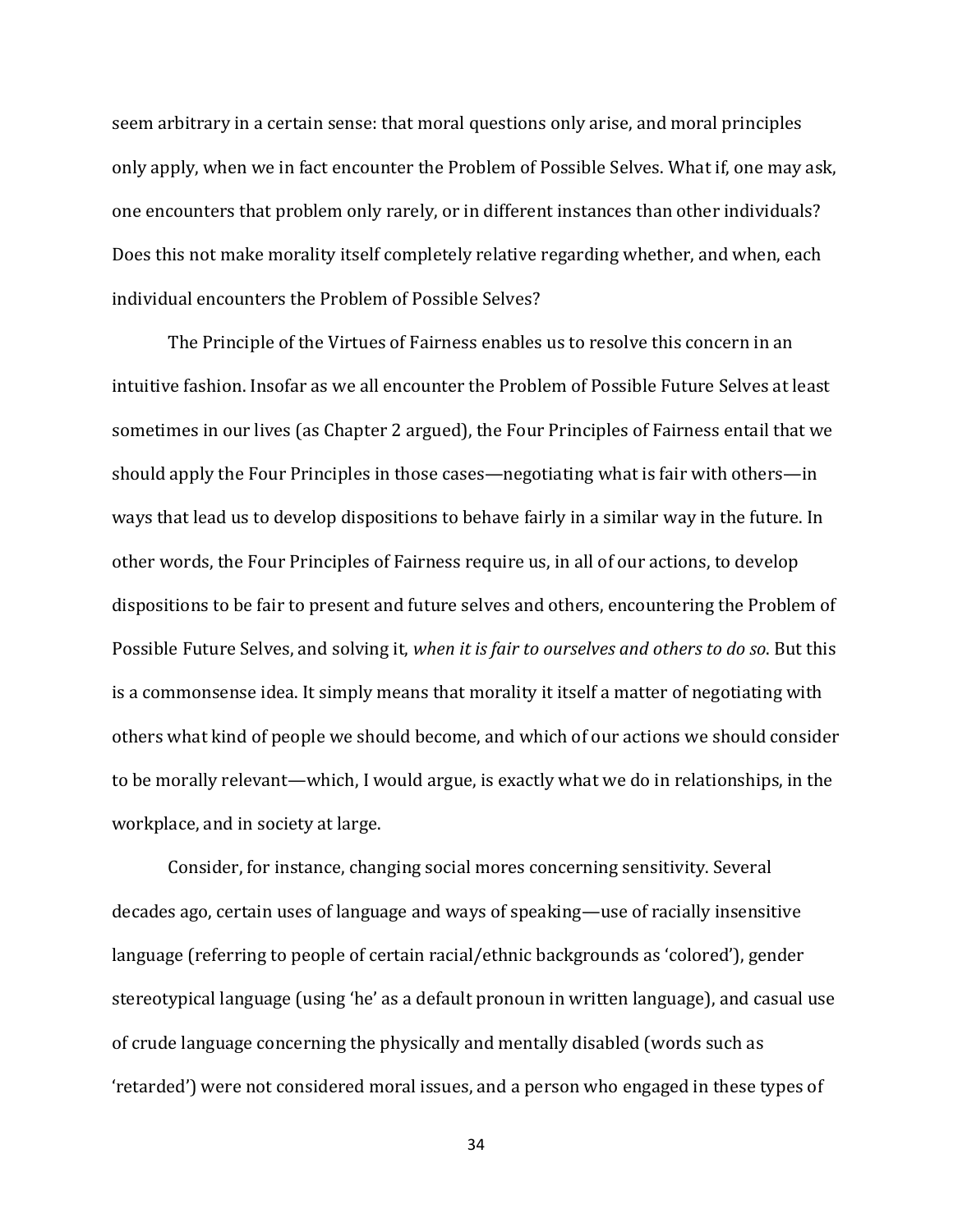behaviors was not considered to lack moral virtue. This was almost certainly because, given social inequalities at the time, members of the affected populations (those who find the above language hurtful or demeaning) had not yet negotiated standards of language sensitivity with the rest of society. Insofar as the Principle of Virtues of Fairness draws on the first three principles—including the Principle of Fair Negotiation—it enables us to understand moral virtue and moral relevance (the kinds of cases we should be disposed to apply the first principles to) as being determined in an ongoing, organic fashion by social negotiation: something which is intuitive, since it is in fact what we do.

Finally, the Principle of Virtues of Fairness enables us to explain how and why moral relevance and virtue can be context sensitive, and indeed, relative to individuals and relationships within certain bounds. Since my spouse is directly affected by household habits and other actions concerning her—and we both bear different costs as a result of different types of behavior on the part of the other (she desires me to do certain things that I may find irksome, and vice versa)—the first three principles of Rightness as Fairness, and by extension the Principle of Virtues of Fairness, entail that moral virtue and moral relevance in our relationship are to be defined by us, in fair negotiation with one another. Rightness as Fairness thus enables us to make sense of the widely (if only tacitly) recognized fact that what is 'morally relevant' or virtuous in one relationship may not necessary be in another.

## **2 Rightness as Fairness: A Unified Standard of Right and Wrong**

Given that it is instrumentally rational for the parties to the Moral Original Position (you, I, and every other moral agent) to universally agree to the Four Principles of Fairness, it is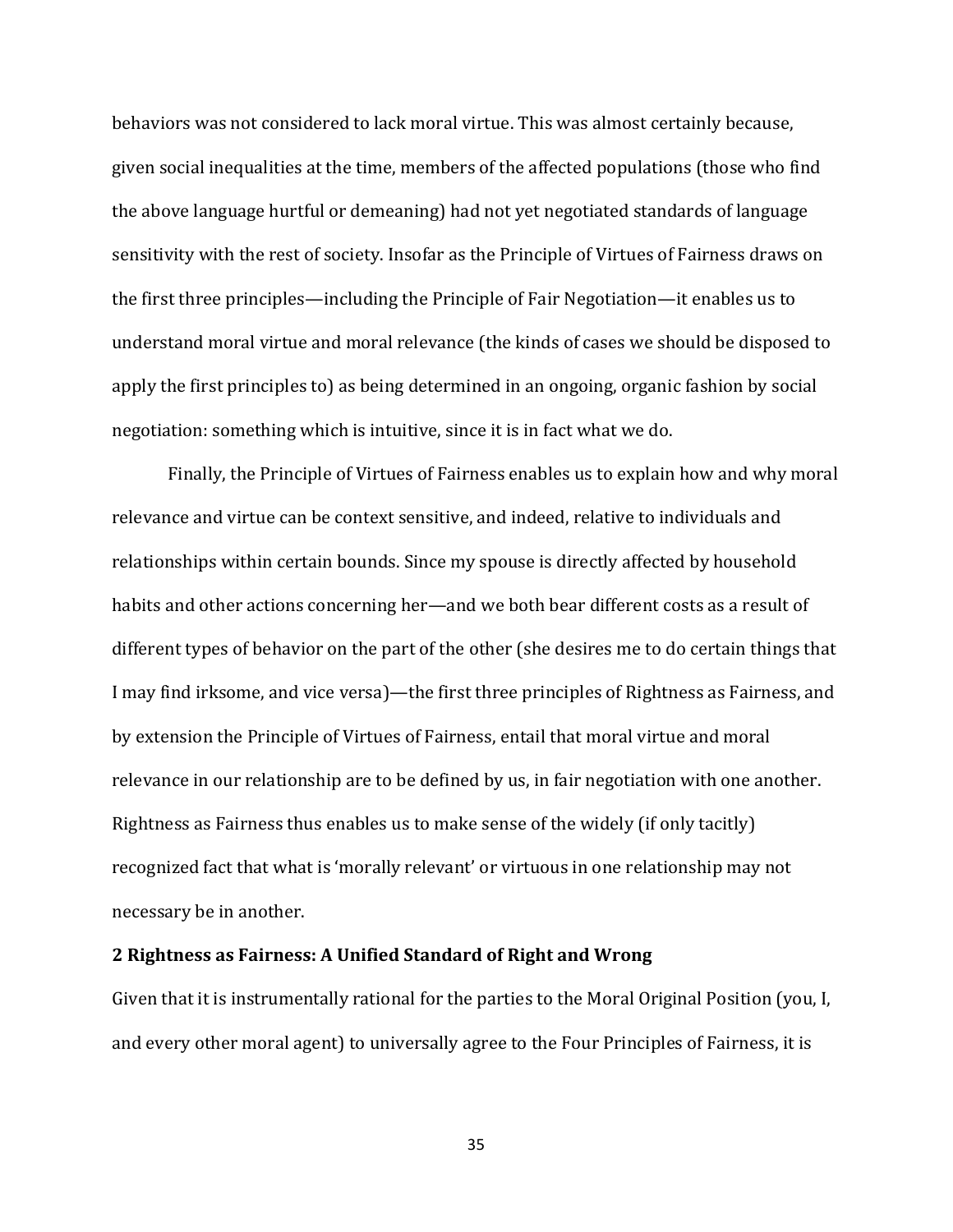instrumentally rational for the parties to universally agree to analyze moral rightness in terms of their conjunction:

**Rightness as Fairness:** an action is morally right if and only if it satisfies the Principles of Rightness as Fairness, that is, if and only if it is (A) is morally relevant, (B) has coercion-avoidance and minimization, assisting human and non-human sentient beings to achieve interests they cannot best achieve on their own and want assistance in achieving, and the development and expression of settled dispositions to have these ends, as at least tacit ideals, and (C) is in conformity with the outcome of an actual process of fair negotiation approximating all human and sentient beings affected by the action being motivated by the above ideals and having equal bargaining power over how those ideals should be applied factoring in costs, or, if such a process is impossible, the outcome of a hypothetical process approximating the same, where moral relevance is determined recursively, by applying (B) and (C) to the question of whether the action is morally relevant.

We can then define other deontic notions—such as moral wrongness, permissibility, indeterminacy, and the supererogatory—in a similar fashion. An action is morally wrong if and only if it is morally relevant but violates conditions (B) and/or (C) above. An action is morally permissible—that is, neither morally required nor forbidden—if and only if it is not 'morally relevant' (since morally irrelevant actions are neither required nor prohibited by morality) or is morally relevant but negotiated to be not required. An action is supererogatory (or 'above and beyond what it is required') if and only if it is morally right to perform at some cost to oneself (whatever costs are negotiated *qua* Rightness as Fairness), but one performs it at *greater* cost to oneself than required. Finally, an action has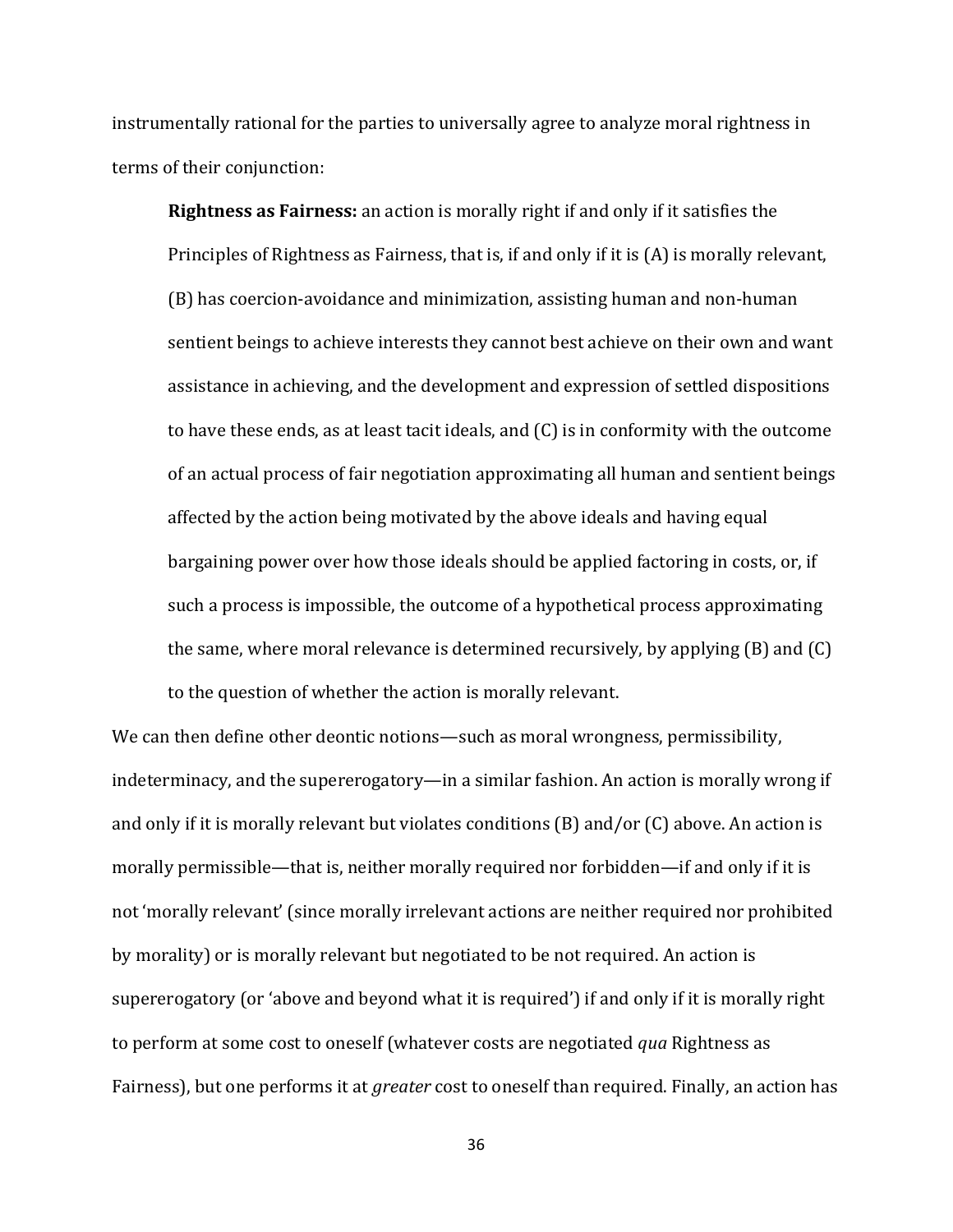indeterminate moral status—there is no fact of the matter of its being right, wrong, or permissible—if and only if negotiation about its moral relevance and/or costs has not occurred, and there are multiple possible, conflicting outcomes of fair negotiation consistent with the ideals of Negative and Positive Fairness.

Before applying Rightness as Fairness to several cases to illustrate its analysis of moral rightness and moral problem-solving, I want to pause to reflect on some of its unique features.

First, Rightness as Fairness is unique in holding that morality itself is partly a matter of negotiating with other people and nonhuman sentient beings which of our actions are morally relevant. I believe this to be a very important implication, as there are several related concerns that modern moral philosophy 'overmoralizes' life, wrongly turning all of our actions in moral issues. First, Michael Stocker, Bernard Williams, and others have argued that modern moral philosophy requires 'one thought too many', requiring us to always act (at least implicitly) for moral reasons when, intuitively, many of our actions should be motivated by nothing more than love, friendship, or sympathy.<sup>6-9</sup> A second, related, critique is that modern moral theories require us to subsume all of our life projects to morality, requiring us to be 'moral saints', concerned with morality above all else.<sup>6,9-10</sup> As Susan Wolf writes, 'One attractive ideal of love would prohibit the lover not only from thinking about morality all the time, but also from being unconditionally committed to acting according to morality all the time.'<sup>11</sup> A third, related critique—raised typically in relation to utilitarianism, but arguably applicable to other theories as well—is that modern moral philosophy requires too much of us, demanding extreme forms of impartial concern for others.<sup>6,9-13</sup> For instance, classical act-utilitarianism holds that morality requires all of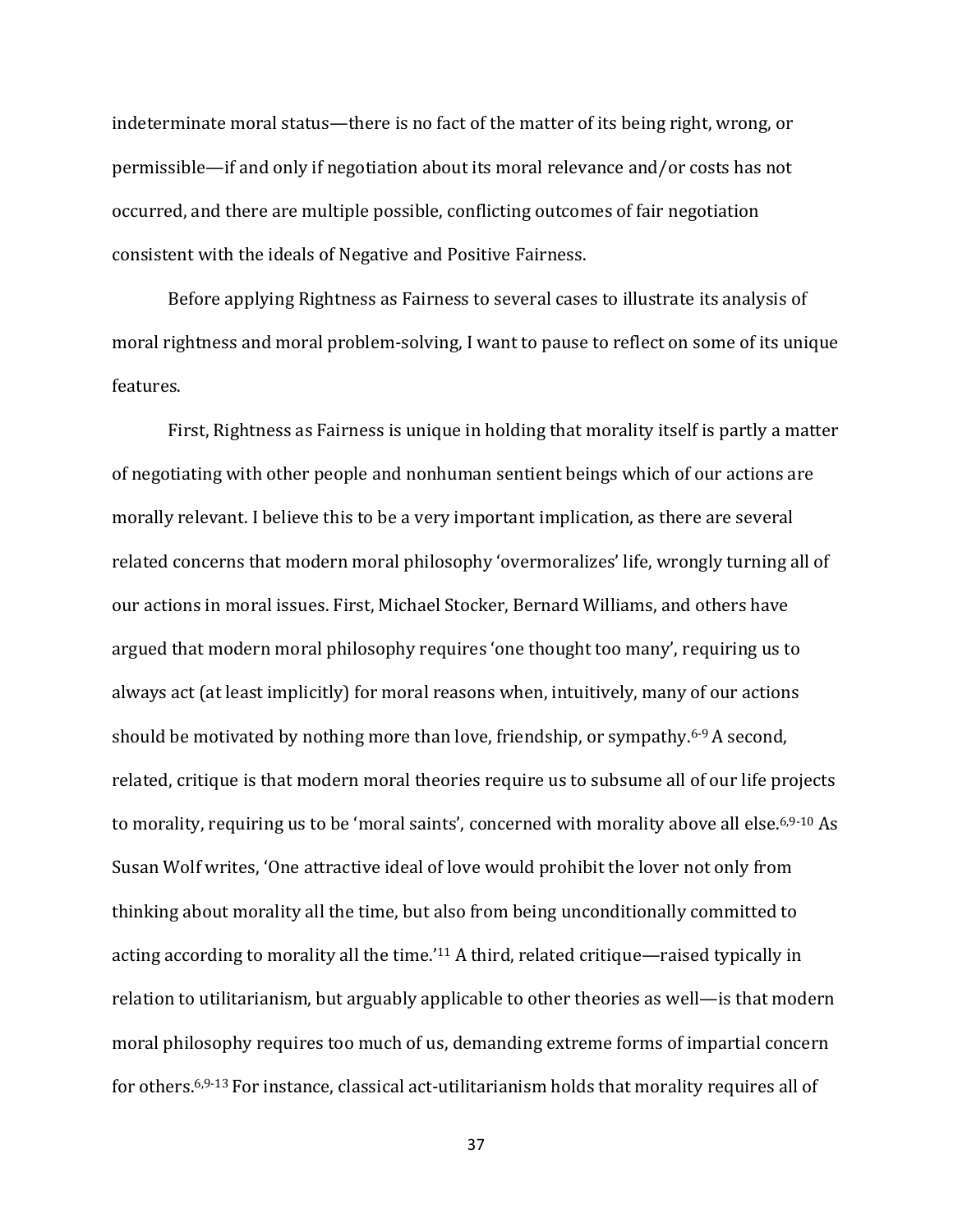our actions to maximize happiness in the aggregate, rule-utilitarianism holds that all of our actions should conform to rules that maximize happiness, and so on.<sup>14</sup> Yet, as many utilitarians (such as Peter Singer) have argued, maximizing happiness—either by act or by rule—may require an incredible amount of us, including giving up most of our wealth to alleviate world poverty and killing handicapped infants.15-16 Similarly, traditional Kantian ethics requires us to always act on maxims we could will to be universal laws of nature. Yet, as Stocker points out, visiting a loved one in the hospital 'because it can be willed as a universal law of nature' seems like an overly moralized reason for acting: one should visit loved ones in the hospital simply because one loves them.<sup>6</sup>

While utilitarians<sup>17</sup>, Kantians<sup>18-19</sup>, and moral philosophers of other persuasions<sup>20</sup> have responded to these types of concerns, I believe Rightness as Fairness provides a more intuitive solution, holding that morality itself is fundamentally a matter of negotiating with others, in a manner guided by moral principles (the Principles of Negative and Positive Fairness), which of our actions are morally relevant, and as such, how 'demanding' morality is. This is a compelling implication for a couple of related reasons. First, real-life moral practice strongly suggests that this is exactly what we do: we negotiate, in relationships, in society, and the world more broadly, which things count as moral issues, and how demanding morality is. For instance, in marriages, one typically 'works out' with one's spouse a mutual understanding of which actions are moral issues in the context of the marriage. For instance, whereas neither my spouse nor I regards what time we eat lunch as a moral issue in the marriage—neither of us has much of an interest in what the other does—we have negotiated other things as moral issues, such as what time we go to bed. This became a moral issue for us because going to bed early is important to me and going to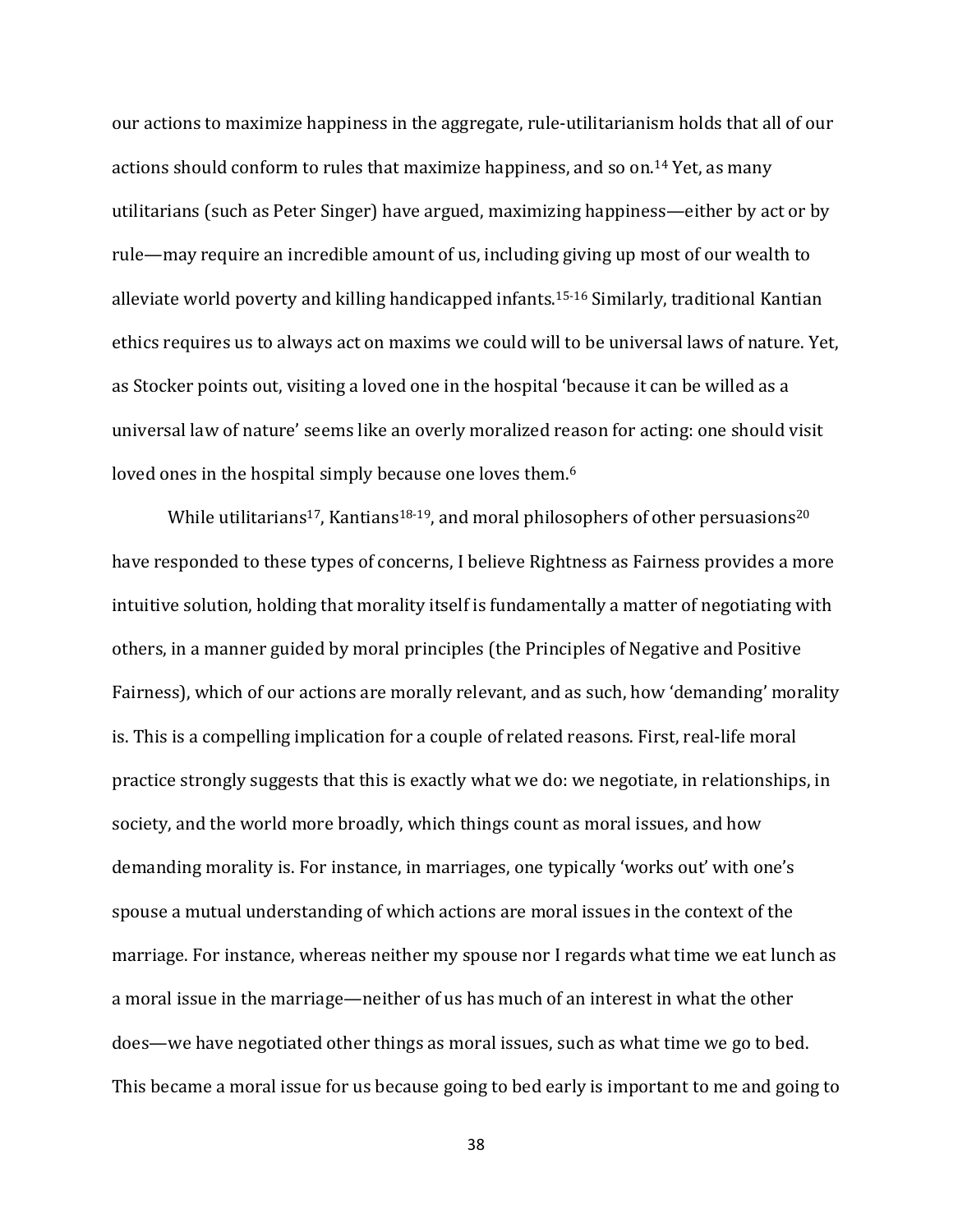bed later is important for her (my wife is a night owl and prefers to work late), and we found that we disturbed each other's sleep when we went to bed and woke up at different times. We thus experienced a conflict of interests, and came to see bedtime as a question of what is fair between us. Second, insofar as morality has costs (as we have already seen) insofar as helping you (in line with the Principle of Positive Fairness) may impose costs upon me—Rightness as Fairness provides an elegant explanation for something that has puzzled moral philosophers. The puzzle is this: why, although we commonly recognize that there may be some sense in which we 'should' be moral saints (putting morality first, in a 'Christ-like' manner), there is also a sense in which most of us are content (morally speaking) with not being moral saints. As Eric Schwitzgabel puts it, 'it's generally true that we aim for [moral] goodness only by relative, rather than absolute standards'—that we aim, as it were, for only a grade of 'B+ on the great moral curve' rather than the 'A' grade of the moral saint (such as Buddha, Gandhi, Jesus Christ, and so on).<sup>21</sup> So should we be 'moral saints', or not? Rightness as Fairness provides a nuanced answer. Insofar as the Principles of Negative and Positive Fairness affirm certain ideals—coercion-minimization and assisting people who would benefit from and desire help—as moral ideals to be pursued, all costs aside, Rightness as Fairness entails that it may be right for someone to be a 'moral saint' such as Buddha, Gandhi, or Christ. Thus, it may be right for someone to be willing to endure immense personal costs for those ideals, provided they are also sensitive to and fairly negotiate with others the costs of their doing so. However, Rightness as Fairness also entails that those of us who are not willing to endure the costs of the moral saint have every right to negotiate with others the costs that we should have to face in pursuing the same moral ideals—and, if we fairly negotiate 'less saintly' moral standards, Rightness as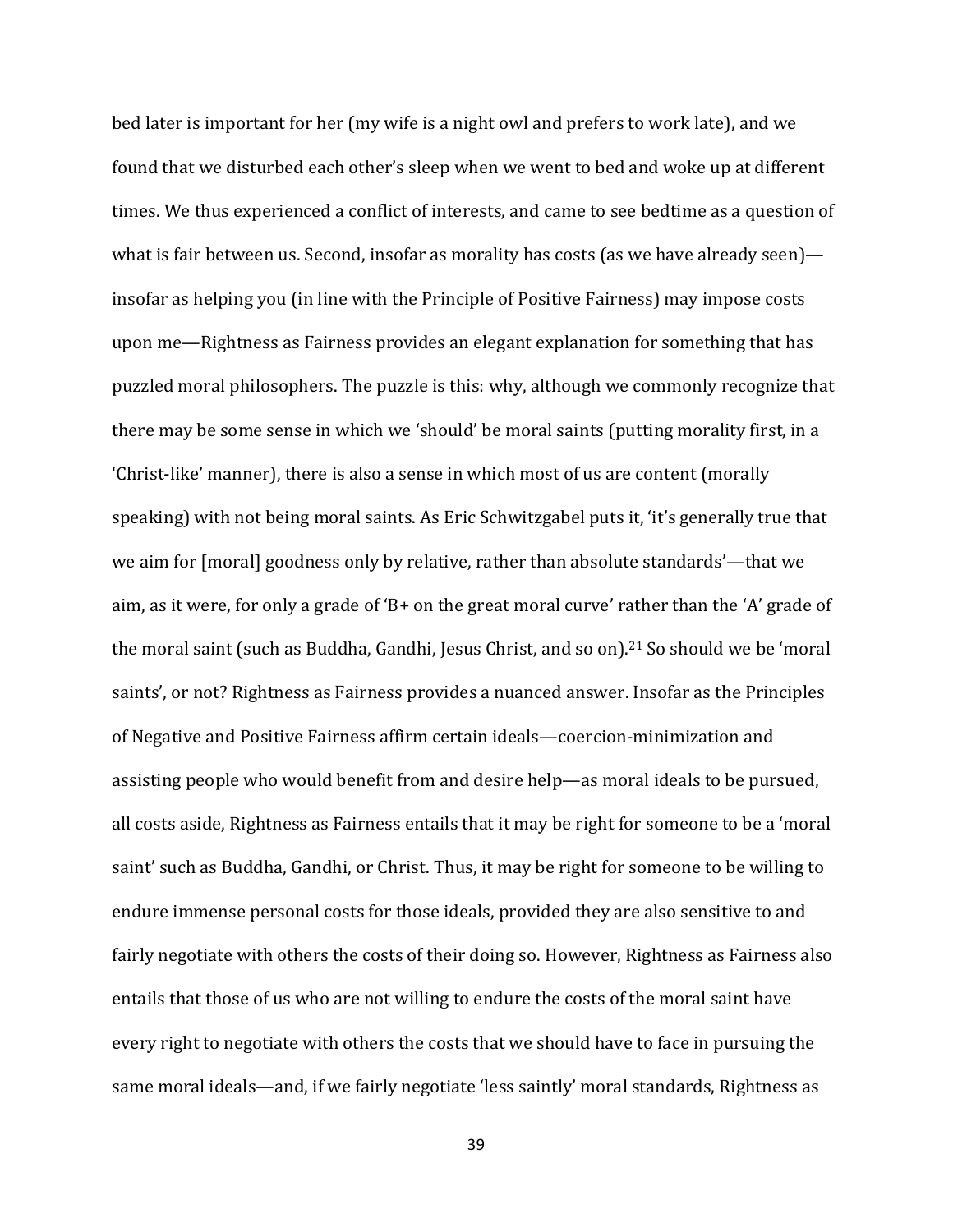Fairness entails that it is fair and right for us not to be moral saints. But this is precisely what critics of existing moral theories have long suggested: that what is 'right for the moral saint' need not be right for everyone. We will see the attractiveness of this line of thought in greater detail in §3, when we apply Rightness as Fairness to specific cases.

Second, Rightness as Fairness introduces a novel method of moral problem-solving that requires us to at least partially abandon a common, seductive, and (I believe) problematic conception of how to approach applied moral issues. Many people (including philosophers) are naturally drawn to the notion that moral issues can be properly addressed through thought and debate: that we can 'think through' sound answers to applied moral questions. To illustrate, there are countless books and articles arguing for and against the notion that it is morally right for the rights or interests of the many to outweigh the rights or interests of the few (and if so, when)<sup>22-5</sup>, whether it is right to direct a trolley to kill one person in order to save five others<sup>25-7</sup>, whether it can ever be right to torture a person<sup>28-33</sup>, and so on. At the same time, however, the idea that applied moral issues can be settled through thought and debate is problematic. First, as we see in the applied ethics literature on the topics just listed, people on different sides of the issues find different argumentative premises attractive, and different moral theories often lead to quite different conclusions (what produces the most utility, *qua* utilitarianism, may not respect human autonomy, *qua* Kantianism, and so on). Consequently, 'principled debate' all too often results in argumentative 'stand-offs': situations in which people fundamentally differ on the premises they find attractive and arguments they find compelling. We see this, for instance, in the debates mentioned above. When it comes to whether, and when, the rights or interests of the many outweigh the few—of whether it is morally permissible to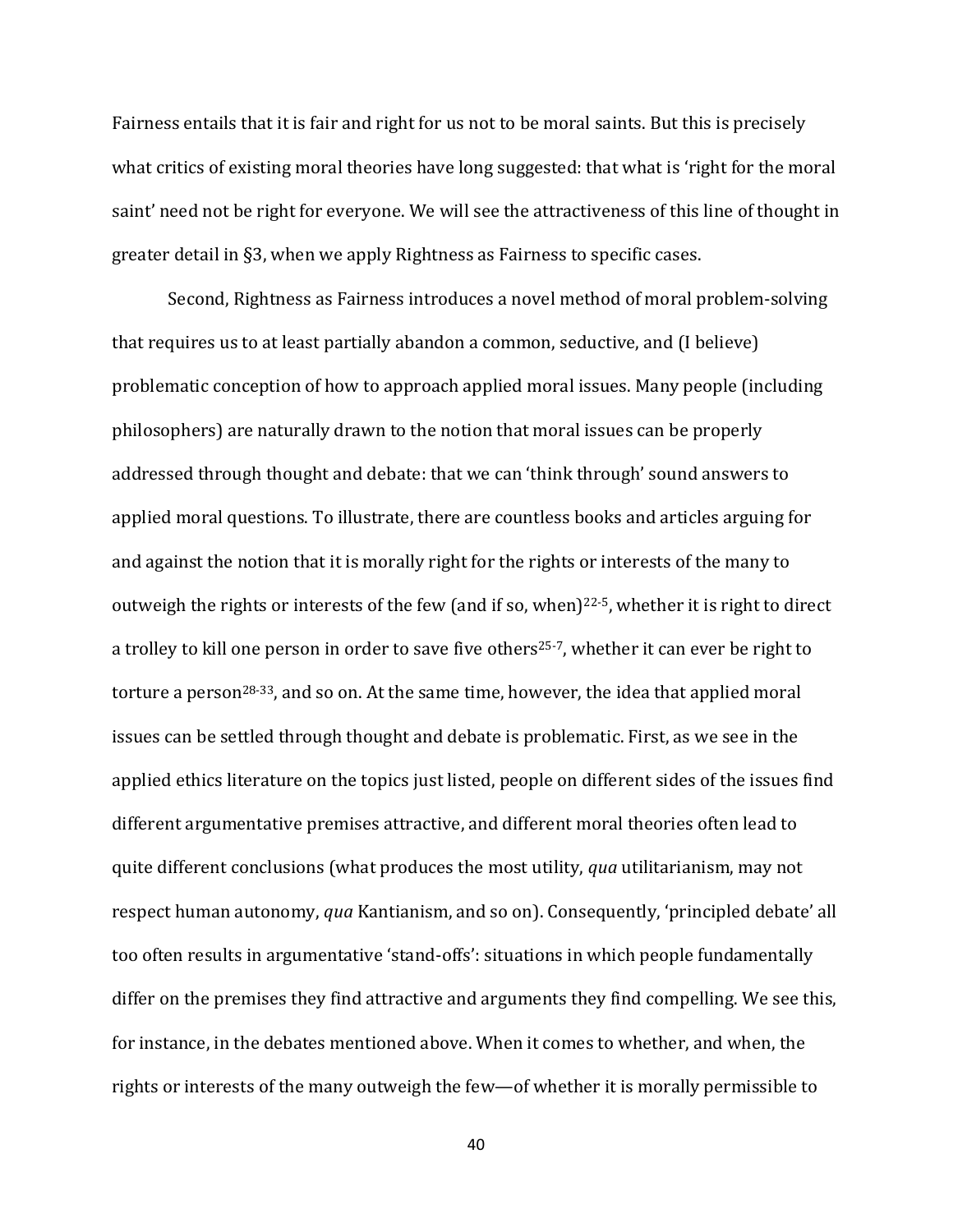push a person in front of a trolley to save more lives, or torture suspected terrorists to protect large numbers of people from possible terrorist attacks—there are usually plausible arguments on 'all sides' of the issue. And though some arguments may be better than others, the issue of disputed premises often remains. Whereas some people may find utilitarian analyses of the moral permissibility of torture attractive, others may be staunchly Kantian in outlook, finding utilitarian premises flawed (and vice versa). This is a deep problem indeed. For when people disagree over premises, it is unclear how a productive argument can proceed (if you and I cannot even agree on 'moral starting points', how can either of us say anything likely to convince the other?).<sup>34</sup> Second, this problem often becomes particularly acute in public debate. When it comes to just about any contentious moral issue—abortion, gay marriage, and so on—there is often a pronounced unwillingness of opposing sides to engage in 'debate' with the opposing side, precisely because of apparent 'fundamental differences' over premises. This is not only a practical problem: it is arguably a moral one, as an unwillingness of people to listen to one another often (if not always) seems to result in greater conflict, fomenting divisiveness rather than leading to productive resolution of the relevant issues.

According to Rightness as Fairness, the idea that applied moral issues can be soundly addressed through principled thought and debate alone is fundamentally in error. Although Rightness as Fairness stipulates that morality is partly a principled affair (specifically, that we can and should debate which sorts of actions or policies are most in line with moral ideals of coercion-avoidance and minimization, as well as helping others), it maintains that morality is also something that cannot be wholly settled 'on principle' or through mere debate. Instead, Rightness as Fairness holds that morality is fundamentally a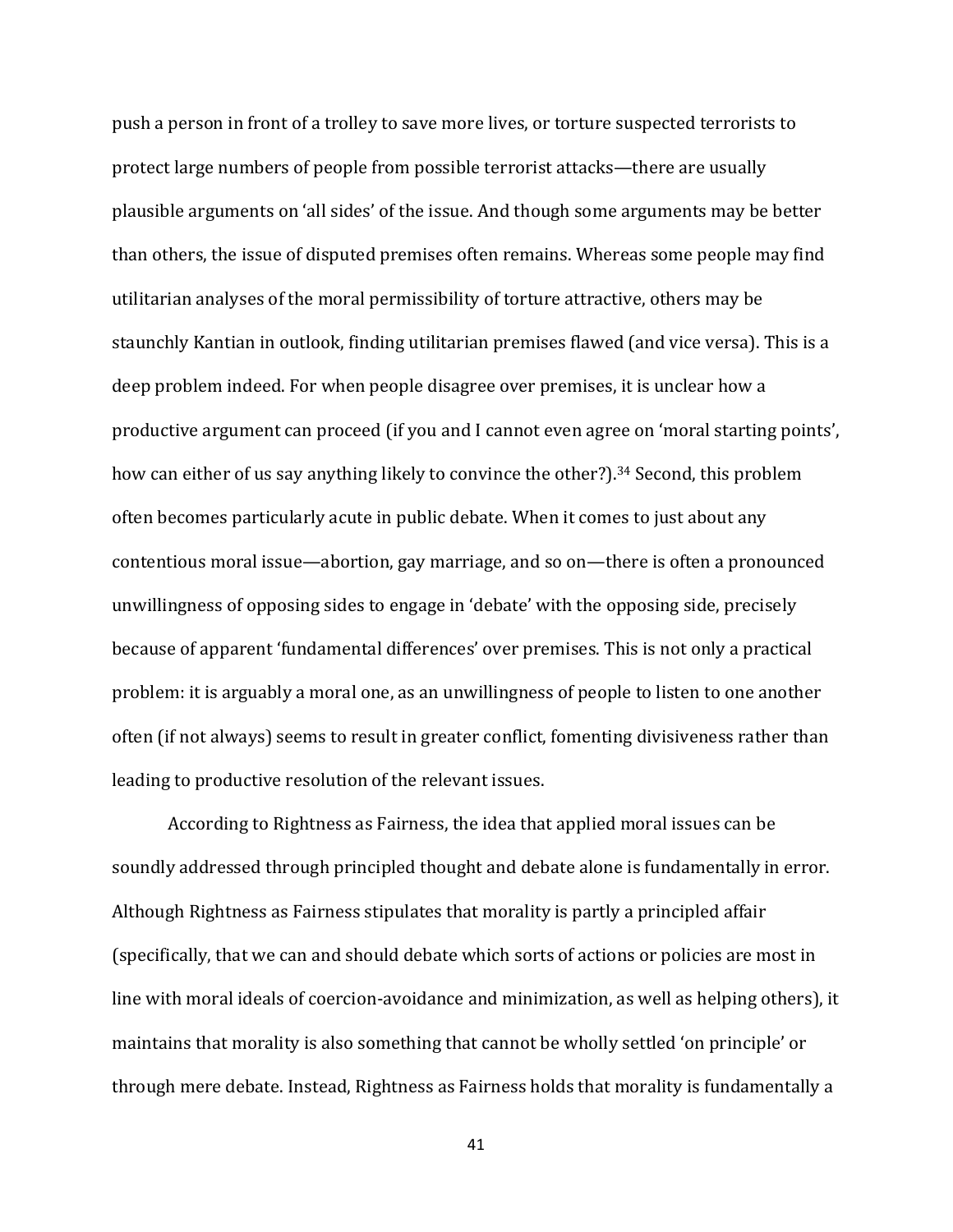matter of negotiating with others the costs that we, and they, should face for the sake of the aforementioned ideals. Rightness as Fairness thus entails that while there is indeed value in debating whether abortion, the use of torture in the 'war on terror', and gun-control are more consistent with the ideals of Negative and Positive Fairness than their opposite, the ultimate answer to these questions cannot be settled on principled grounds alone. Rather, since whichever 'answer' we arrive at will impose costs on people—pro- and anti- abortion, gun-control, and torture policies all impose different costs on people—Rightness as Fairness holds that morality requires us to negotiate those costs with one another: negotiate, that is, a fair balance of moral ideals against the costs of pursuing them in one way rather than another. Therefore, once we have debated ideals—which sorts of policies are the most consistent with the moral ideals expressed by the Principles of Negative and Positive Fairness—there can be no 'principled answer' as to what the right moral answer is in the case at hand (abortion policy, gun control, torture, and so on) is. Rather, Rightness as Fairness holds that the right answer must be created by fair negotiation: by an actual, organic process that enables all affected to weigh moral ideals (Negative and Positive Fairness) against the costs of different modes of implementation.

In one respect, this is entirely intuitive. When we have conflicts, say, during a project at work—where not everyone can 'get their way'—we tend to think that there is no 'principled answer' as to the 'right way' to resolve the conflict. Rather, we typically think it is right to resolve the conflict through a process that gives everyone a fair chance to speak and vote for their favored solution. Indeed, this very notion seems to underlie the project of modern democracies: namely, that when we (legitimately) disagree over 'what's right' (and I will say more about how to understand 'legitimacy' here shortly)—when opposing parties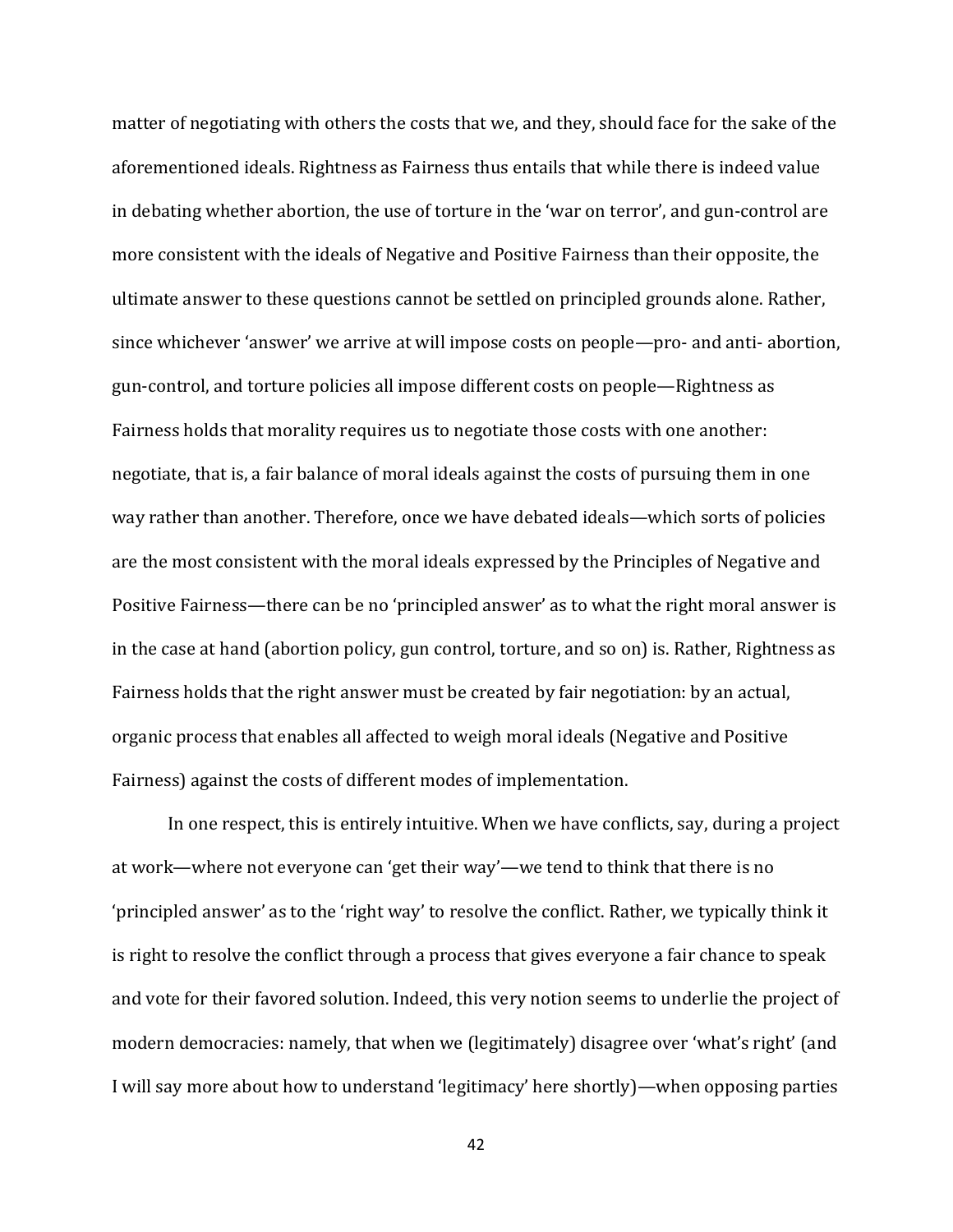both have legitimate (in their view) principles in mind, but disagree over how they should be balanced against each other, and against costs—the answer is to forge a fair solution, where citizens negotiate on an ongoing basis the right answer to the issue. Rightness as Fairness entails that this democratic notion is a fundamental part of morality itself: that morality is not a matter of 'finding out' what maximizes utility, or respects human autonomy—things that can be written in books or articles, or debated in words—but rather a matter of real, live people affected by actions on moral issues (people whose lives are at issue when it comes to abortion, torture, and so on) (1) being motivated by certain ideals (the Principles of Negative and Positive Fairness), (2) negotiating the proper balance of those ideals, and balance against costs, with others who are similarly affected and motivated, and (3) forging fair resolutions together not through mere words or debate, but through negotiation, or fair bargaining. I believe this is intuitive, since it is commonsense that 'conflicts require fair resolutions.' Furthermore, only Rightness as Fairness puts this notion center-stage, holding that morality is fundamentally a matter of negotiating how certain ideals (the Principles of Negative and Positive Fairness) should be applied to cases given costs and conflicts thereof. I therefore believe that Rightness as Fairness promises a new, productive vision of how to relate to each other than many moral debates presuppose. For although people have a certain tendency to 'stand on principle', both in philosophy and in real life—asserting, for instance, that abortion or torture is 'right' or 'wrong', *simpliciter*, without any willingness to negotiate—Rightness as Fairness holds that an unwillingness to negotiate is itself morally wrong among people who share the Principles of Negative and Positive Fairness as ideals (since it is contrary to the Principle of Fair Negotiation). Rightness as Fairness holds that there is only one situation in which it is morally right to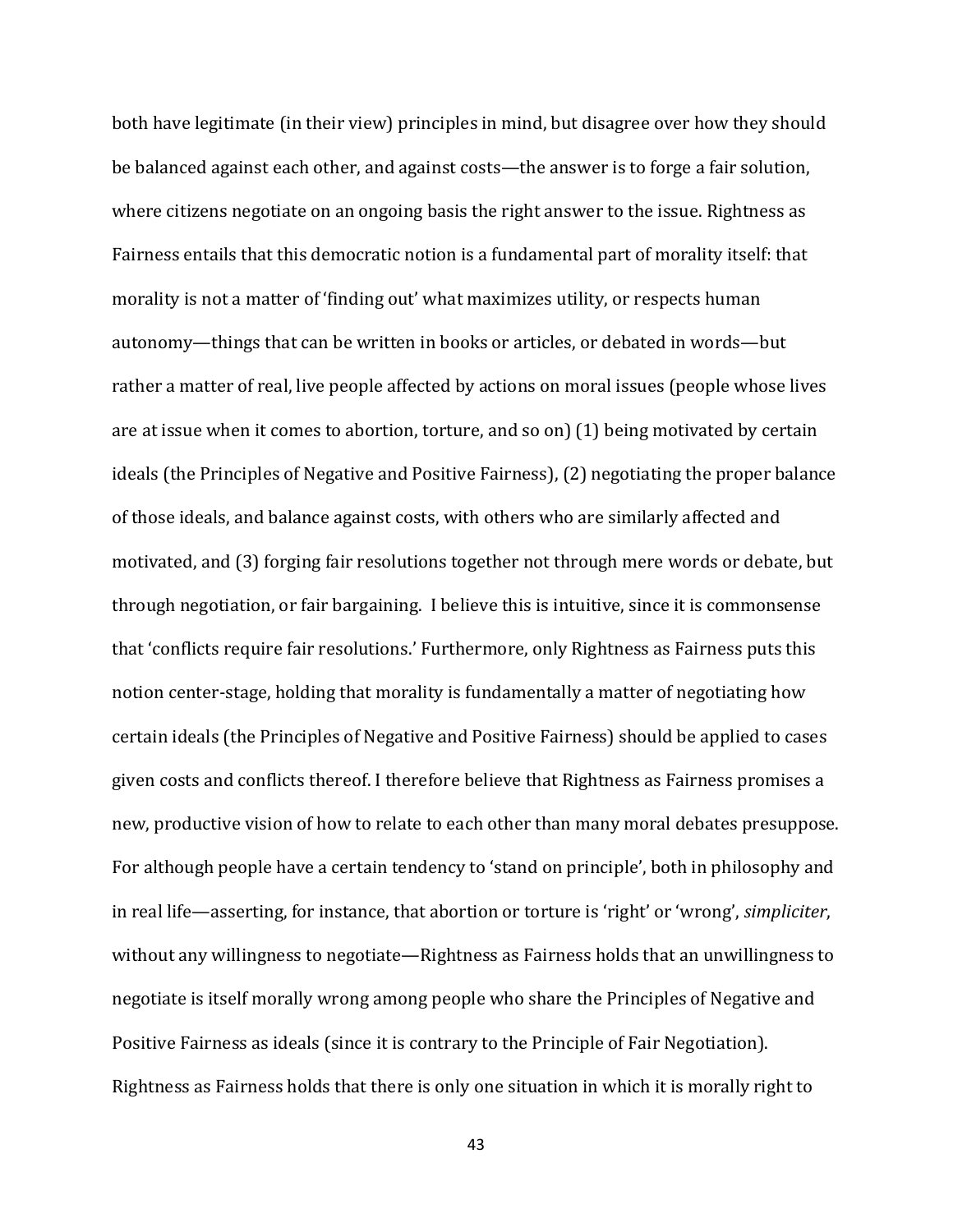stand on principle: cases of morally *illegitimate* disagreement, where one's moral 'opponent' is motivated by incorrect moral ideals (such as the slaveowner or racist, who are unwilling to extend the Principles of Negative and Positive Fairness, or Fair Negotiation, to entire classes of people).

A third (and related) notable feature of Rightness as Fairness is that it merges the insights of several leading moral frameworks—deontology, consequentialism, virtue ethics, and contractualism. The Categorical-Instrumental Imperative is broadly deontological, requiring all of our morally relevant actions to conform to a universal agreement with all of our possible selves for its own sake. The Principles of Negative and Positive Fairness, which we are to pursue for their own sake, are broadly consequentialist in content, requiring us to aim to bring about certain consequences (all things being equal, setting costs aside): namely, minimizing coercion (Negative Fairness) and assisting human and nonhuman beings achieve their ends under certain conditions (Positive Fairness). Next, the Principle of Fair Negotiation is heavily contractualist, holding that we must apply the first two principles via fair negotiation with others. And finally, the Principle of Virtues of Fairness is of course virtue ethical in nature, requiring us to develop and express certain stable character traits.

A final important property of Rightness as Fairness is that it provides a unique and (I believe) compelling analysis of why it is rational to obey moral norms—an analysis that, insofar as it engages with our motivational interests, can actually motivate people to behave morally. As we saw in Chapter 3, Rightness as Fairness is based on concerns that we all have about our future from time to time—concerns that require us to be fair to all of our possible future selves. Furthermore, as we have seen, many empirical results appear to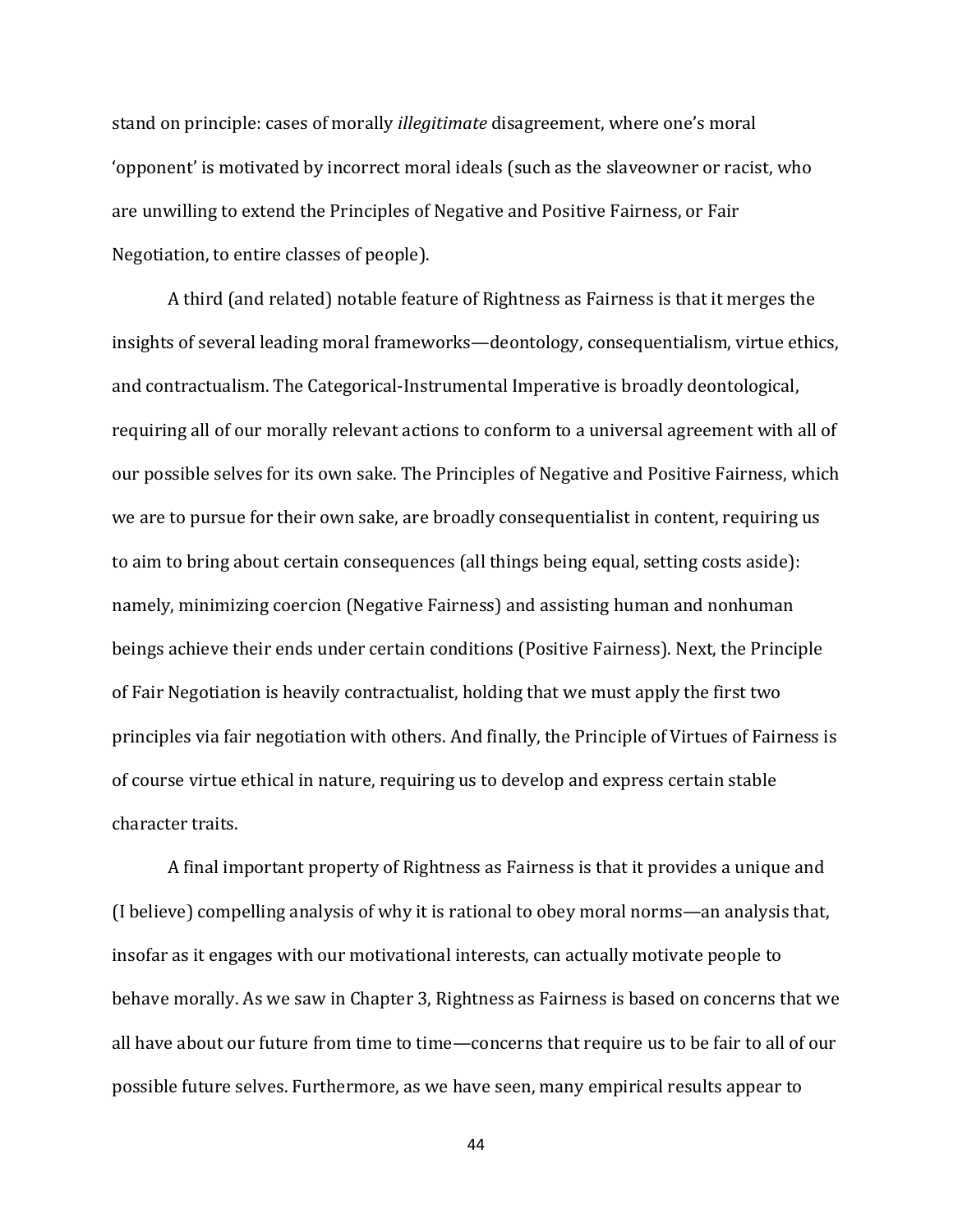broadly confirm this account, strongly linking imprudent and immoral behavior to failure to be concerned for one's future35-8, and improved moral behavior to stimulation of concern for one's future self.39-41

I believe that all of these are compelling features in favor of Rightness as Fairness, and we can see their practical utility by briefly applying the theory to some controversial moral issues.

## **3 Rightness as Fairness in Practice: Principled Fair Negotiation**

As we saw in Chapter 1, a compelling theory should be fruitful, solving theoretical and practical problems better than alternatives.

Existing moral theories, by and large, arguably run into one of two problems. On the one hand, 'monistic' moral theories—such as utilitarianism or Kantianism—are often criticized for the fact that they attempt to reduce morality to a simple 'formula': a formula of maximizing utility, respecting autonomy, and so on. For instance, ordinary actutilitarianism is often alleged to entail overly simplistic, implausible analyses of applied cases, requiring us to simply 'add up' utility and pursue whichever action produces the best consequences. <sup>42</sup> Conversely, Kant's moral theory entails that morality is fundamentally a matter of determining which of one's maxims are 'universalizable' or 'respect humanity' something which, at least according to Kant, has nothing to do with an action's consequences.43 And theories that attempt to reduce all of morality to 'one thing,' such as consequences (per utilitarianism) or principled intentions (per Kant's theory), seem too simplistic. After all, in real-life we tend to think that morality is a matter of weighing competing considerations against one another—that consequences should matter in some cases, but perhaps not in others. Indeed, many alternative moral frameworks—W.D. Ross'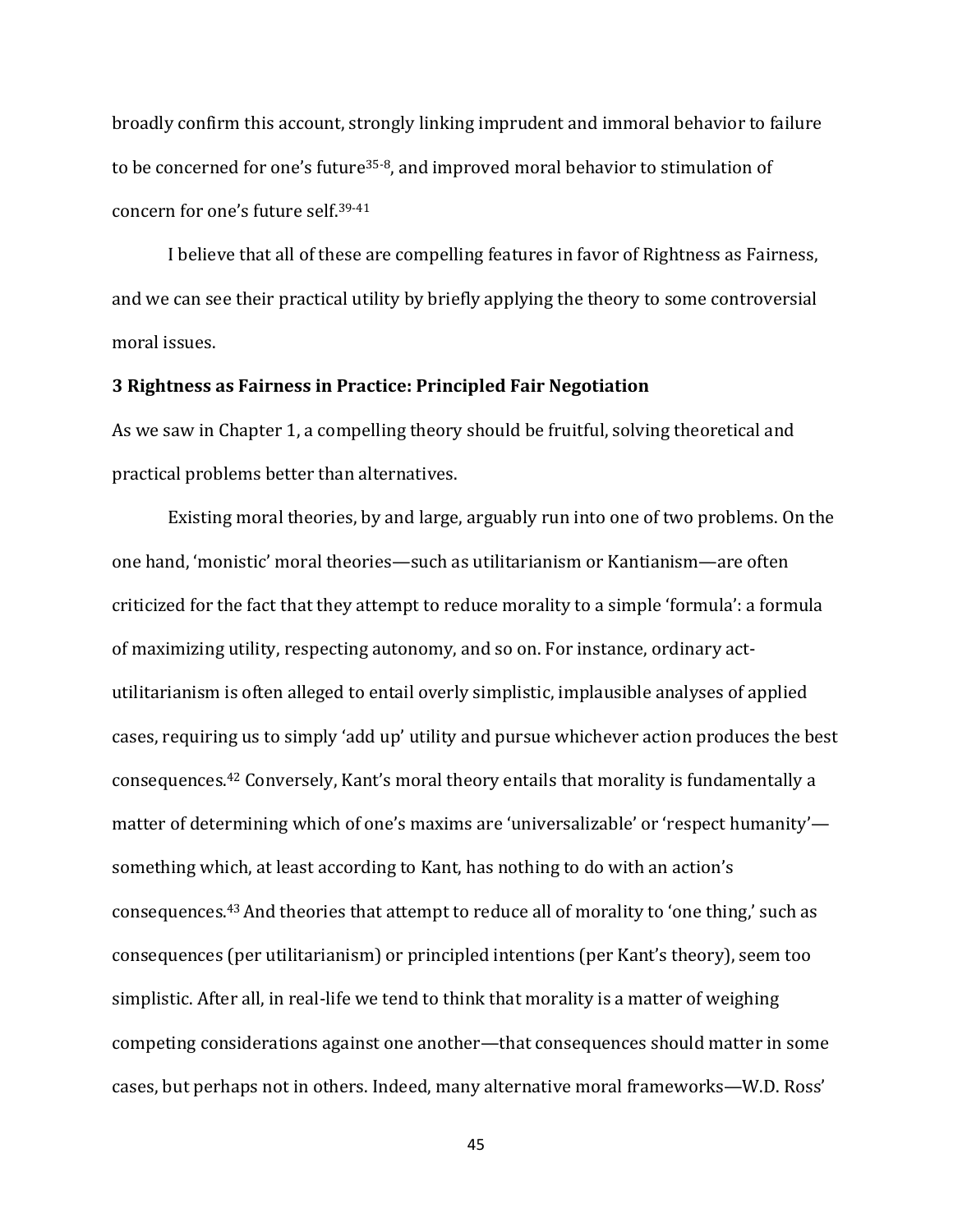theory of *prima facie* moral duties<sup>44</sup>, virtue-ethics<sup>45</sup>, moral particularism<sup>46</sup>, and so on have been developed to avoid charges of 'oversimplifying' the moral domain. Yet these types of theories have been alleged to run into the exact opposite problem: that of not providing enough moral guidance. In Ross' case, it is unclear how we should weigh different duties against one another (something Ross concedes when he writes that we can never know what we morally ought to do, all-things-considered, but can only form 'probable opinions'47). There is a similar concern about virtue ethics. While it may be clear what the honest, kind, or helpful thing to do is, in cases where honesty, kindness, or helpfulness conflict with one another, virtue ethics provides no real guidance on how to proceed besides invoking vague (and perhaps circular) notions of 'practical wisdom' on 'what the fully virtuous agent would do'—thus providing no clear analysis on how to weigh or compare the virtues.48-9 Lastly, moral particularism provides no general principles for moral deliberation, merely instructing us to reason about particular situations on a caseby-case basis. Although proponents of these theories have come to their defense, typically arguing that their theories are appropriately action-guiding50-2, these worries have not gone away.

Rightness as Fairness, I believe, provides an attractive level of action-guidance. On the one hand, it holds that morality is a matter of pursuing specific principles as ideals—the Principles of Negative and Positive Fairness. On the other hand, the Principle of Fair Negotiation entails that the correct application of these ideals, costs and all, must be settled through organic processes of fair negotiation—or, failing that (if fair negotiation processes are unavailable), by approximating such a process through hypothetical reflection. And as we will now see, this is a picture that fits well with moral practice.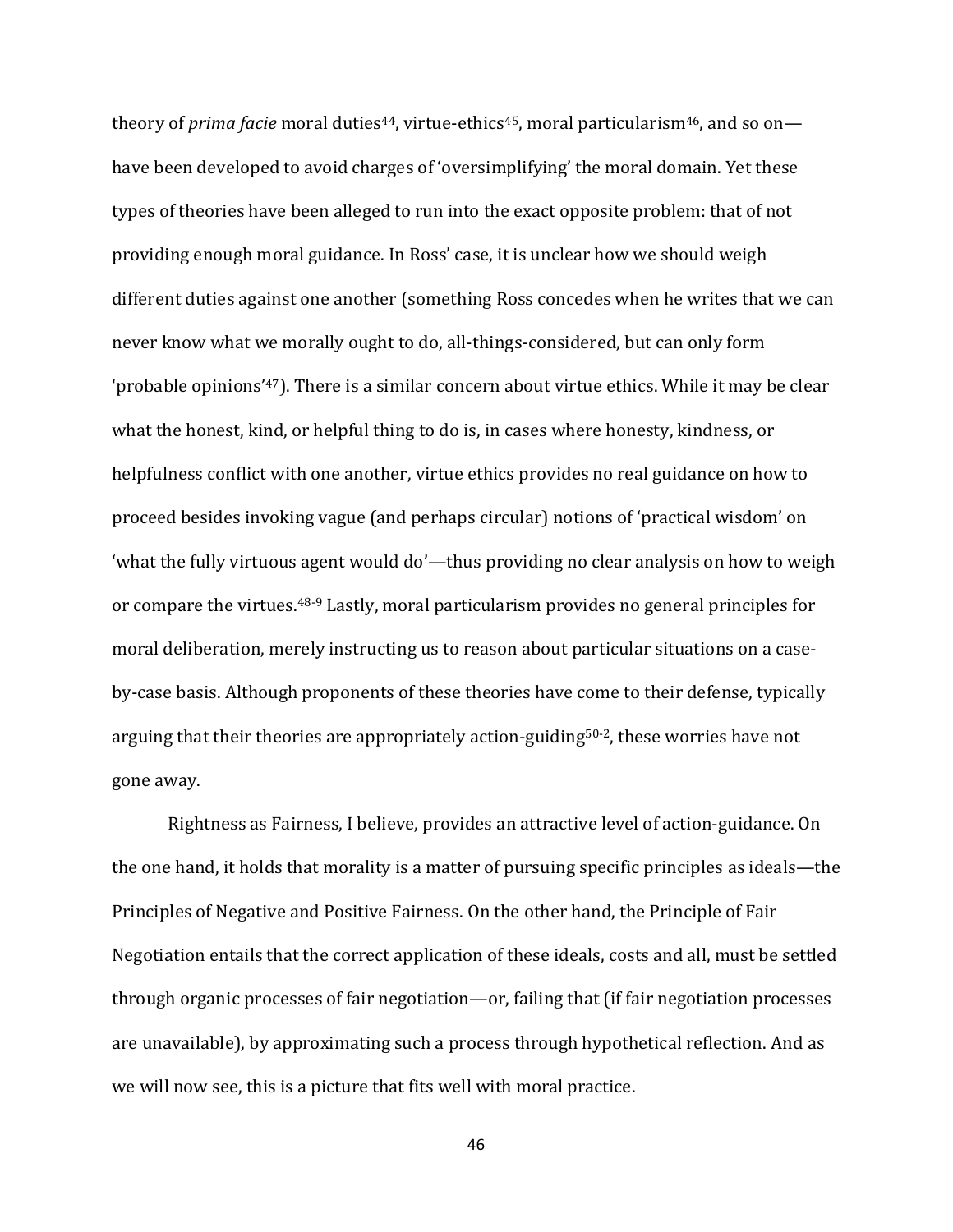## **3.1 Kant's Four Cases**

In his *Groundwork of the Metaphysics of Morals*, Kant uses both the Universal Law and Humanity Formulations of his Categorical Imperative to argue that it is wrong to make false promises for one's own advantage, commit suicide, never help those in need, and neglect to develop one's natural talents.<sup>53</sup> Because these are four famous examples—ones that Kant's arguments in the *Groundwork* appear to run into famous problems with<sup>54</sup>, and which ordinary people have differing pretheoretic intuitions about (some think it is always wrong to lie, others that there are exceptions, and so on)—I believe it is useful to examine them using Rightness as Fairness.

Let us begin with the case of telling a lie (or intentionally 'making a false promise') for one's own advantage. Rightness as Fairness entails that such an action is generally wrong, since lies tend to coerce people (contrary to the Principle of Negative Fairness). However, Rightness as Fairness also holds that precisely when lying is right, wrong, or permissible is something that we need to negotiate with other people, since sometimes lying for one's own advantage can have important benefits for oneself and others. And this is something that we in fact do. Consider, for instance, the social practice (in many cultures or, even more contextually, in certain relationships) of 'making excuses' to avoid uttering an impolite truth, such as saying one 'cannot' meet a friend who invites them to lunch (because one is 'ill' or 'has an appointment') even though the real reason is simply that one does not want to. We have arrived at such norms—in some cases culturally, and in other cases within specific relationships (each relationship, we say, involves its 'own expectations')—because we recognize that in some cases it is fair to lie, given the costs and benefits to everyone involved. We lie to our friend, for instance, because we do not think it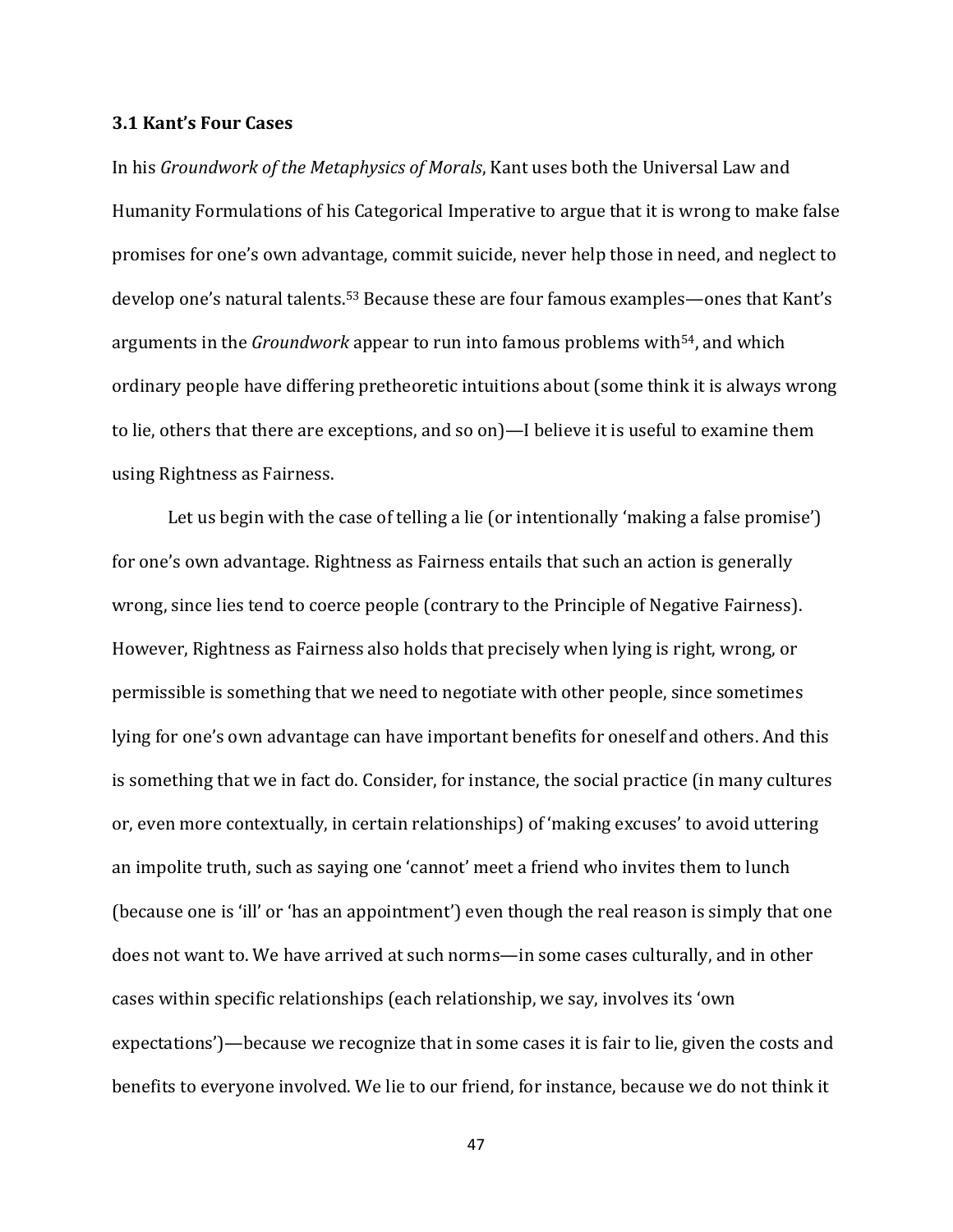is fair to ourselves or to our friend to tell the truth that we don't feel like getting off the couch and seeing her.

Now consider suicide. Although many of us are unwilling to side with Kant that suicide is always wrong, there are intuitively two dangers with suicide: unfairness to oneself and unfairness to others. On the one hand, if someone commits suicide when their future self might wish they hadn't (if they were to live), then their committing suicide seems unfair to themselves. This, intuitively, is why many people think it is morally permissible to commit suicide only in cases of a terminal disease or some other form of unmitigated suffering which has no reasonable prospect of resolving itself. Further, even in cases where ending one's life might be 'fair to oneself'—if, that is, a person's life contains such little prospect for happiness that their (profoundly unhappy) future self would want them to die—many of us are uncomfortable with suicide on the grounds that it is 'unfair to others': namely, family and friends left behind to suffer the aftermath of the person's act. Here, as with lying, Rightness as Fairness provides a nuanced analysis. Because suicide both runs the risk of depriving a person's future self of a potentially enjoyable future, and also runs the risk of imposing immense costs on family members and others, Rightness as Fairness entails that whether it is permissible or right for a person to commit suicide should be determined through some manner of fair negotiation among all those affected: for instance, by (A) the person informing their family and friends of their thoughts of suicide, (B) allowing them to reason with the suicidal person (giving the family and friends a fair opportunity to convince the person not to go through with it), and finally (C) pursuing counseling for a time, as such counseling might enable the person to more clearly see whether it is possible that they would be better off continuing to live. And these are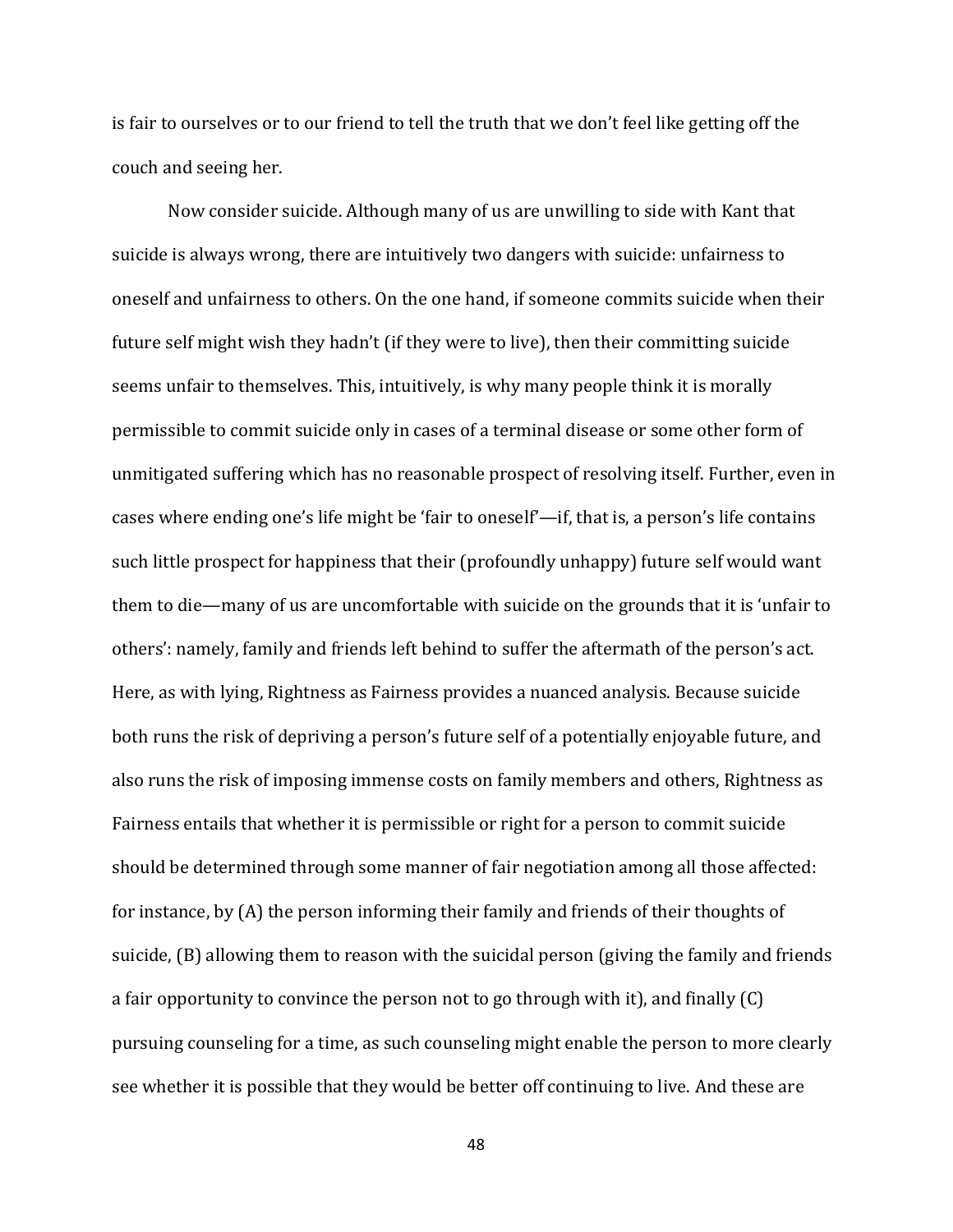things we already tend to think are appropriate when people are suicidal. We think our family members or friends should 'come to us' before going through with such an irreversible act, giving us a fair shot to convince them otherwise, not just for our sake, but because we are also concerned about them being fair to themselves.

Finally, consider Kant's final two cases: the cases of helping people in need and developing one's natural talents. On the one hand, the Principle of Positive Fairness holds that helping people is presumptively right—but the Principle of Fair Negotiation holds that we need to negotiate with others when, to what extent, and at what costs (to ourselves and them), we should help them. Similarly, the Principles of Negative and Positive Fairness both hold that morality requires developing one's talents, as failing to do so is unfair to oneself, putting one's future self in a worse position to successfully pursue their interests (this, broadly speaking, is why we think people 'owe it to themselves' to work hard, study hard, and so on). However, since developing one's talents has costs (as when we say, 'All work and no play makes for a dull life'), Rightness as Fairness holds that we must negotiate a fair balance, with ourselves and others, on the costs we (and they) should bear for developing our talents. This is commonsense as well. We often say that people who never stop to enjoy life are unfair to themselves, and that people who work so hard that they neglect their family, friends, or children are unfair to them.

In sum, Rightness as Fairness coheres with our commonsense beliefs and practices concerning Kant's four examples. It provides nuanced explanations of when, and why, lying and suicide are wrong and when they are not wrong, and when, and to what extent, we have duties to help others and develop our talents.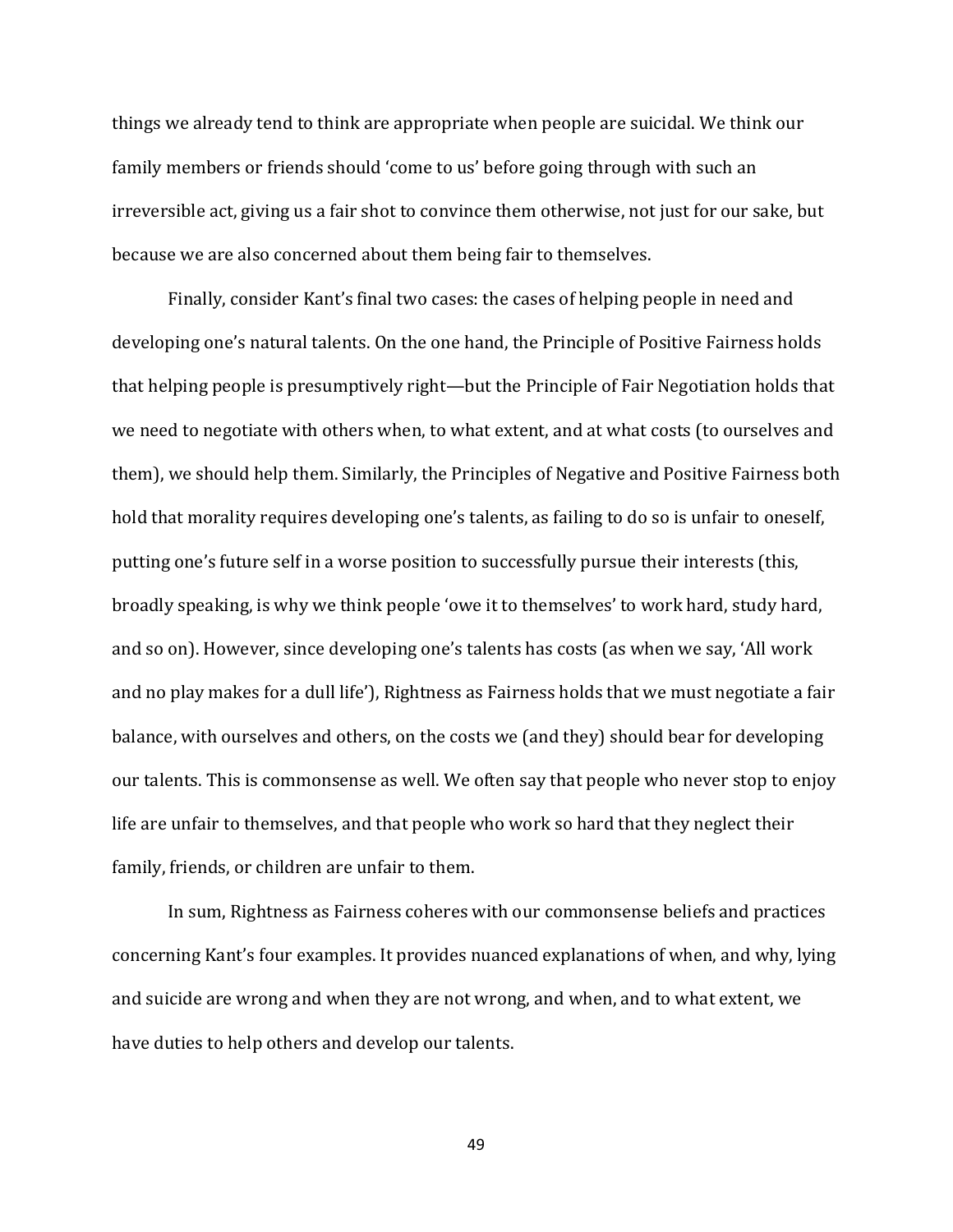#### **3.2 How Numbers Should Count: Trolleys, Torture, and Organ Donors**

One of the most longstanding problems in all of moral philosophy is whether 'numbers should count'—that is, whether the interests or autonomy of many people should outweigh those of the few—and if so, how.22-7

Here is a famous example: a doctor on a transplant ward can save five patients dying from organ failure, but only by covertly killing one innocent, relatively healthy patient.<sup>42</sup> If the doctor could accomplish this action without getting caught, the doctor would save more lives and produce more happiness in the aggregate than by not doing it. Yet although the doctor would save more lives and produce more happiness this way, almost everyone seems to agree that it would be wrong. Doctors, we say, should not kill patients, even to save a larger number of people. In this case, most of us want to say that 'numbers should not count.'

In other cases, however, many of us are inclined to say that numbers should count. Consider so-called 'Trolley-Cases.'25-7 In one version of the case ('Pull the Switch'), we are to imagine that there is a trolley hurtling down a track, and that it will run over and kill five innocent people unless a switch is pulled to divert it to a second track, where it will kill only one other innocent person. However, in a second version ('Push the Man'), we are to imagine that instead of pulling a switch that will kill one innocent person to save five, the only way to save the five lives is to push a single innocent person in front of the trolley, killing them. Although the numbers in these two cases are exactly the same—either one innocent person will die, or five will die—many of us judge it to be morally right or permissible to pull the switch, but morally wrong to push a person their death.<sup>55</sup>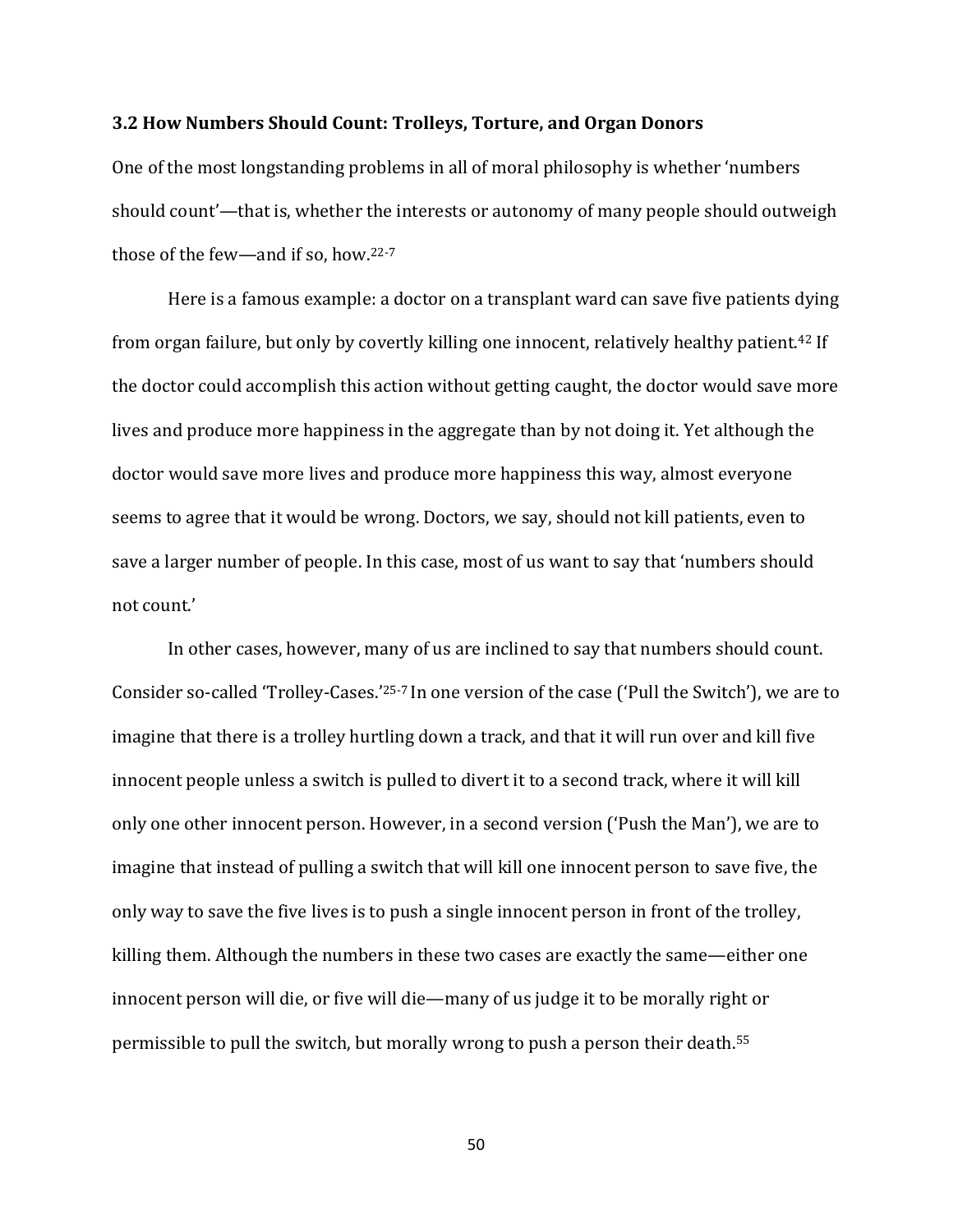Finally, consider another, very pressing ethical issue regarding 'whether numbers should count': whether it is ethical to torture suspected terrorists to potentially prevent future terrorist attacks. While some philosophers argue that torture is always morally wrong<sup>28-9</sup>, many people argue that it depends on whether torture is likely to save innocent lives, how many lives it is likely to save, and so on.<sup>30-2</sup>

When applied to these types of cases, existing moral theories tend to experience the two problems discussed earlier. On the one hand, some theories seem to give overly simplistic answers. Act-utilitarianism, for instance, entails that torture is ethical if and only if it maximizes utility. Although there is of course debate about whether, and if so when, torture does this30-2, the relevant point is that act-utilitarianism requires the issue to be settled through the mere calculation of utility. Similarly, Kantianism has been used to argue that torture is wrong because the tortured individual is treated mere means for the good of others, thus (once again) reducing the question to a single issue (does torture 'respect humanity' in a Kantian sense, or not?).<sup>28-9,33</sup> Conversely, when it comes to 'numbers cases' such as torture, other theories appear to provide too little guidance. For instance, Ross' theory of *prima facie* duties includes a duty to promote a maximum of aggregate good<sup>56</sup> as well as a duty of non-maleficence, or duty not to harm.<sup>57</sup> Since torture is harmful but might produce maximum aggregate good, Ross' theory provides no clear guidance. Similarly, while virtue-theoretic analyses of right action broadly instruct one to act as the virtuous individual would act<sup>51,58</sup>, there seem to be plausible virtue-ethical arguments both in favor of torture (it is the responsible, virtuous thing to do in response to modern terrorism) and against it (it is cruel and unnecessary). And so on.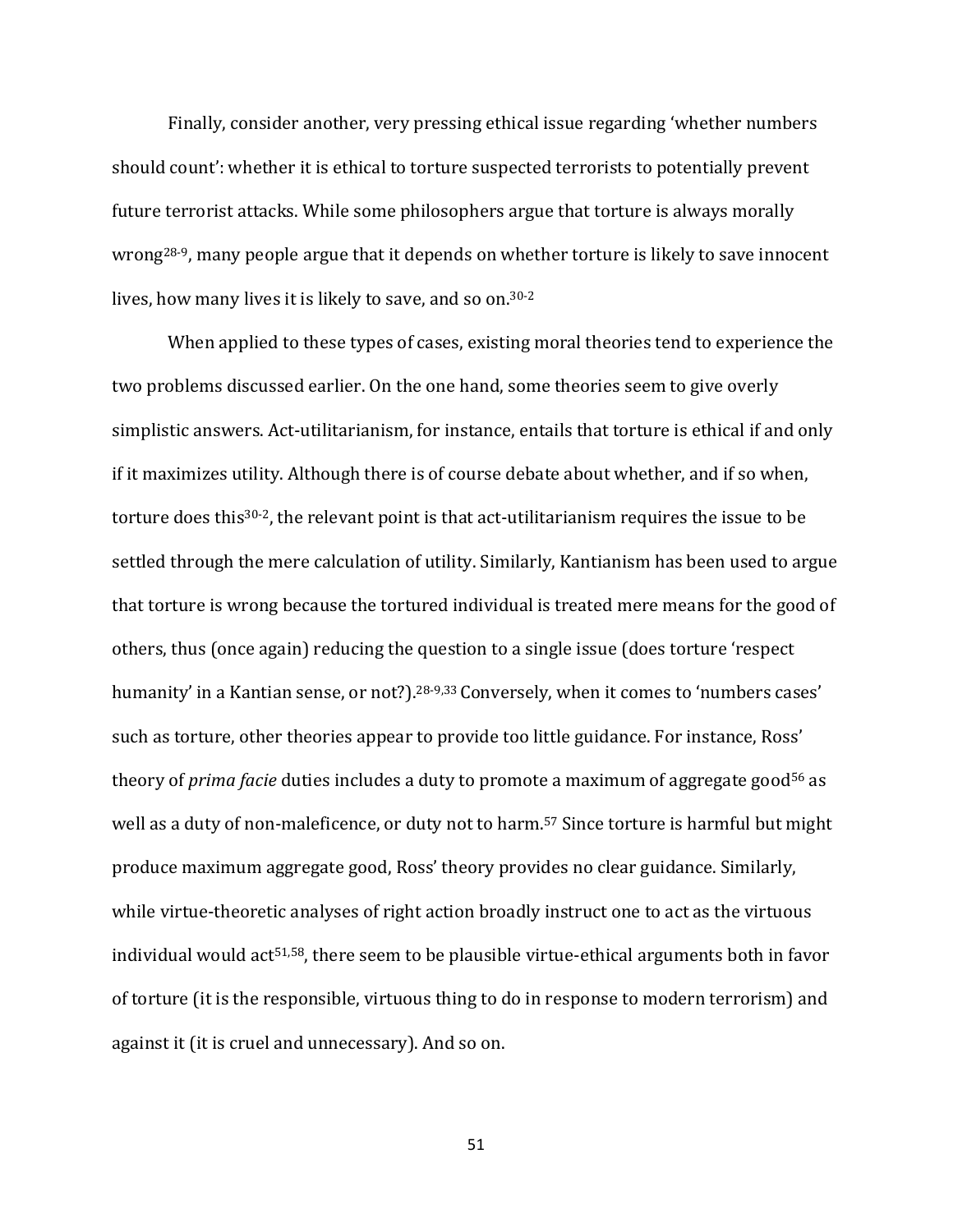I believe that Rightness as Fairness provides a balanced and more nuanced analysis. Since all of the cases just discussed (the Organ Donor Case, Trolley Cases, and torture) involve coercion and assistance, the Principle of Fair Negotiation entails that they are cases in which the Principle of Negative and Positive Fairness apply. Next, the Principle of Negative Fairness tells us that we should aim to minimize coercion in the world, setting costs aside, and the Principle of Positive Fairness instructs us to assist others in achieving ends in which assistance is helpful and desired, (once again) setting costs aside. Thus, in 'numbers' cases, setting all costs aside, we should aim to minimize the number of people coerced and assist as many as we can who would benefit from and desire assistance. However, in order to determine whether these principles apply, and if so, how they are to be weighed against one another and against costs, Rightness Fairness holds that we must do so through the Principle of Fair Negotiation. Therefore, let us do so, working through some of the cases summarized above.

Begin with the Organ Donor Case. In order to properly apply the Principle of Fair Negotiation, we need to specify who is to be included in the negotiation—as the Principle of Fair Negotiation states that 'all beings affected' should be included. Here, however, we face a problem: one that I believe illuminates much of what is wrong with thought-experiments such as the Organ Donor Case. Traditionally, philosophers who present such cases suggest that by considering the case in isolation—stipulating who will be affected by action, and how—we can 'isolate the case's morally relevant features.' One problem, however, is that it is unclear whether considering the cases as formulated actually does this. Rather, considering the cases in isolation may abstract away from morally relevant facts, such as the broader social effects of actions in similar real-world cases. Indeed, as we will now see,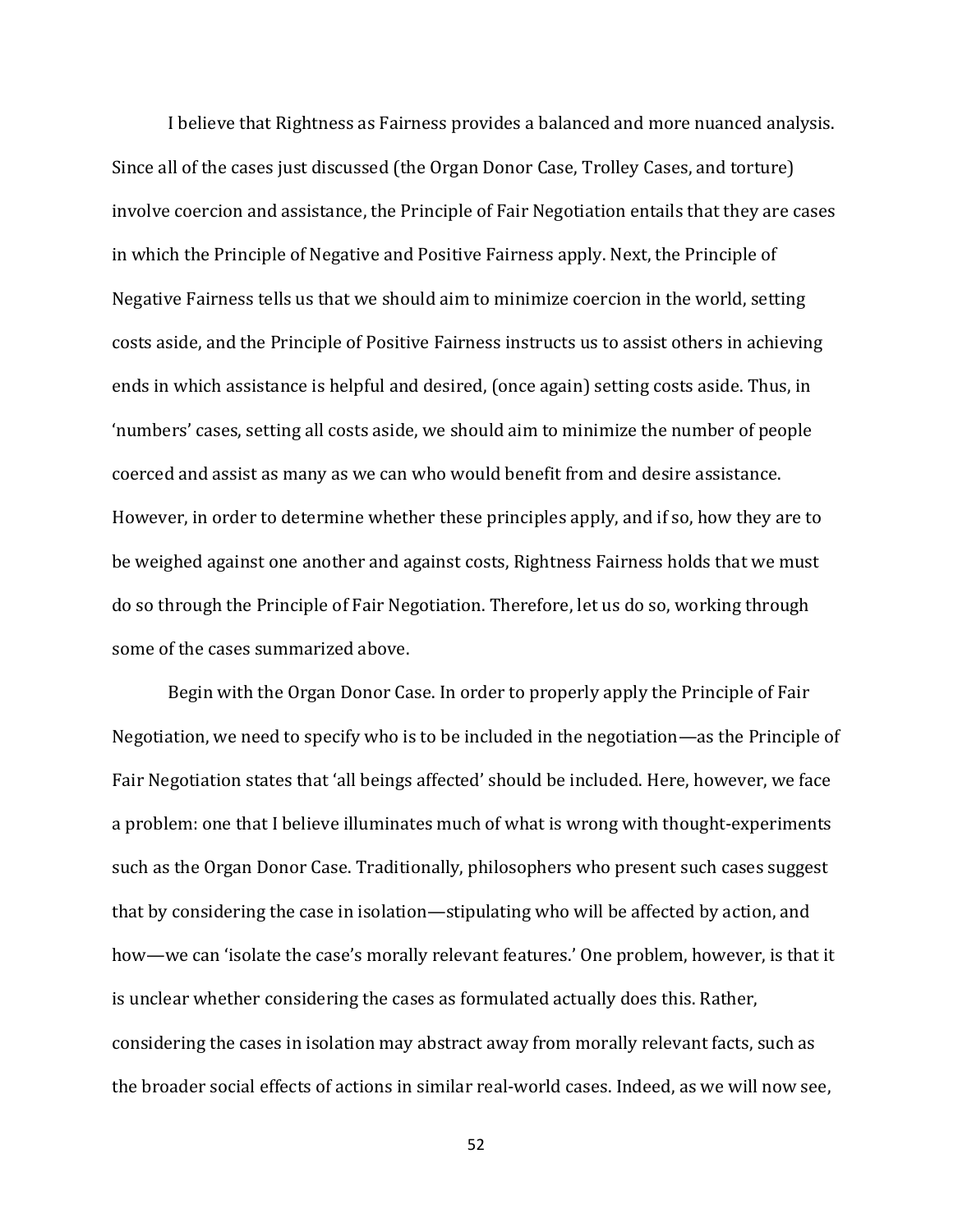I believe this concern is brought to light by using Rightness as Fairness to analyze abstract versus real-world cases.

Consider first the classic Organ Donor case in isolation, where one knows for certain that one can kill one healthy person to save five lives, with no further effects beyond the case at hand. If we apply Rightness as Fairness to this case so stated, it may at first appear right to kill the person for their organs. After all, if we imagine everyone involved motivated by the Principles of Negative and Positive Fairness as ideals, and then give everyone equal bargaining power in how to apply these principles in light of costs involved, as required by the Principle of Fair Negotiation, then it might seem as though the one person will be outbargained by the many in favor of the conclusion that they should be killed for their organs. However, this is too quick a conclusion 'in the real world.' The Principle of Virtues of Fairness holds that we should have stable dispositions to conform our actions to the Principles of Negative and Positive Fairness, and the Principle of Fair Negotiation—dispositions that we should have cultivated prior to facing such a situation, given real-world living. And when we consider the real world, Rightness as Fairness instructs us to develop dispositions to apply the principles of Rightness as Fairness in a manner that supports *not* killing the one person for their organs. Here is how. In the realworld, neither physicians, patients, patients' families, nor people in society more broadly are all-knowing. In particular, we cannot typically know in advance—in a specific 'numbers' case—precisely who our actions will affect, and in what way. What we do know, however, is that a moral norm permitting doctors to kill one person to save five would create fear among patients—giving doctors immense power over life and death—and incite outrage in society among the victims of such behavior. Further, given such fear, many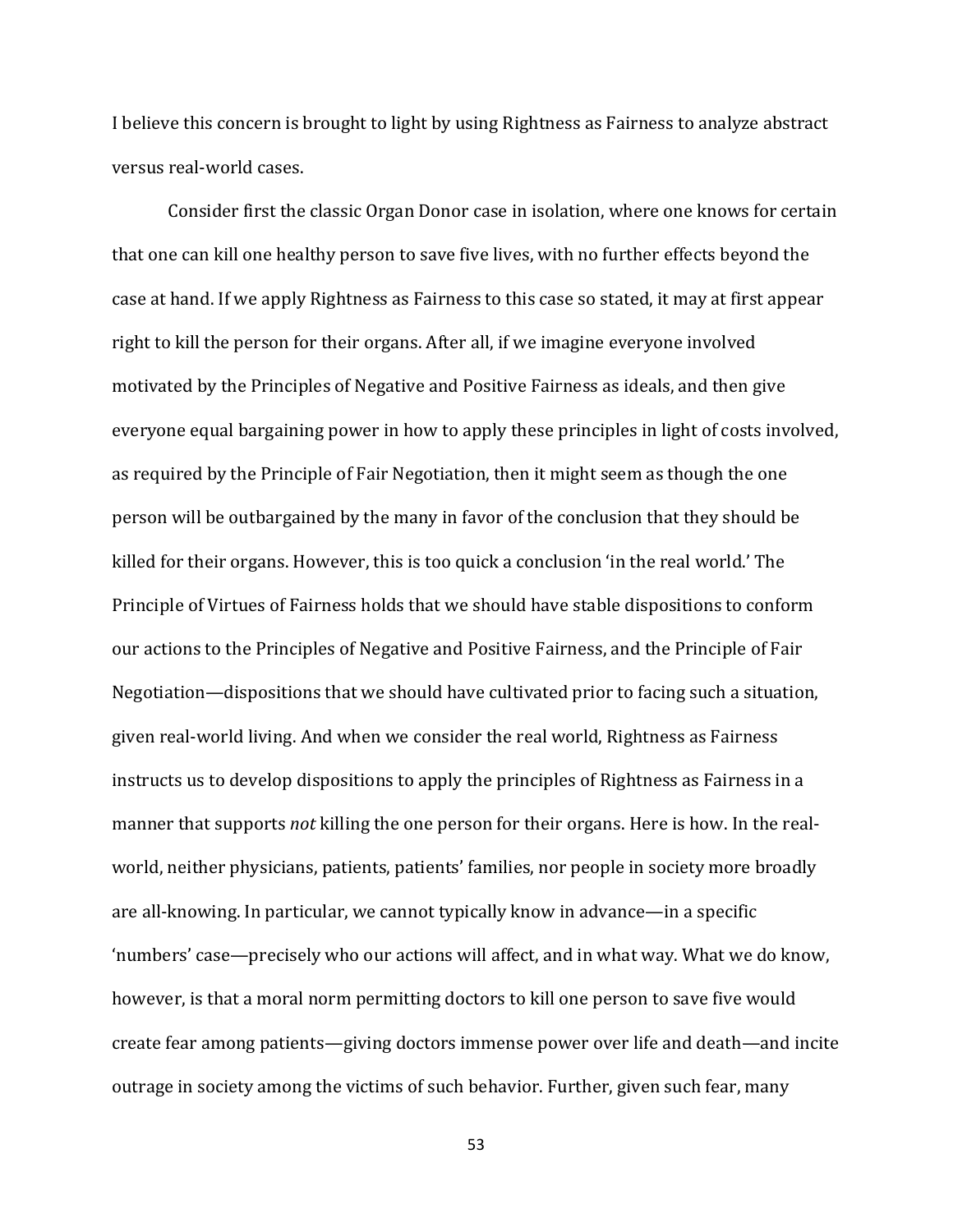people would likely avoid medical treatment unless absolutely necessary, potentially leading to disastrous results (individuals dying from preventable injuries or illnesses, failing to detect health problems until they are critical, performing poorly at home and at work due to having an ongoing, untreated illness, and so on). We therefore could reasonably judge that the costs incurred by the practice of harvesting organs from a healthy individual in order to save a greater number of sick individuals would be greater than the costs of not doing so. Consequently, guided (at least implicitly) by the Principles of Negative and Positive Fairness (medical ethics is, after all, guided by the principles of 'doing no harm' and beneficence<sup>59</sup>), we have negotiated together laws and norms against killing healthy people to save the sick (in line with the Principle of Fair Negotiation). As such, according to Rightness as Fairness, killing one healthy patient to save five is wrong in the real world. Moreover, because Rightness as Fairness requires us to develop stable dispositions to conform to the above principles, it follows that if any of us were to find ourselves in the situation (the 'isolated' organ donor case), we should be disposed to apply the principles in the same way. In other words, if we were a physician in such an isolated case, we should be strongly disposed not to want to kill one to save the five. Similarly, if we were one of the five dying patients, we should be disposed to think it would be wrong contrary to fair standards of medical ethics—for one healthy person to be killed for their sake. And so, if people had the dispositions Rightness as Fairness entails they should have, then even in the isolated case, a fair procedure of negotiation should still lead to the conclusion that the one should not be sacrificed for the many.

As such, Rightness as Fairness gives an intuitive analysis of the Organ Donor Case. When we think of such a case, we intuitively think those involved should find the prospect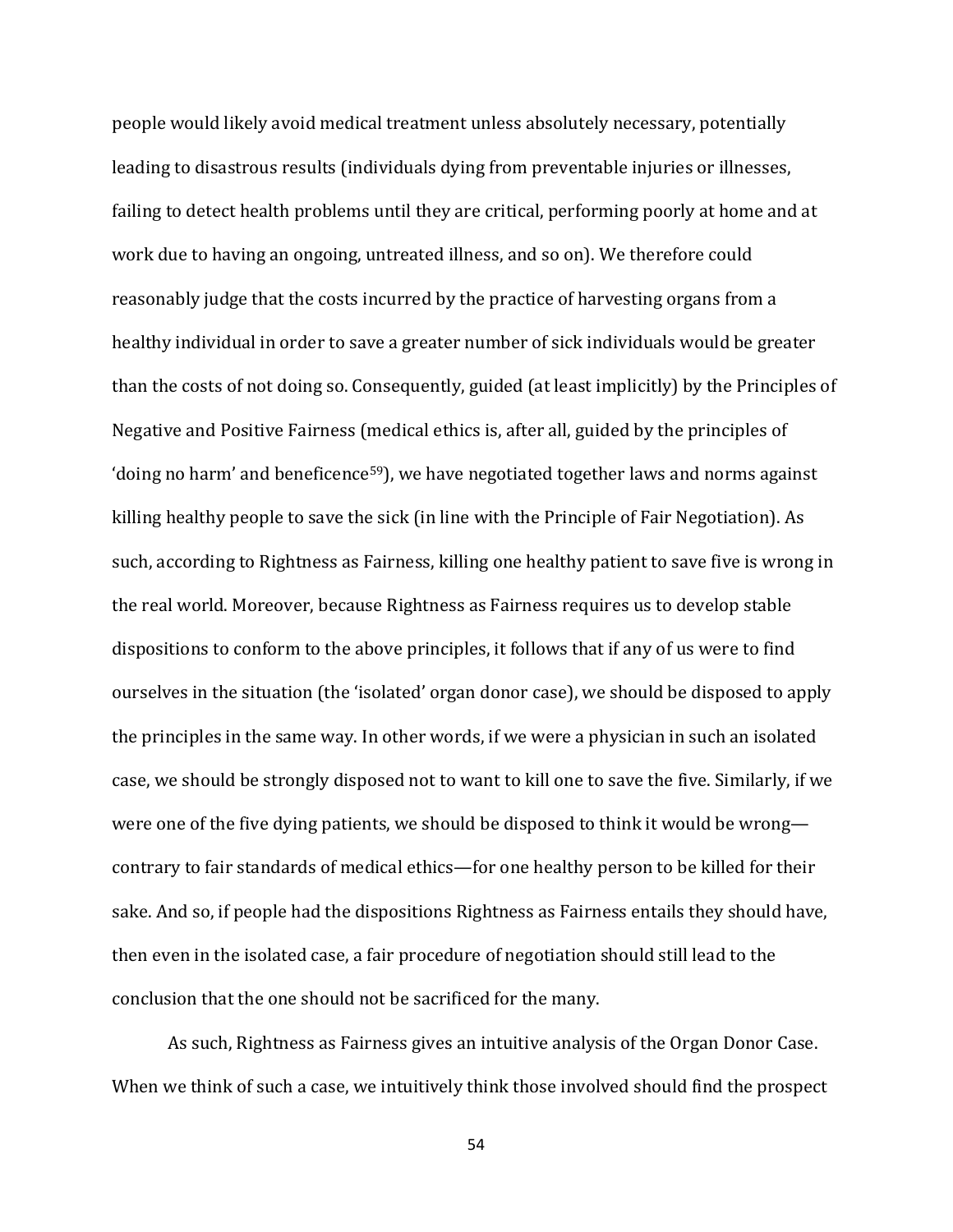of killing one person to save five abhorrent. And we have such strong visceral reactions to the case—strong dispositions to favor the one healthy person over the many—for more or less the reasons I have outlined. In the real world, unless doctors, patients, and people in society more broadly found killing patients abhorrent, our lives would be clouded by fear and outrage: fear of our own lives or the lives of those we care about being sacrificed for others, and outrage in response to such cases occurring. Because this is how we, real-life human beings, respond to such cases in the real world—and because we have negotiated standards of medical ethics against it—we considering killing one person to save five wrong, just as Rightness as Fairness does.

Now let us consider the Trolley Cases. Rightness as Fairness also has compelling implications here as well. In particular, it explains why many of our intuitions differ for different Trolley Cases, and suggests that there is no determinate answer as to what is right in those cases. Allow me to explain. Rightness as Fairness holds, once again, that we should approach applied cases motivated by Virtues of Fairness: that is, through settled dispositions to apply the Principles of Negative Fairness, Positive Fairness, and Principle of Fair Negotiation. On the one hand, the Principle of Negative Fairness holds that we should aim to minimize coercion in the world, setting costs aside—which supports killing one person in a Trolley Case to save the many. On the other hand, however, as we have just seen, Rightness as Fairness requires us in other cases (in medical ethics) to develop dispositions against sacrificing the few for the many. Consequently, Rightness as Fairness holds that when we encounter Trolley Cases—cases which we virtually never encounter, unlike medical ethics cases, which physicians and patients do face at times—we should be pulled in two directions (the Principle of Negative Fairness pulling us in the direction of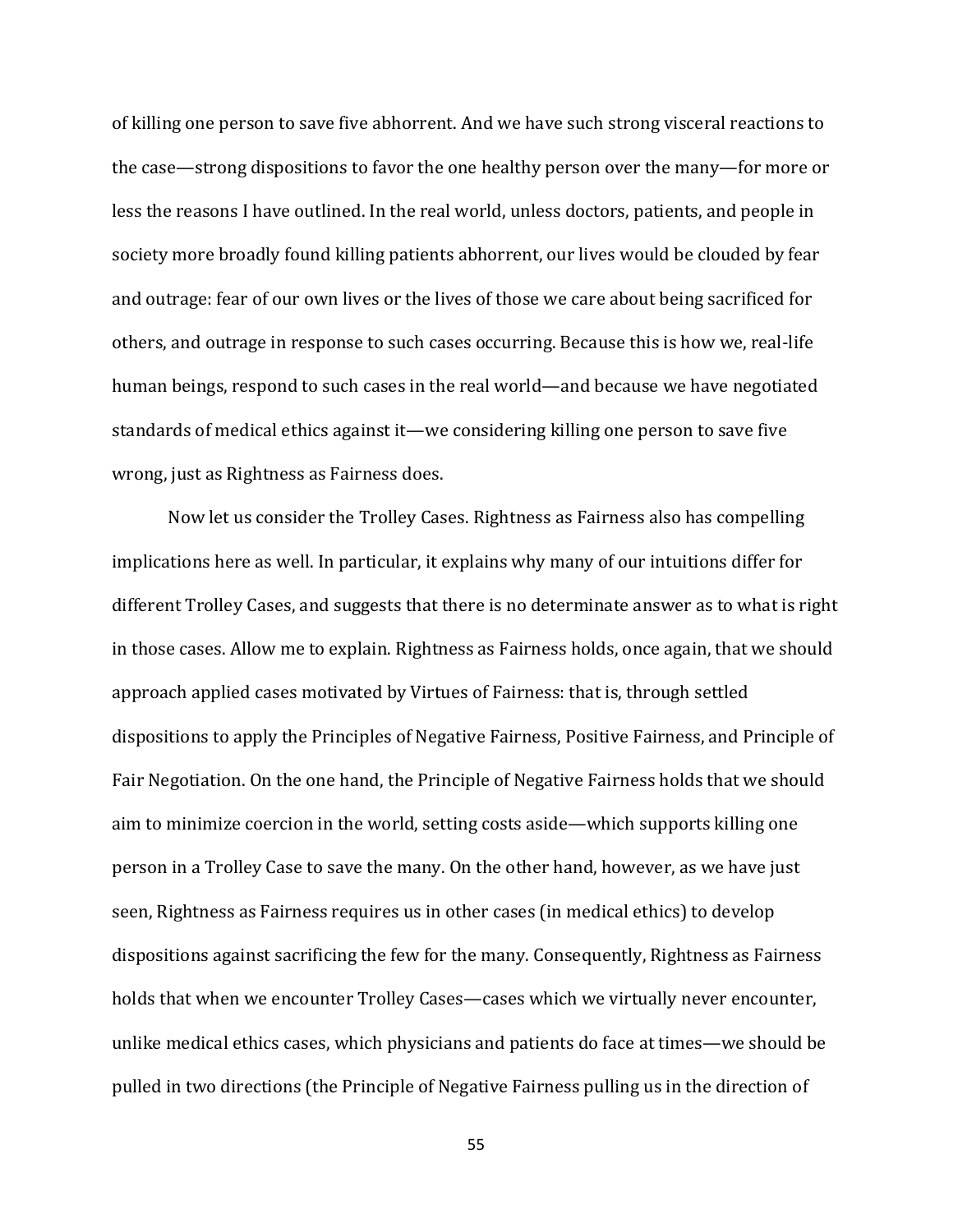killing one to save many, our Virtues of Fairness pulling us in the direction of not doing so). And indeed, notice that this is how we encounter such cases. We are pulled in two directions, wanting to minimize the number of people killed while at the same time feeling an aversion to doing so. Consequently, when we imagine Trolley Cases, it is unclear how a fair negotiation (in conformity with the Principle of Fair Negotiation) might go. Since, on the one hand, a negotiation in such an awful situation might lead to five people 'outvoting' the one in favor of their lives, Rightness as Fairness allows that killing one to save five could be right. At the same time, however, since such a negotiation has not occurred—since society has never negotiated clear norms about what to do in such cases—Rightness as Fairness implies that the opposite could be true as well. As such, Rightness as Fairness generates an indeterminate result for Trolley Cases: it does not give a firm answer as to whether killing one person to save five is right in a Trolley Case, because this is not something human beings have negotiated. Finally, Rightness as Fairness explains why our intuitions are more strongly against killing one person in the 'Push the Man' case than in the 'Pull the Switch' case: because physically assaulting people has a distinct tendency to be unfair (assaulting people rarely minimizes coercion in the world), human beings have negotiated norms against assault, and should internalize those norms as virtues of fairness, according to Rightness as Fairness. Consequently, when we imagine the 'Push the Man' case, Rightness as Fairness entails that we should be more opposed to it than the 'Pull the Switch' case—while still holding that it is indeterminate whether one should push the man (since again, clear norms for this case have never been negotiated).

As such, Rightness as Fairness provides an analysis of Trolley Cases that coheres with our initial reactions to them (namely, that there doesn't appear to be a good option in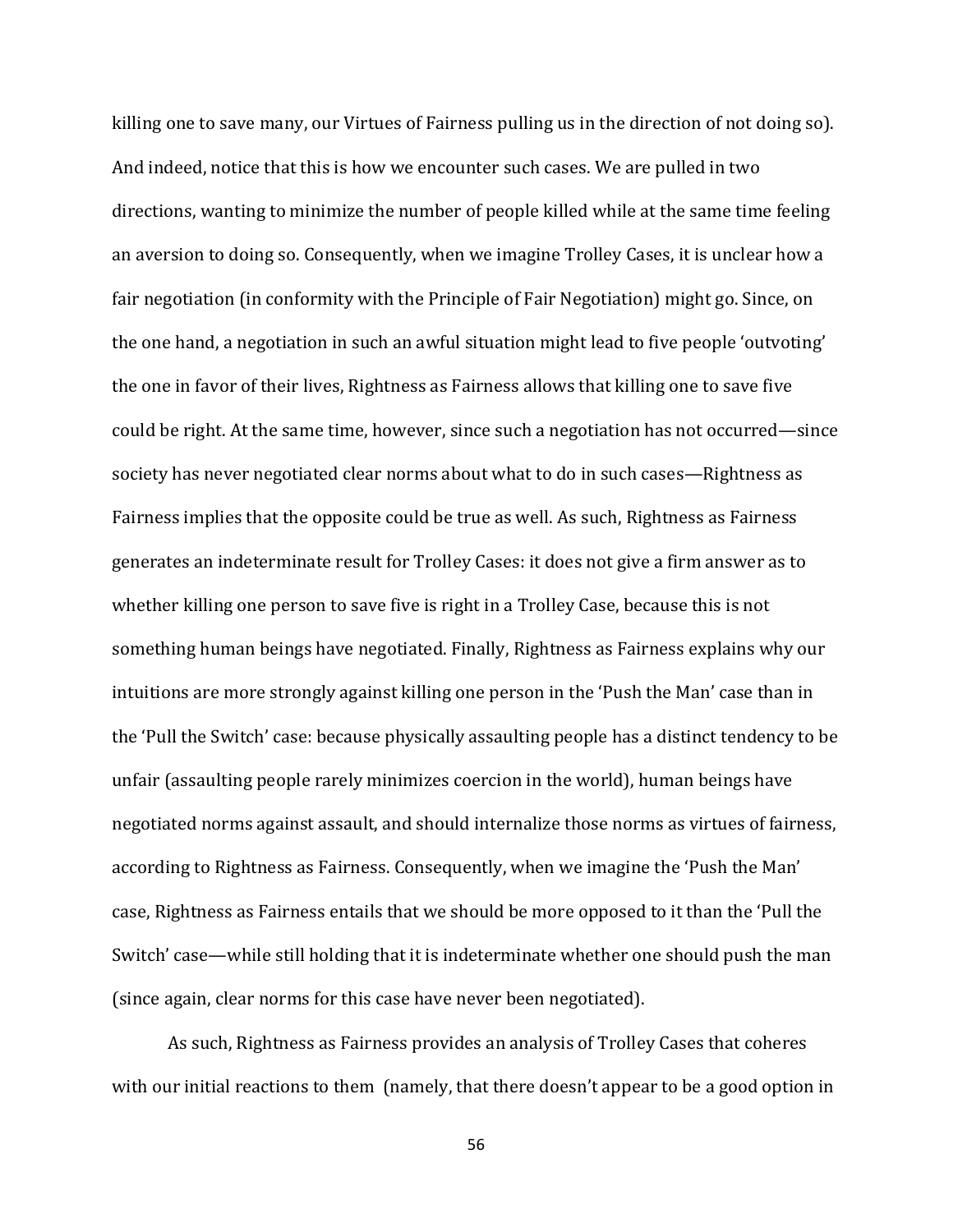either case, but that pushing the man in front of the trolley seems particularly abhorrent). In addition to holding that it is presently morally indeterminate what should be done in such cases (which, again, sits well with our present judgments), Rightness as Fairness also provides a method for potentially resolving such cases. It entails that if we want to know what is right in various Trolley Cases, we need to collectively negotiate norms for them, much as how we have done in medical ethics and other areas of law. We need to settle and codify norms through a fair procedure if we want a determinate answer to Trolley Cases. Importantly, however, Rightness as Fairness allows that it may be right for us never to actually negotiate this. Since Trolley Cases are virtually never encountered, and collectively deliberating to codified norms would be costly (requiring us to spend time, energy, and other resources to deliberate and reach an agreement), Rightness as Fairness allows us to collectively negotiate never settling Trolley Cases and leaving their moral status indeterminate—which, essentially, is what we have done (we are uncertain about Trolley Cases because we have never negotiated norms for them, and we have never negotiated norms because they are so rare). Of course, this would not be the case if real-world circumstances were to arise that (Heaven forbid) made encountering Trolley Cases more likely.

Finally, consider the case of torture. Rightness as Fairness produces compelling results here as well. Much of the applied ethics literature on torture focuses on 'ticking bomb' cases where the likely costs and benefits of torture are clear (in the standard case, the only way to prevent a bombing is to torture the would-be bomber), and in which the long-term costs on society and the world are completely abstracted away from. In such highly artificial cases, where just about all costs are set aside beyond the results of the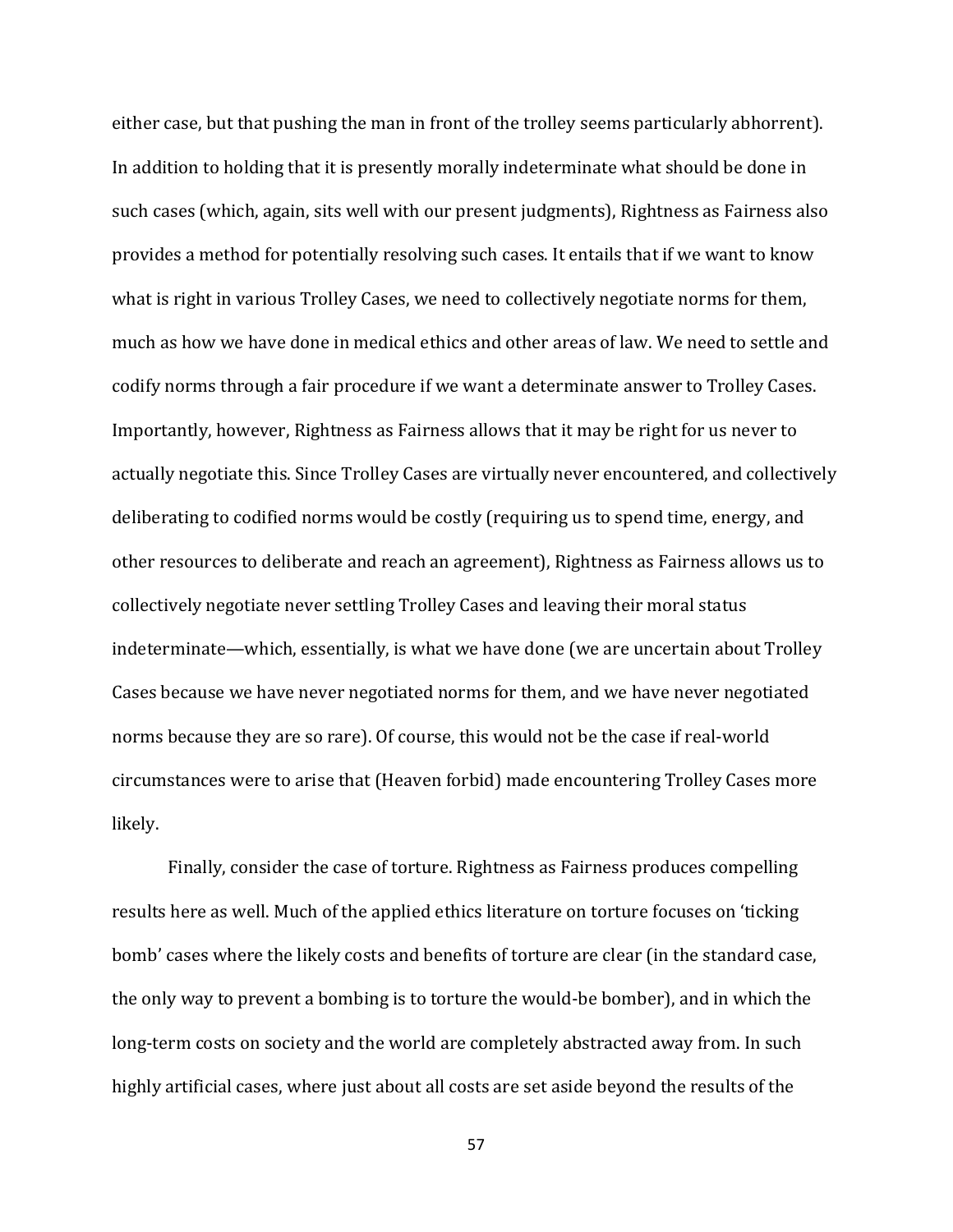action, Rightness as Fairness provides no determinate result, but rather allows that we should be pulled in two directions: in the direction of torture (vis-à-vis the Principle of Negative Fairness, which would have us minimize the total amount of coercion in the world, which torture might do), and against torture (vis-à-vis the Principle of Virtues of Fairness, since according to this principle we should develop standing dispositions against being unfair to people, which assaulting them usually does). Further, Rightness as Fairness entails that we cannot simply 'read off' whether torture is right in real-world conditions by counting up costs and benefits. Rather, it holds that in order to settle whether torture is ever right in the real world, we must negotiate an answer to the question through a fair procedure involving all those affected (namely, all people in the world as a whole, since the costs and benefits of torture are vast and wide-reaching), and then obey the results of those negotiations, whatever they may be. But this is not only an intuitively compelling answer: it is the kind of answer the world has already pursued, albeit very imperfectly. We have set up international law-making organizations, such as the United Nations, in order to represent citizens around the world and negotiate standards of international laws and norms, including norms concerning torture. Now, of course, two caveats are necessary here. First, international institutions are proxy methods through which we can only approximate fair negotiation between all individuals in the world. Recall that Rightness as Fairness requires us to approximate fair negotiation as closely as we can. Since it is of course impossible to give every person in the world equal bargaining power over international norms for torture, we can only attempt to come as close to that as possible which is what international institutions (at least ideally) aim to do. Second, I am not suggesting that institutions such as the United Nations are, as they currently exist, come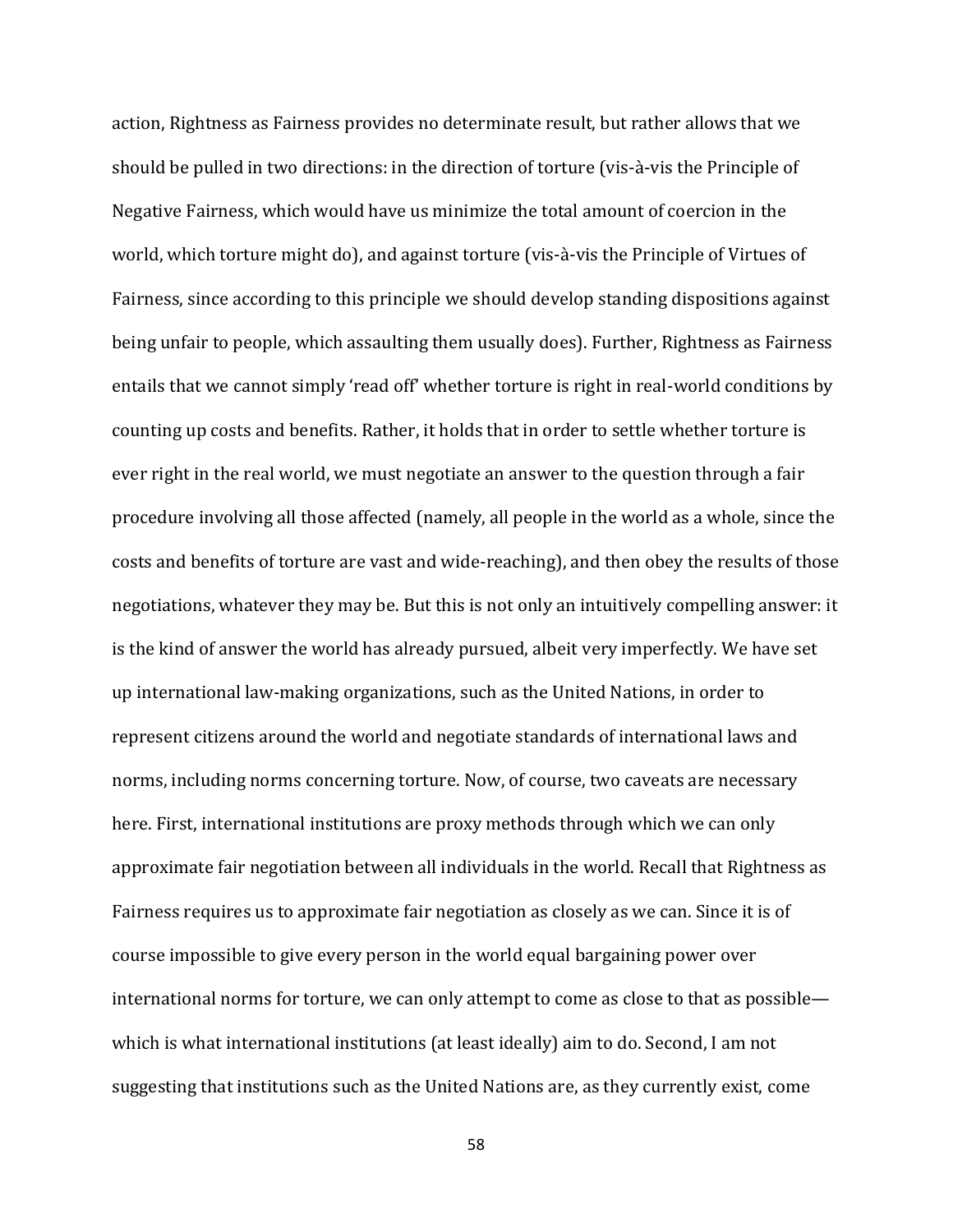anywhere close to being fair and equitably responsible to all—and for this very reason, Rightness as Fairness would suggest that we should be wary of simply accepting UN norms. At the same time, given that the UN is arguably the fairest available international lawmaking mechanism in place, Rightness as Fairness suggests that we should provisionally accept its norms and attempt to make the organization fairer in the future. But these too are intuitively compelling results. Many, if not all, of us think UN norms should be provisionally accepted and obeyed for these kinds of reasons, and that the UN should be made as fairer, and indeed, as fair as possible.

## **3.3 World Poverty**

Rightness as Fairness also provides a persuasive account of how we should think about world poverty. In his famous article, 'Famine, Affluence, and Morality', Peter Singer argued that each of us in wealthy, developed nations has a duty to give up our luxuries—luxurious food, large houses, nice cars, etc.—to alleviate world poverty. Singer's argument is based on a general moral principle that he develops through a simple thought-experiment. The thought-experiment is this: you are walking by a shallow pond and witness a person drowning—a person whose life you could save at little cost to yourself. Singer contends that it is obvious that one has a moral duty to help: that this simply reflects the intuitive moral principle that if one can stop something very bad from happening without sacrificing anything of 'comparable moral significance', they morally ought to do so.<sup>60</sup> Next, Singer contends that this principle establishes (1) that distance does not matter, so it does not matter if the harm one could prevent is nearby or halfway across the world, and also (2) that if other people do not do their fair share to stop something very bad from happening, one has a duty to do more than one's fair share. <sup>61</sup> Finally, Singer argues that since world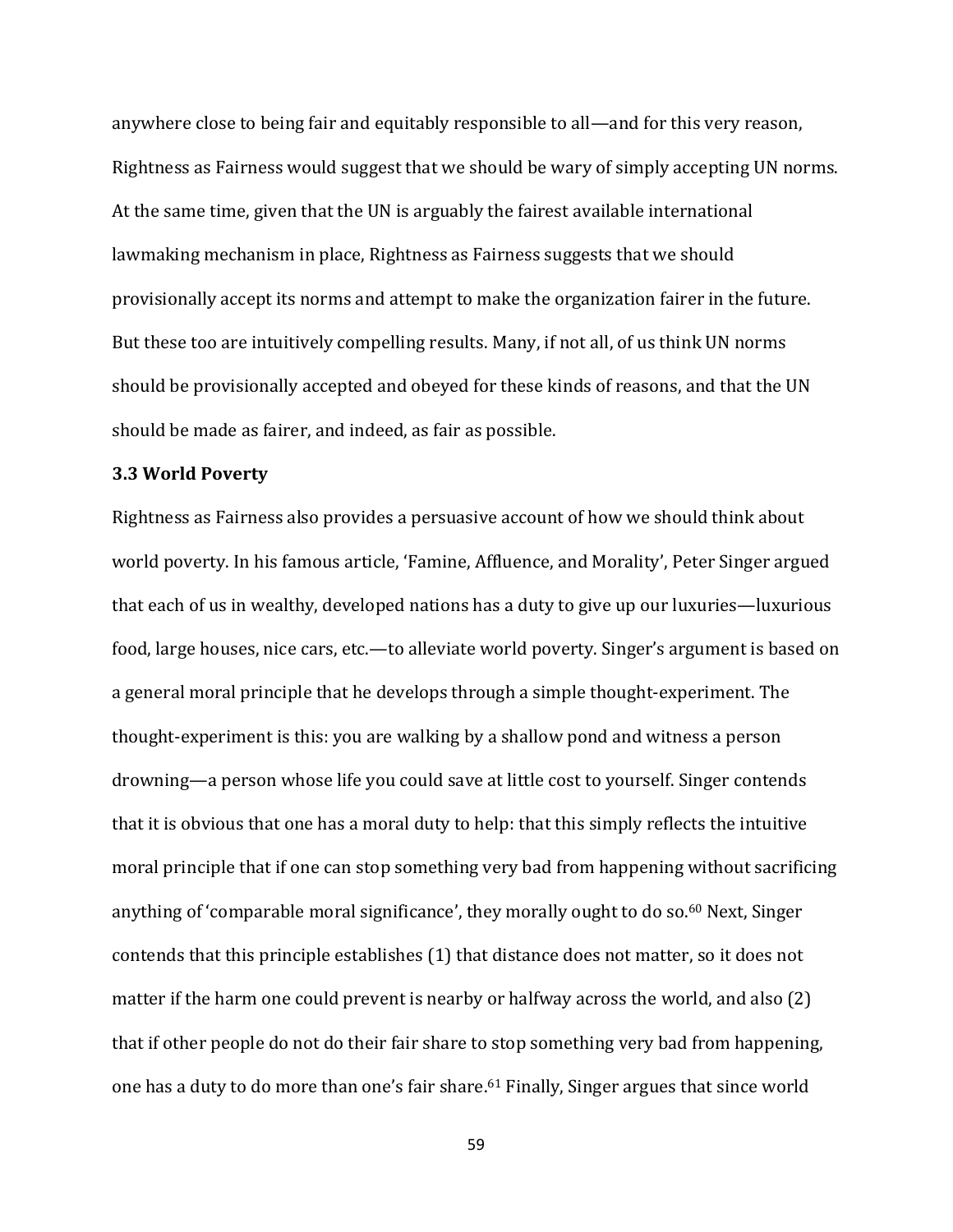poverty is very bad, we have the power to take action to prevent at least of some of it, and giving up our luxuries is not of comparable moral significance to the lives we might save, we all have a duty to give up our luxuries to alleviate world poverty.

Many philosophers have resisted Singer's argument on various grounds, two of which Rightness as Fairness verifies. First, some have objected to Singer's notion of 'comparative moral significance.' For although Singer might not think that giving up most of our luxuries is of comparable moral significance to alleviating world poverty, this does not seem obvious to critics. In particular, it seems to many that our ability to simply live our lives—our ability to enjoy the fruits of our hard work, among other things—is of great moral significance, perhaps even more than saving people from world poverty, since our perspective of being entitled to the money and luxuries we earn arguably plays a critical role in incentivizing economic production: the very kind of production that has given us wealth to give to charity.<sup>62</sup> Second, some have argued that Singer's argument involves a pernicious form of 'rampant moralism'—assuming, very implausibly, that we have a duty to prevent bad things from happening regardless of context (Kekes, for instance, argues that moral commonsense strongly suggests that context is critical: it matters whether people are responsible for their bad situations, whether they can take action to alleviate their own misfortunes, whether they want outside assistance, and so on—none of which Singer addresses<sup>63</sup>).

Rightness as Fairness corroborates both critiques. According to Rightness as Fairness, we cannot determine whether we have obligations to alleviate world poverty and, if so, what the scope of those obligations are—through mere reflection on what is 'of comparable moral significance.' Indeed, Rightness as Fairness holds that Singer errs, just as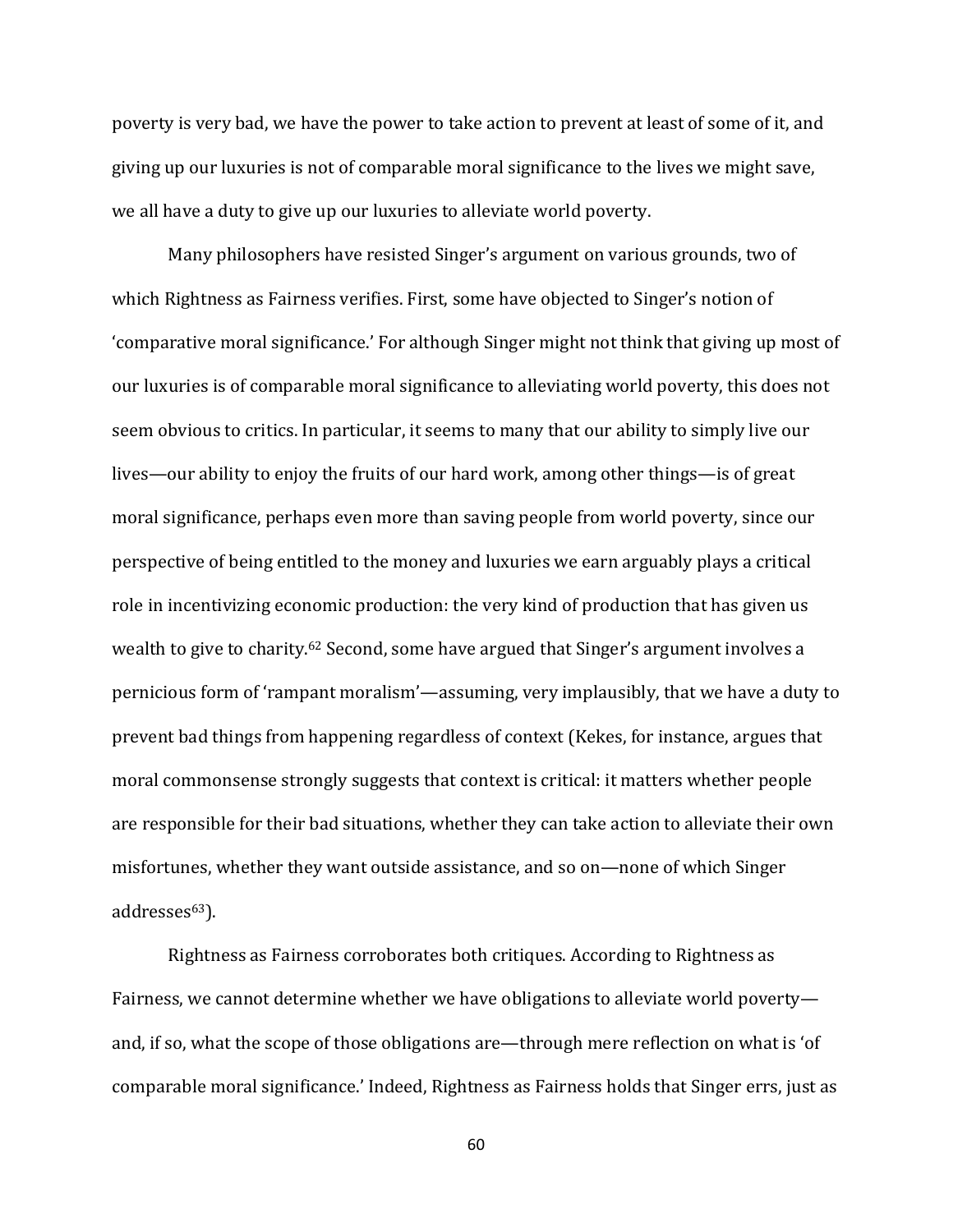Trolley Case theorists err, precisely by focusing on isolated 'test cases' (namely, what we should do when walking by a person drowning in a shallow pond). First, whereas a person drowning in a shallow pond presumably wants help, it is not at all clear that members of impoverished nations want help from outsiders (particularly given that outside 'help' may change their lives in ways they do not want, resulting in significant changes such as moving them from rural farms into urban environments—which may be serious costs<sup>64</sup>). Second, whereas the costs of helping someone from a pond are simple and limited (getting one's clothes wet, being late for an appointment) the total costs of attempting to alleviate world poverty are uncertain, and may involve creating more poverty, political corruption, and other negative outcomes.<sup>65</sup> Rightness as Fairness thus holds that in order to determine whether and to what extent we have duties to alleviate world poverty, we must engage in fair negotiation taking into account the real costs and benefits of alleviating poverty in order to arrive at an answer as to whether the costs of giving up most of our wealth to alleviate world poverty are 'comparable' to the costs of not taking action. In other words, according to Rightness as Fairness, whether a cost is 'comparable' is not something that can be settled 'from on high' by a philosopher. It is something that must be fairly negotiated by real people, in the real world, given their actual lives and the costs as they encounter them.

This, I submit, is a convincing analysis. Rightness as Fairness does not give us a 'pat' answer as to whether and to what extent we should seek to alleviate world poverty. Rather, it presents a method for determining what our duties are, and at what cost. The method, specifically, is to set up international negotiating institutions and procedures that approximate a fair method for (A) determining the best methods for helping people if they indeed want to be helped (in line with the Principle of Positive Fairness), and for (B)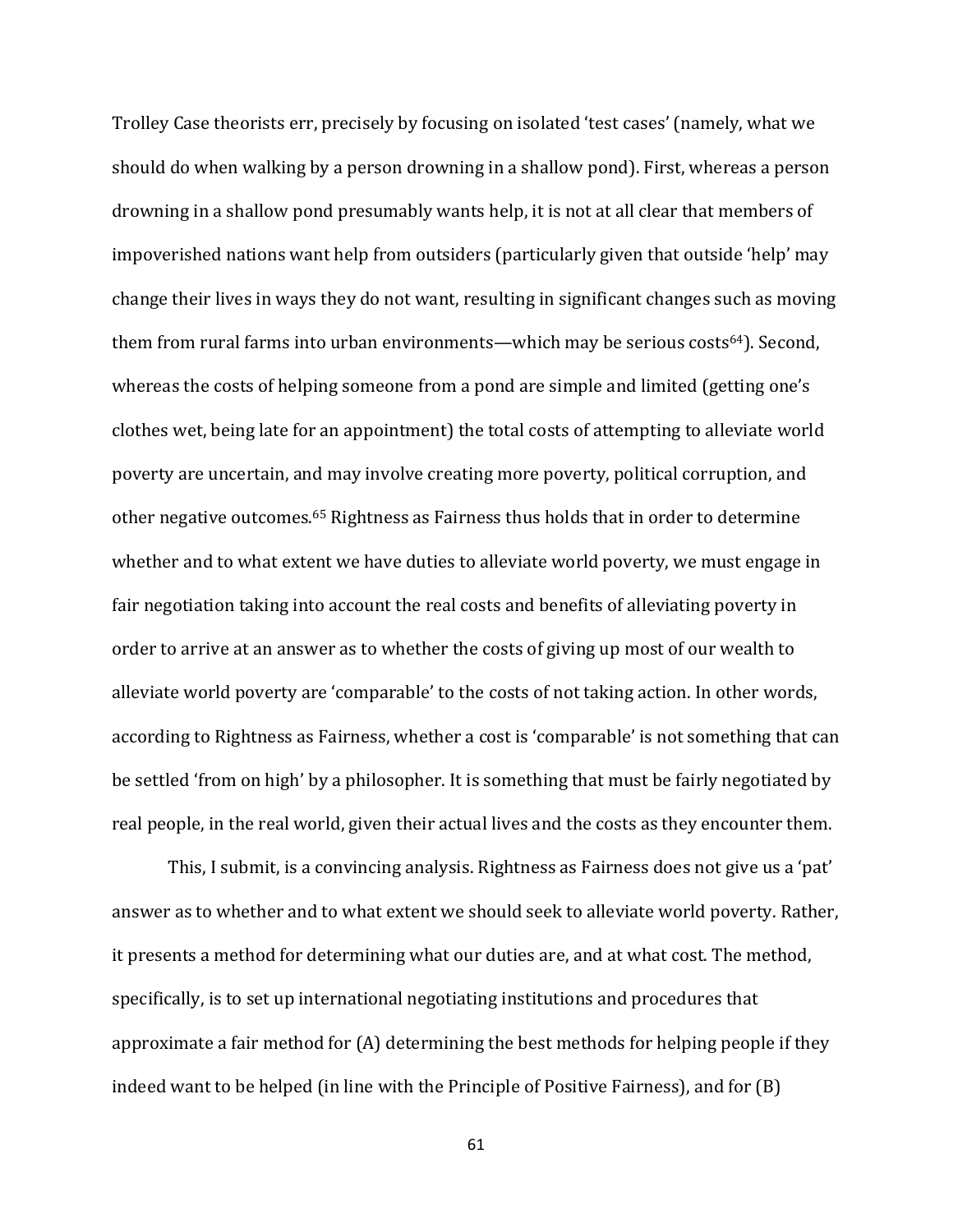distributing costs. And although the world is currently doing this in a very imperfect way through international institutions and organizations negotiating 'fair trade' agreements, and so on—the fact we are attempting to address issues of poverty and economic inequality in such a manner sits well with Rightness as Fairness. Moral rightness is about negotiating our duties in the real world, with real people, through as fair of a process as possible.

## **3.4 Distribution of Scarce Medical Resources**

Rightness as Fairness has similarly convincing implications for cases in biomedical ethics for instance, the issue of how to distribute scarce medical resources such as hospital beds or transplantable organs.

Biomedical ethicists have formulated and defended many different answers to how scarce resources should be distributed, including:<sup>66</sup>

- 1. Scarce resources should be given to those 'first in line.'
- 2. Scarce resources should be utilized in whichever manner maximizes average Quality-of-Life-Years (QALYS), or patients most likely to use the resources best.
- 3. Scarce resources should be diverted to those most in need (most serious cases).
- 4. Scarce resources should be diverted to those most deserving of them (those who have made good life choices and/or have the greatest social value, viz. 'VIPs', parents, etc.).

All of these answers, however, seem to have problems. For instance, if a scarce resource (e.g. a transplantable organ) is given to those first in line, people in greater need may die (a person first in line may be able to live three years without the organ, whereas a person later in line may only be able to live until next week). Similarly, if scarce resources are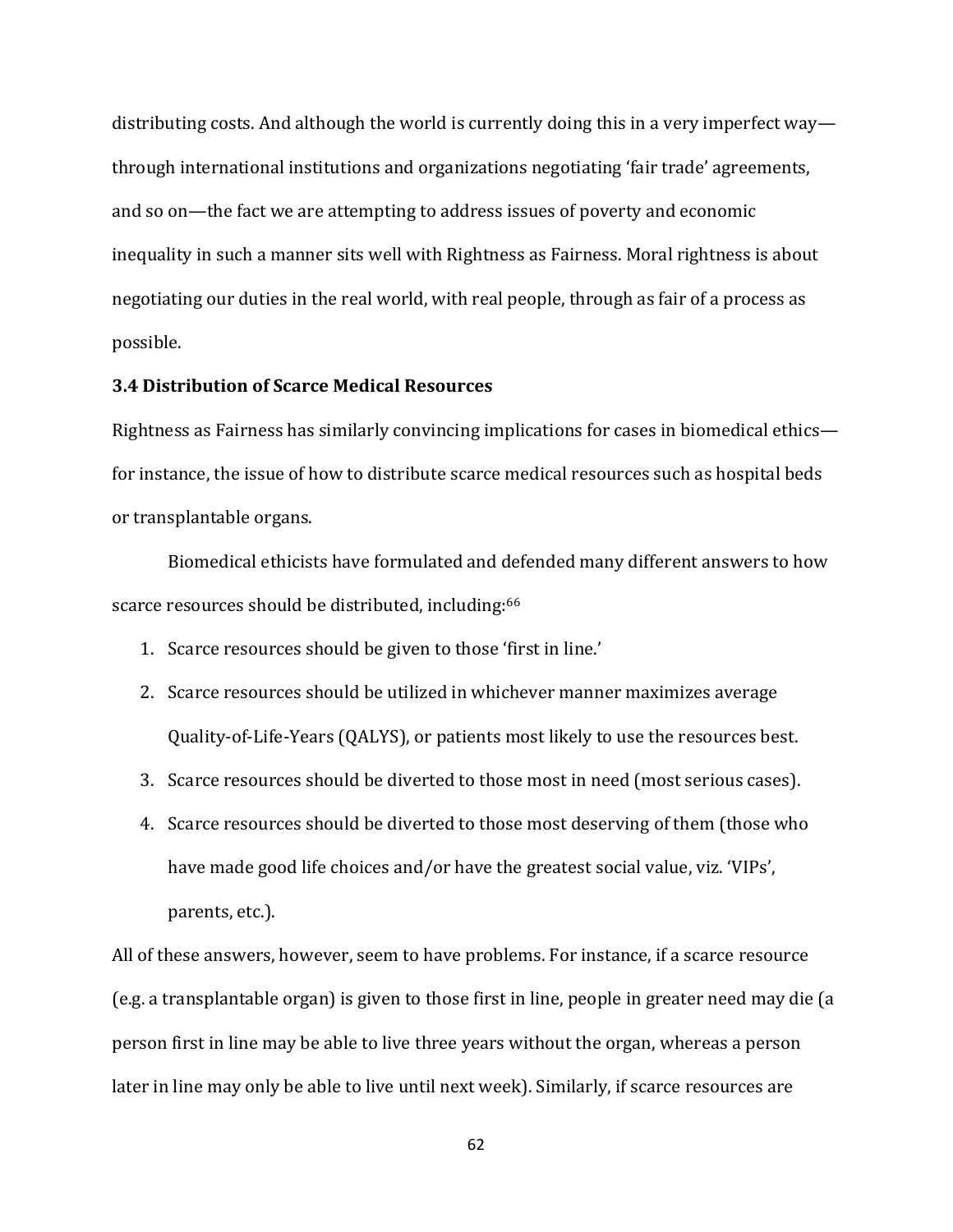utilized to maximize QALYs, such a policy would seem to wrongly discriminate against the elderly and unhealthy, since younger, healthier patients can be expected to benefit more from scarce resources. Giving to those most in need, however—the elderly and most unhealthy—would seem to waste important resources (diverting organs to people who are likely to die relatively soon anyway, possibly leaving patients who are more likely to live without the organs necessary to survive). Finally, of course, diverting scarce resources to the 'more deserving'—to parents over non-parents, wealthy or powerful 'VIPs' over the poor—seems wrongly discriminatory.

Rightness as Fairness provides a telling and nuanced answer. According to Rightness as Fairness, there (once again) is no simple answer: instead, morality requires us to settle the issue through a fair deliberative process that treats all stakeholders equitably. Notice that this is how we already aim to resolve such dilemmas in practice. In addition to having ethics committees with representatives of stakeholders that deliberate on how scarce resources are to be utilized, we also have a broadly fair democratic process for arriving at legislation to govern the use of scarce resources. Although ethics committees and the democratic process are far from perfectly fair in practice, Rightness as Fairness directs us to aim to make them fairer, and to then abide by the results of their deliberations. Finally, insofar as all of the aforementioned answers to the scarce resources issue single out particular stakeholders to the detriment of others ('first-in-line' is to the maximum advantage of those first in line, 'maximize QALYs' is to the maximum advantage of those who stand to make the best use of scarce resources, etc.), Rightness as Fairness plausibly entails a fair compromise between all of these options. Specifically, suggests:

1. Setting aside some resources (viz. X number of vital organs) for those 'first in line'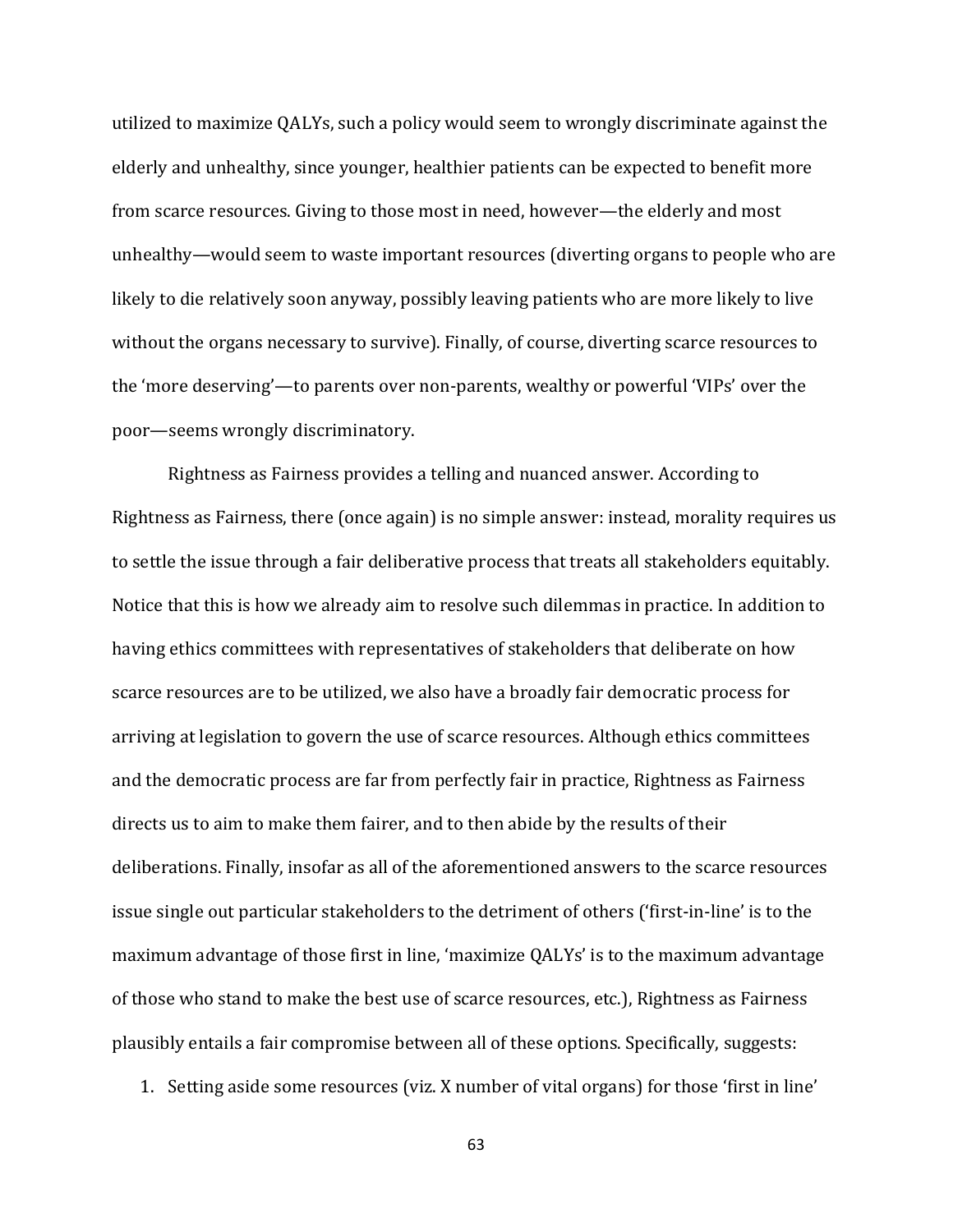- 2. Setting aside some resources to maximize QALYs.
- 3. Setting aside some resources for those most in need.
- 4. Setting aside some resources for those that are the 'most deserving.'
- 5. Etc.,
- 6. Where the amount of resources distributed to each class of persons is negotiated broadly in proportion to the number of individuals in each stakeholder group and the relative strength of their interests (because people tend to have much stronger interests in avoiding death than other things—including 'being first in line' or 'deserving' organs—such negotiations should presumably prioritize saving lives to some extent over these other considerations).

A fair compromise between all of these answers is intuitively fair and right. We commonly recognize, for instance, that some people—the President of the United States, parents of young children—have a unique sort of claim to scarce medical resources in light of their responsibilities and accomplishments. However, we also commonly recognize that medical resources should not merely be directed to the most deserving, and indeed, that even people who have made poor life choices—smokers, drug-users, alcohol abusers—have lives worth saving, and should therefore have some claim to scarce resources (though Rightness as Fairness allows that a fair process of public deliberation may see fit to divert smaller amounts of scarce resources to such people, on account of their poor life decisions), etc.

As such, Rightness as Fairness provides an illuminating answer to applied ethical issues regarding scarce resources. First, it entails—in line with commonsense—that there is no simple, one-size-fits-all answer to the question of what ought to be done in cases of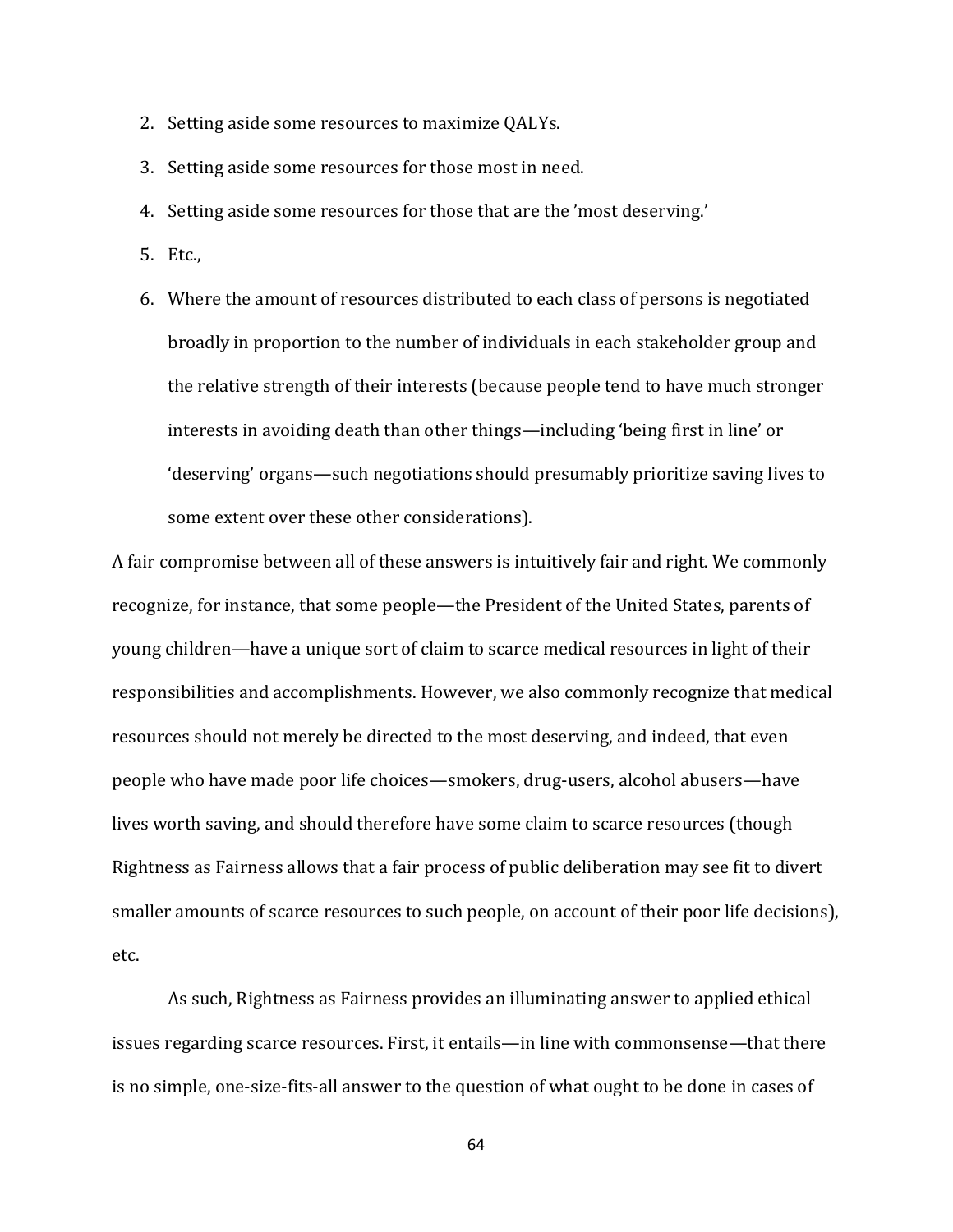scarce resources. Second, it requires us to arrive at an answer to specific issues (how to distribute organs, hospital beds, etc.) through fair deliberative processes (e.g. ethics committees comprised by stakeholder representatives). Third, it entails that such a fair process should result in a substantially fair conclusion—a fair compromise between existing answers, given that each such answer (first-in-line, maximize QALYs, etc.) currently favors some stakeholders over others. I believe that all of these implications are clearly plausible, and indeed, commonsense.

## **3.5 The Ethical Treatment of Animals**

Finally, let us consider the ethical treatment of non-human animals. Although Rightness as Fairness once again holds that there are no simple answers, it does lend support to two answers—responsible, compassionate animal husbandry and conservation efforts—over others, including vegetarianism, veganism, and current factory farming practices. Allow me to explain.

On the one hand, animals in nature face all kinds of coercive horrors, such as starvation and disease. According to the Principle of Negative Fairness, these natural horrors are a moral issue: we should care about the coercive horrors that animals experience in nature. Simply leaving animals alone in nature—however much animal advocates may like to romanticize it—is, on Rightness as Fairness, not fair to animals. Just as there is nothing fair about leaving fellow human beings to suffer or die from starvation or disease, so too is there nothing fair about leaving animals to suffer and die from such things in nature. On the other hand, prevailing 'factory farming' methods—methods which treat animals cruelly, allowing them to live only short, miserable lives—is also unfair to animals, as animal rights advocates point out. Such methods simply ignore their lives and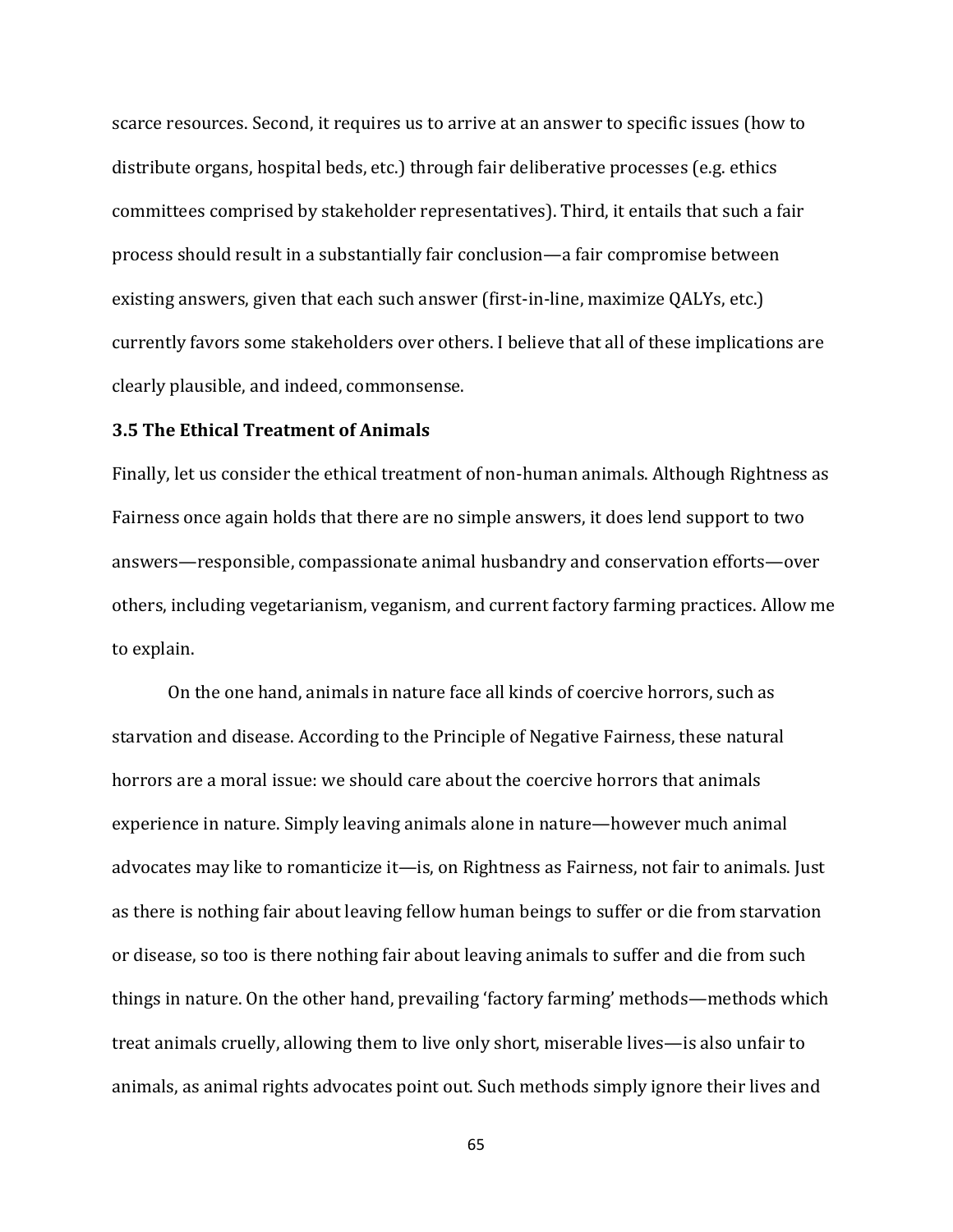wellbeing, and use them merely for our own purposes (for cheap consumption). Finally, although it might be nice if human beings had the time, energy, and resources to save every diseased or starving animal from the horrors of nature, this would be unfair to us: it would require us to spend our lives—day and night—being dedicated to 'saving animals from nature', regardless of the costs we might have to thereby incur.

How, then, does Rightness as Fairness entail that we morally ought to treat animals? The answer is that we have a duty to deliberate in a manner that is fair to us and to animals about how to advance their welfare and our own. On the one hand, human beings tend to enjoy consuming animal products; such consumption is deeply embedded in many cultures and traditions around the world (I say this, as an aside, as someone who lived a vegetarian lifestyle for the better part of a decade). On the other hand, animals have an interest in living comfortable lives, protected from the many horrors of nature (starvation or disease). We can advance both sets of interests—treating human beings and animals fairly—by engaging in both (A) compassionate animal husbandry, giving farm animals comfortable and reasonably long lives on pastures, while ultimately consuming them for the sake of profits that not only benefit human beings but also animals (insofar as profits from animal agriculture may in turn be used to give more animals decent, comfortable lives in a humane animal agriculture industry), and (B) negotiating conservation efforts to protect wild animals and their habitats (for although we may not reasonably be able to help wild animals avoid disease, we can help them enjoy more comfortable and plentiful lives by protecting them from human encroachment and interference, and ought to do so insofar as it is fair to us). These I believe, are sound conclusions. Although Rightness as Fairness does not entail veganism or vegetarianism—as these practices, while not killing animals for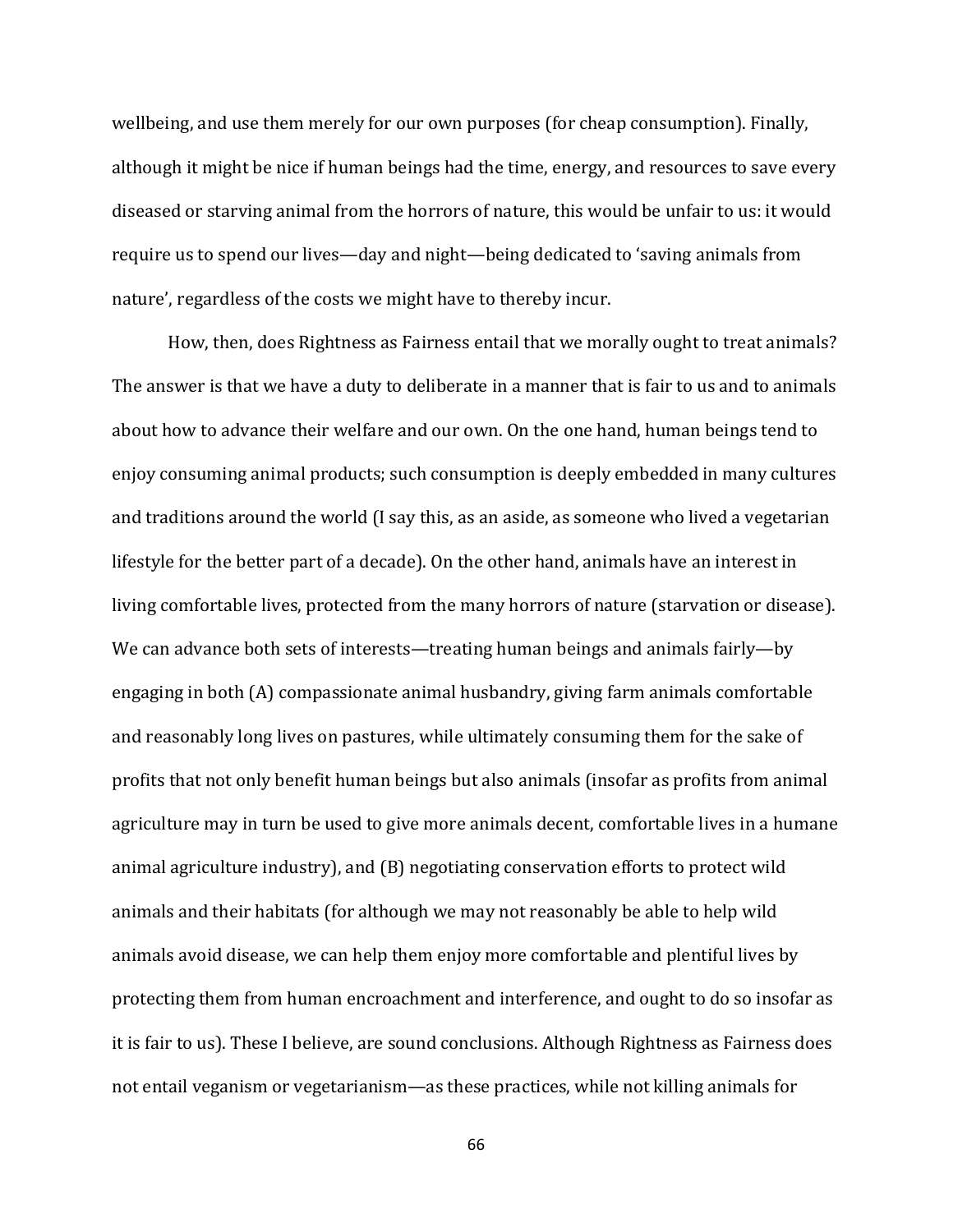human purposes, simply leave farm animals to suffer from natural sources of coercion and deprive humans of traditional and longstanding means of sustenance—it requires a compassionate approach to the treatment of animals that is, as far as possible, fair to both them and us.

## **4 Conclusion**

This chapter argued that Four Principles of Fairness, and a general analysis of Rightness as Fairness comprised by their conjunction, emerge from the Moral Original Position, the method Chapter 5 argued specifies the Categorical-Instrumental Imperative's requirements. I have argued that morality is a matter of acting fairly in four ways: coercionavoidance and minimization (the Principle of Negative Fairness), assisting others who would benefit from and desire our assistance (the Principle of Positive Fairness), applying these two principles by way of process of fair negotiation (the Principle of Fair Negotiation), and developing dispositions to conform to these first three principles (the Principle of the Virtues of Fairness). Finally, I showed that although Rightness as Fairness does not entail *a priori* answers to many applied ethical questions, it provides compelling moral guidance, as it requires solving moral problems through a process of 'principled fair negotiation' that merges reflection on principles with actual negotiation with others. I argued that this is a compelling picture—providing uniquely attractive answers to moral questions ranging from suicide to Trolley Cases, torture, and the ethical treatment of animals.does provide significant, nuanced guidance—which, I have argued, is precisely what we should expect of a sound moral theory. In real life, morality is almost never as simple as merely applying some abstract moral principle(s), such as the Principle of Utility, the Categorical Imperative, Rossian *prima facie* moral rules, or even virtues of character, to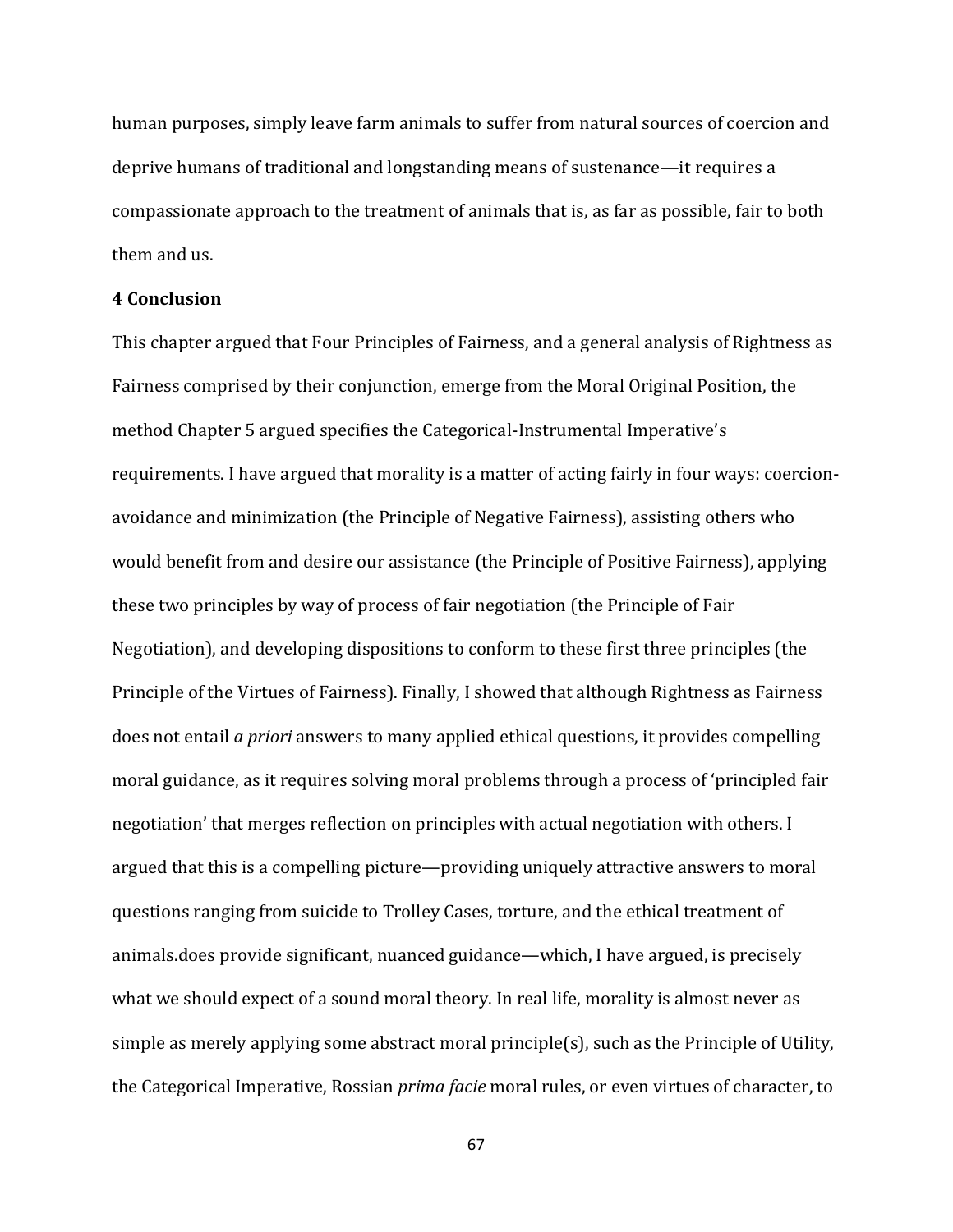a complex ethical issue. Rather, in real life, morality is a matter of (1) having correct principles in mind (the Principles of Negative and Positive Fairness), but also (2) negotiating with other people, and other sentient beings, to arrive at fair compromises in cases of conflict, given full (or at least emerging) knowledge of psychological, social, and other empirical facts. Indeed, Rightness as Fairness explains and justifies how we actually go about settling moral problems in the real world. We do not solve moral problems 'solipsistically', or merely thinking about moral problems as isolated thinkers. Instead, we set up ethics boards with the aim of giving medical stakeholders a fair say over what ought to be done; we set up governments with the aim of giving citizens a fair say over what ought to be done in their nation; and we set up non-governmental, international organizations with the aim of giving humanity a fair say over moral issues (torture, war, and so on) that potentially affect all of us. Rightness as Fairness therefore provides a compelling new framework for resolving applied moral issues.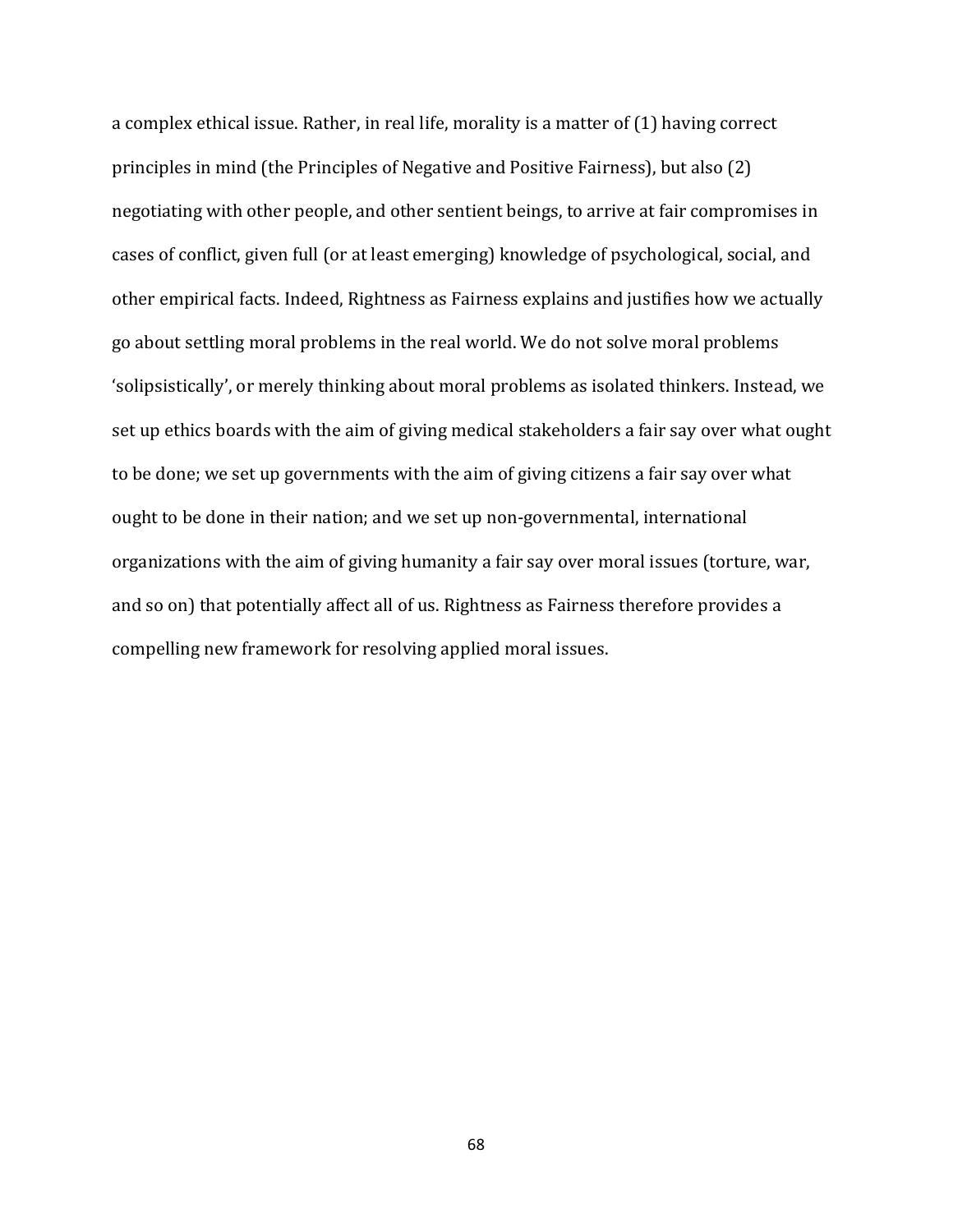# **Notes**

- 1. Rawls (1999a): 4-5, 7-8, 215-6.
- 2. Anderson (2014).
- 3. Farquhar (1984).
- 4. Bettman, Luce, & Payne (1998).
- 5. Slovik (1995)
- 6. Williams (1981): 1–19.
- 7. Stocker (1976).
- 8. Annas (1984).
- 9. Wolf (1982).
- 10. Young (1998).
- 11. Wolf (2012): 71, italics added.
- 12. Baron (2008).
- 13. Cottingham (1983).
- 14. Nathanson (2015).
- 15. Singer (1972).
- 16. Kuhse & Singer (1985).
- 17. Murphy (2000).
- 18. Herman (1993): chs. 1&2.
- 19. Baron (1995, 2008).
- 20. Annas (2008).
- 21. Schwitzgebel (2015).
- 22. Taurek (1977).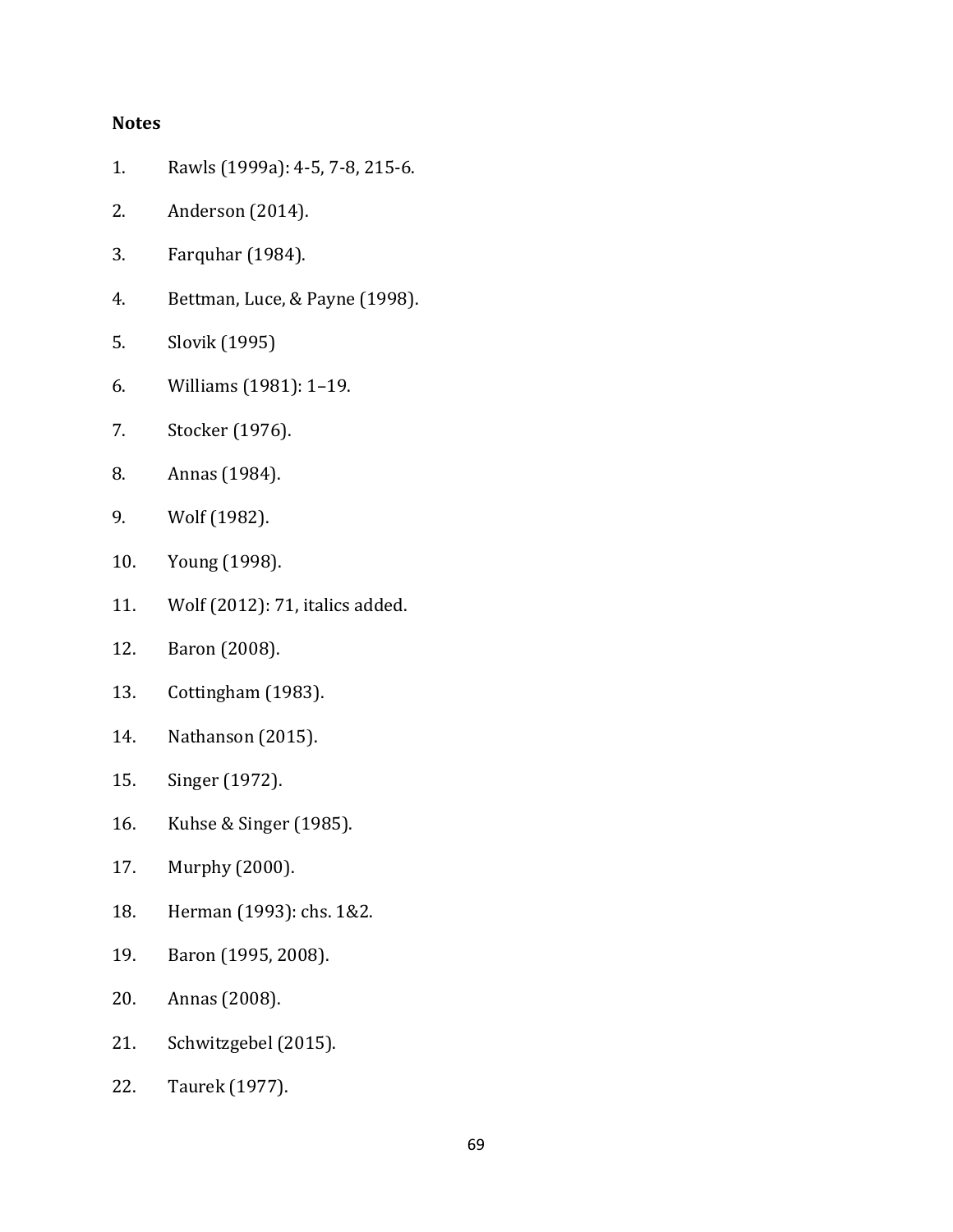- 23. Sanders (1988).
- 24. Cohen (2014).
- 25. Foot (1967).
- 26. Thomson & Parent (1986)
- 27. Thomson (2008b).
- 28. Fiala (2005).
- 29. Hill (2007).
- 30. Allhoff (2006, 2012).
- 31. Steinhoff (2013).
- 32. Arrigo (2004).
- 33. Sussman (2005).
- 34. Arvan (2013b)
- 35. Van Gelder *et al.* (2013).
- 36. Hirschi (2004).
- 37. Gottfredson & Hirschi (1990).
- 38. Wilson & Herrnstein (1985): 44-5.
- 39. Ersner-Hershfield, Wimmer, & Knutson (2009).
- 40. Ersner-Hershfield, Garton, *et al*. (2009).
- 41. Hershfield *et al.* (2011).
- 42. Nathanson (2015): §3.b.i.
- 43. Kant [1785]: 4:394, 4:399.
- 44. Skelton (2012): §5.
- 45. Hursthouse (2013): §3.1.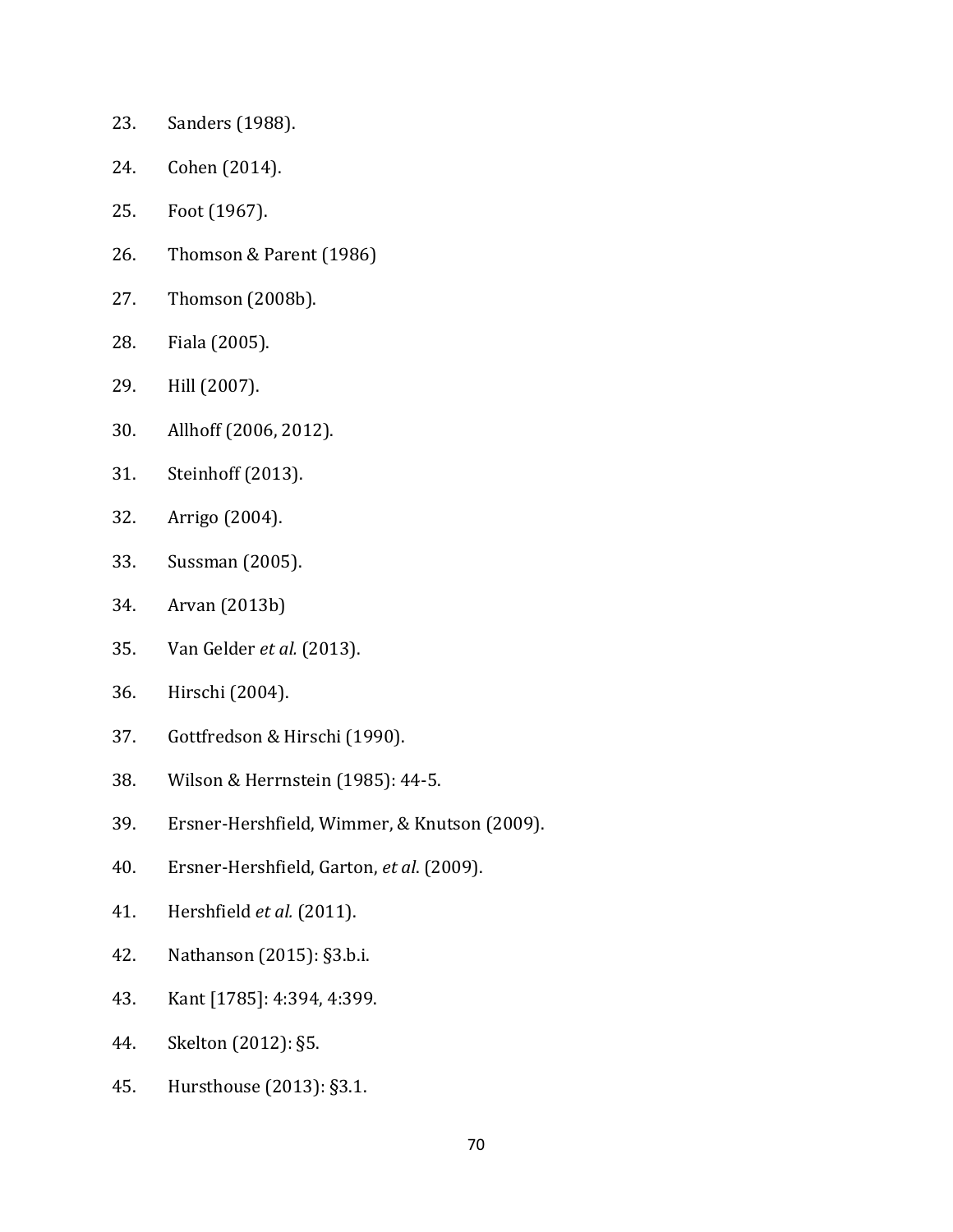- 46. Dancy (2013): §8.
- 47. Ross [1930]: 19, 30, 31, 33.
- 48. Das (2003).
- 49. Svensson (2010)
- 50. Ross [1930]: 42.
- 51. Hursthouse (1999): ch. 1.
- 52. Dancy (1983).
- 53. Kant [1785]: 4:422-3, 4:429-31.
- 54. Potter (1993).
- 55. Cushman, Young, & Hauser (2006).
- 56. Ross [1930]: 25, 27, 30.
- 57. Ross [1930]: 21.
- 58. Zagzebski (2004).
- 59. Beauchamp & Childress (2009): 13.
- 60. Singer (1972): 874.
- 61. Singer (1972): 874-5.
- 62. Arthur [1996].
- 63. Kekes (2002).
- 64. Schmidtz (2000): 685-6.
- 65. Schmidtz (2000): 686-8.
- 66. Vaughn (2009): 620-6.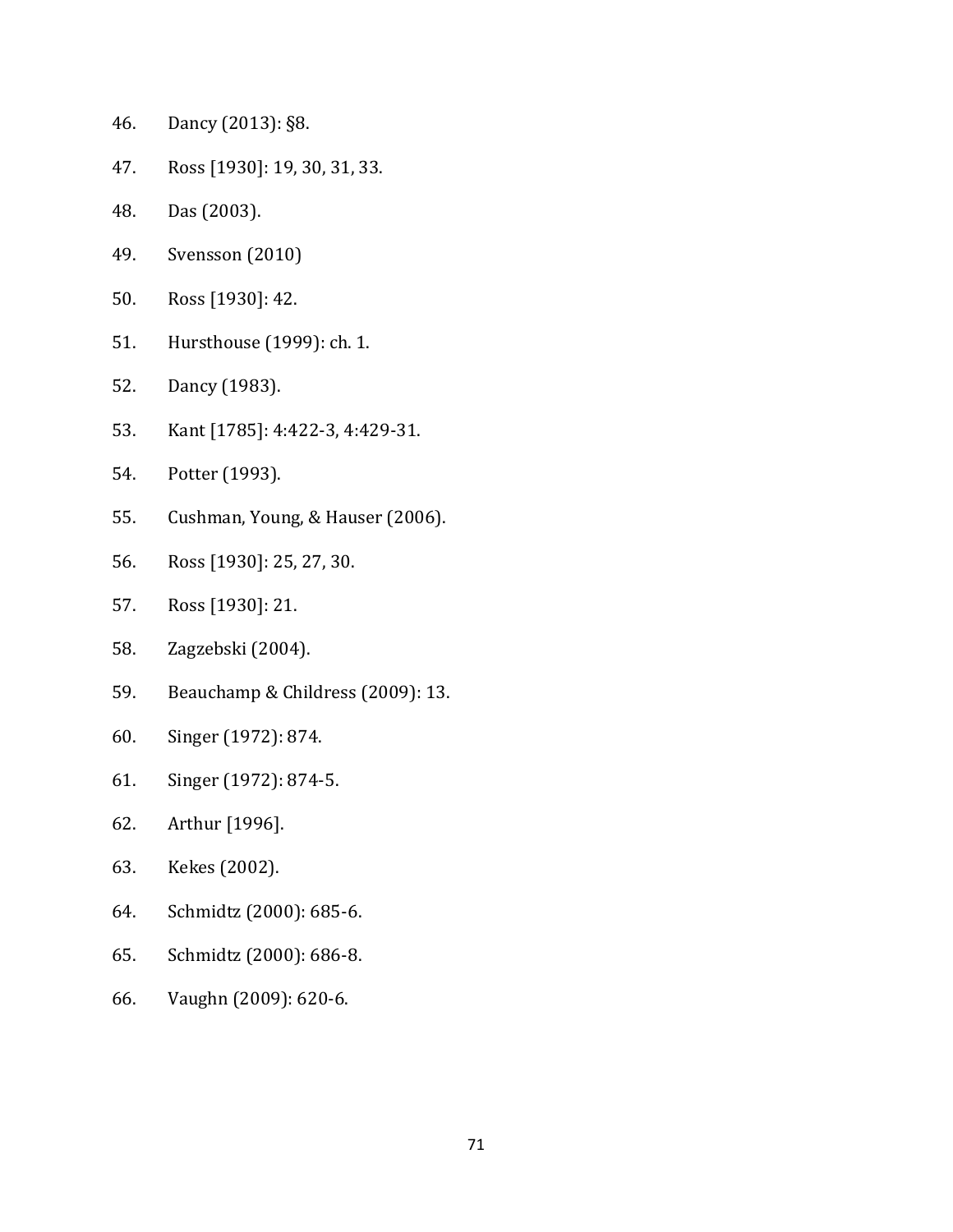## **References**

- Allhoff, F. (2012). *Terrorism, Ticking Time-Bombs, and Torture: A Philosophical Analysis* (Chicago: University of Chicago Press).
- \_\_\_\_ (2006). 'A Defense of Torture: Separation of Cases, Ticking Time-Bombs, and Moral Justification', *International Journal of Applied Philosophy* 19(2): 243-64.
- Anderson, S. (2014). 'Coercion', in E.N. Zalta (ed.), *The Stanford Encyclopedia of Philosophy* (Spring 2014 Edition),

[http://plato.stanford.edu/archives/spr2014/entries/coercion/.](http://plato.stanford.edu/archives/spr2014/entries/coercion/)

- Annas, J. (2008). 'Virtue Ethics and the Charge of Egoism', in P. Bloomfield (ed.), *Morality and Self-Interest* (Oxford: Oxford University Press): 205–23.
- \_\_\_\_ (1984). 'Personal Love and Kantian Ethics in Effi Briest', *Philosophy and Literature* 8: 15–31.
- Arrigo, J.M. (2004). 'A Utilitarian Argument against Torture Interrogation of Terrorists', *Science and Engineering Ethics* 10(3): 543-72.
- Arthur, J. [1996]. 'Famine Relief and the Ideal Moral Code', reprinted in S.M. Cahn & P. Markie (eds.), *Ethics: History, Theory, and Contemporary Issues*, 5th ed. (Oxford: Oxford University Press, 2012): 881-92.
- Arvan, M. (2013a). 'A New Theory of Free Will', *Philosophical Forum* 44(1): 1-48.
- Baron, M. (2008). 'Virtue Ethics, Kantian Ethics, and the "One Thought too Many" Objection', in M. Betzler (ed.) *Kant's Ethics of Virtue* (Berlin: Walter de Gruyter): 245-77. \_\_\_\_\_ (1995). *Kantian Ethics Almost Without Apology* (Ithaca: Cornell University Press).
- Beauchamp, T.L., Childress, J.F. (2009). *Principles of Biomedical Ethics*, 6th ed. (Oxford:

Oxford University Press).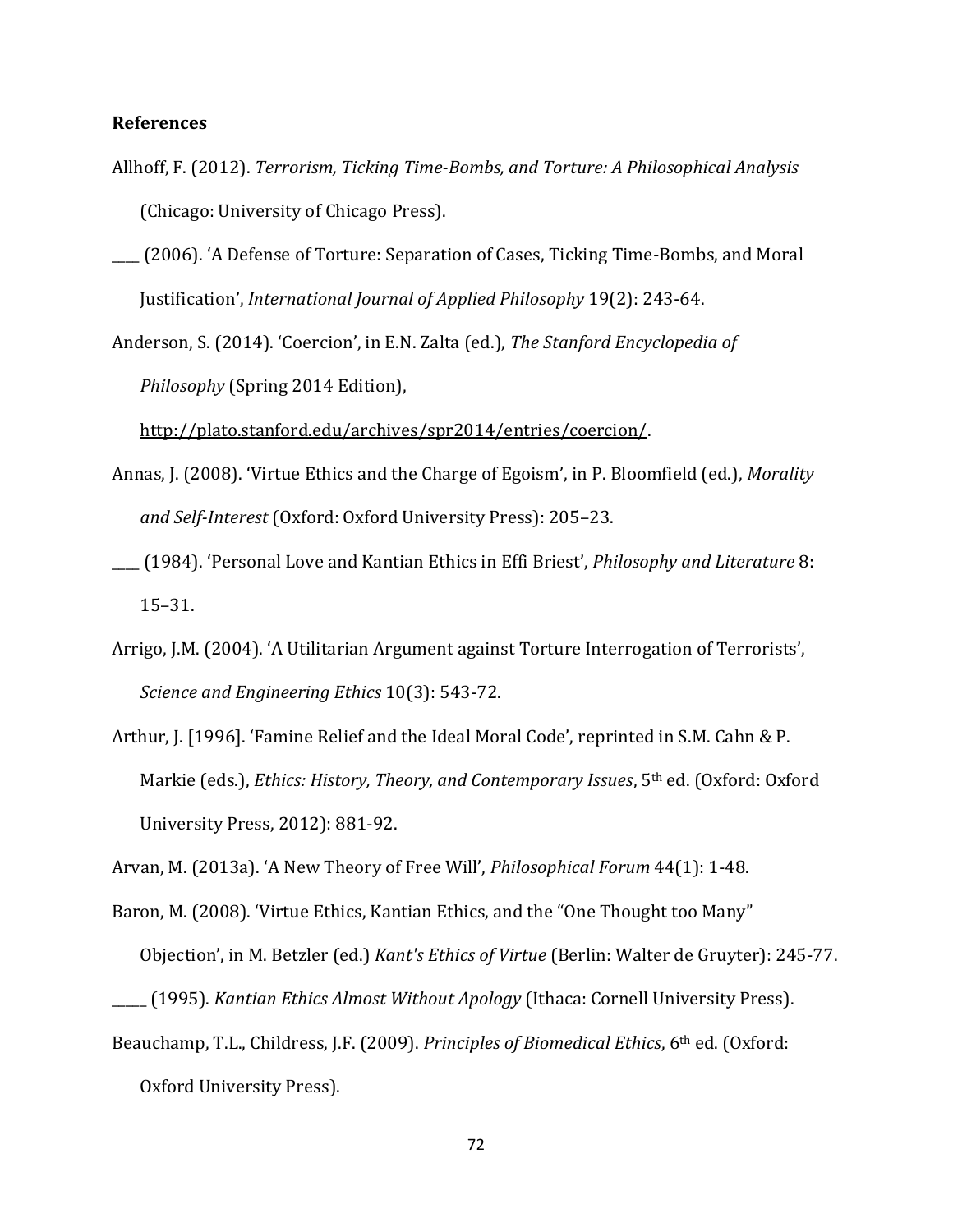- Bettman, J.R., Luce, M.F, Payne, J.W. (1998). 'Constructive consumer choice processes', *Journal of Consumer Research* 25: 187–217.
- Cohen, Y. (2014). 'Don't Count on Taurek: Vindicating the Case for the Numbers Counting', *Res Publica* 20(3): 245-61.

Cottingham, J. (1983). 'Ethics and Impartiality', *Philosophical Studies* 43(1): 83–99.

- Cushman, F., Young, L., Hauser, M. (2006). 'The Role of Conscious Reasoning and Intuition in Moral Judgment Testing Three Principles of Harm', *Psychological Science* 17(12): 1082-9.
- Dancy, J. (2013). 'Moral Particularism', in E.N. Zalta (ed.), *The Stanford Encyclopedia of Philosophy* (Fall 2013 Edition),

[http://plato.stanford.edu/archives/fall2013/entries/moral-particularism/.](http://plato.stanford.edu/archives/fall2013/entries/moral-particularism/)

\_\_\_\_ (1983). 'Ethical Particularism and Morally Relevant Properties', *Mind* 92(368): 530-47.

- Das, R. (2003). 'Virtue Ethics and Right Action', *Australasian Journal of Philosophy*, 81(3): 324-39.
- Ersner-Hershfield, H., Garton, M.T., Ballard, K., Samanez-Larkin, G.R., Knutson, B. (2009). 'Don't Stop Thinking About Tomorrow: Individual Differences in Future Self-continuity Account for Saving', *Judgment and Decision Making* 4: 280-6.
- \_\_\_\_, Wimmer, G. E., Knutson, B. (2009). 'Saving for the Future Self: Neural Measures of Future Self-Continuity Predict Temporal Discounting', *Social Cognitive and Affective Neuroscience*, 4(1): 85-92.
- Farquhar, P.H. (1984). 'Utility-assessment Methods', *Management Science* 30(11): 1283– 1300.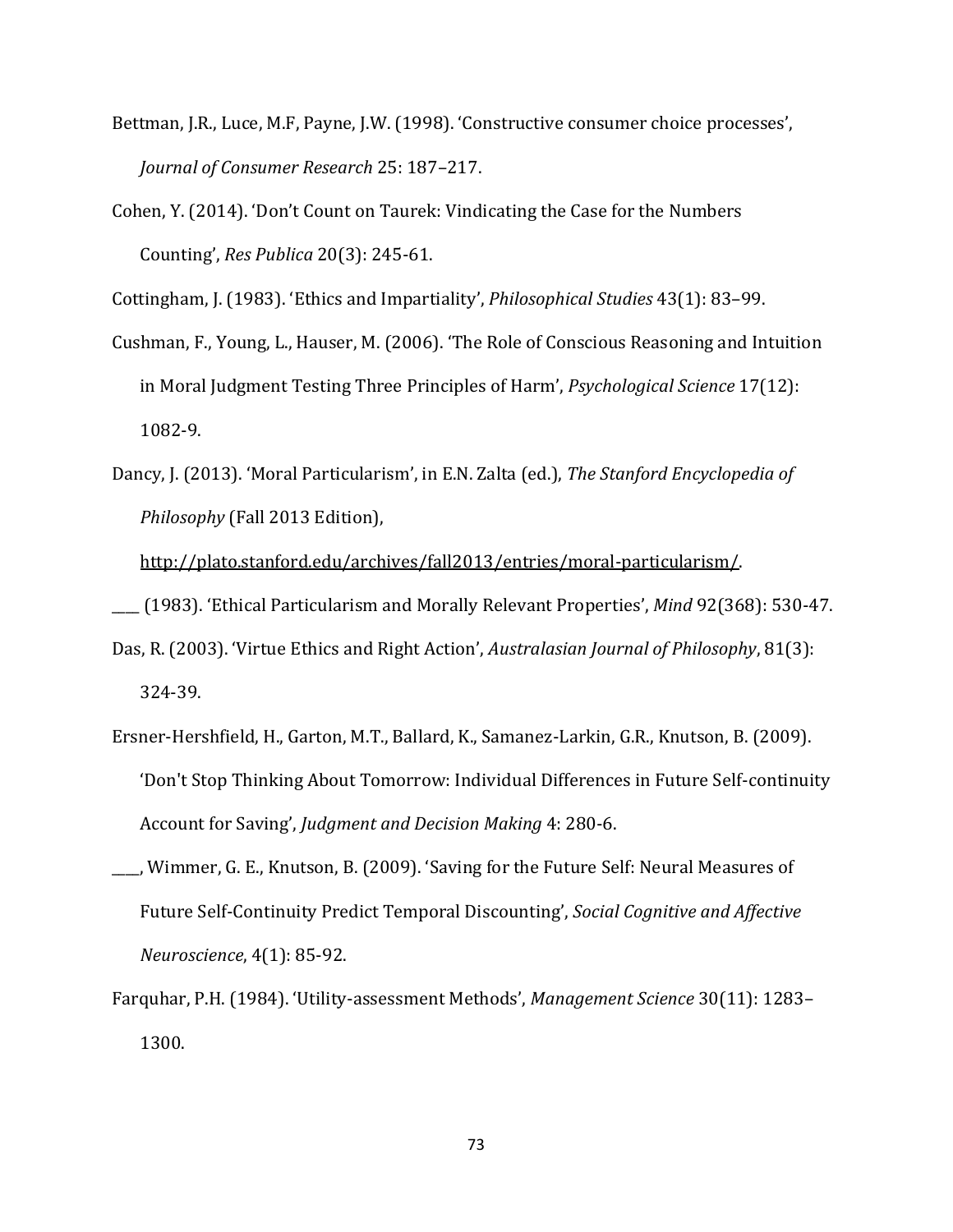- Fiala, A. (2005). 'A Critique of Exceptions: Torture, Terrorism, and the Lesser Evil Argument', *International Journal of Applied Philosophy* 20(1): 127-42.
- Foot, P. (1967). 'The Problem of Abortion and the Doctrine of Double Effect', *Oxford Review* 5: 5-15.
- Gottfredson, M.R., Hirschi, T. (1990). *A General Theory of Crime* (Stanford, CA: Stanford University Press).
- Herman, B. (1993). *The Practice of Moral Judgment* (Cambridge, MA: Harvard University Press).
- Hershfield, H.E., Goldstein, D.G., Sharpe, W.F., Fox, J., Yeykelis, L., Carstensen, LL, *et al*. (2011). 'Increasing Saving Behavior Through Age-Progressed Renderings of the Future Self', *Journal of Marketing Research: November* 2011, Vol. 48, No. SPL: S23-S37.
- Hill, D.J. (2007). 'Ticking Bombs, Torture, and the Analogy with Self-Defense', *American Philosophical Quarterly* 44(4): 395-404.
- Hirschi, T. (2004). 'Self-control and Crime', In R.F. Baumeister & K.D. Vohs (eds.), *Handbook of Self-Regulation: Research, Theory, and Applications* (New York, NY: Guilford Press): 537–52.
- Hursthouse, R. (2013). 'Virtue Ethics', in E.N. Zalta (ed.) *The Stanford Encyclopedia of Philosophy* (Fall 2013 Edition),

[http://plato.stanford.edu/archives/fall2013/entries/ethics-virtue/.](http://plato.stanford.edu/archives/fall2013/entries/ethics-virtue/)

\_\_\_\_ (1999). *On Virtue Ethics* (Oxford: Oxford University Press).

Kant, I. [1785]. *Groundwork of the Metaphysics of Morals*, in M.J. Gregor (ed.), *The Cambridge Edition of the Works of Immanuel Kant: Practical Philosophy* (Cambridge: Cambridge University Press, 1996): 38-108.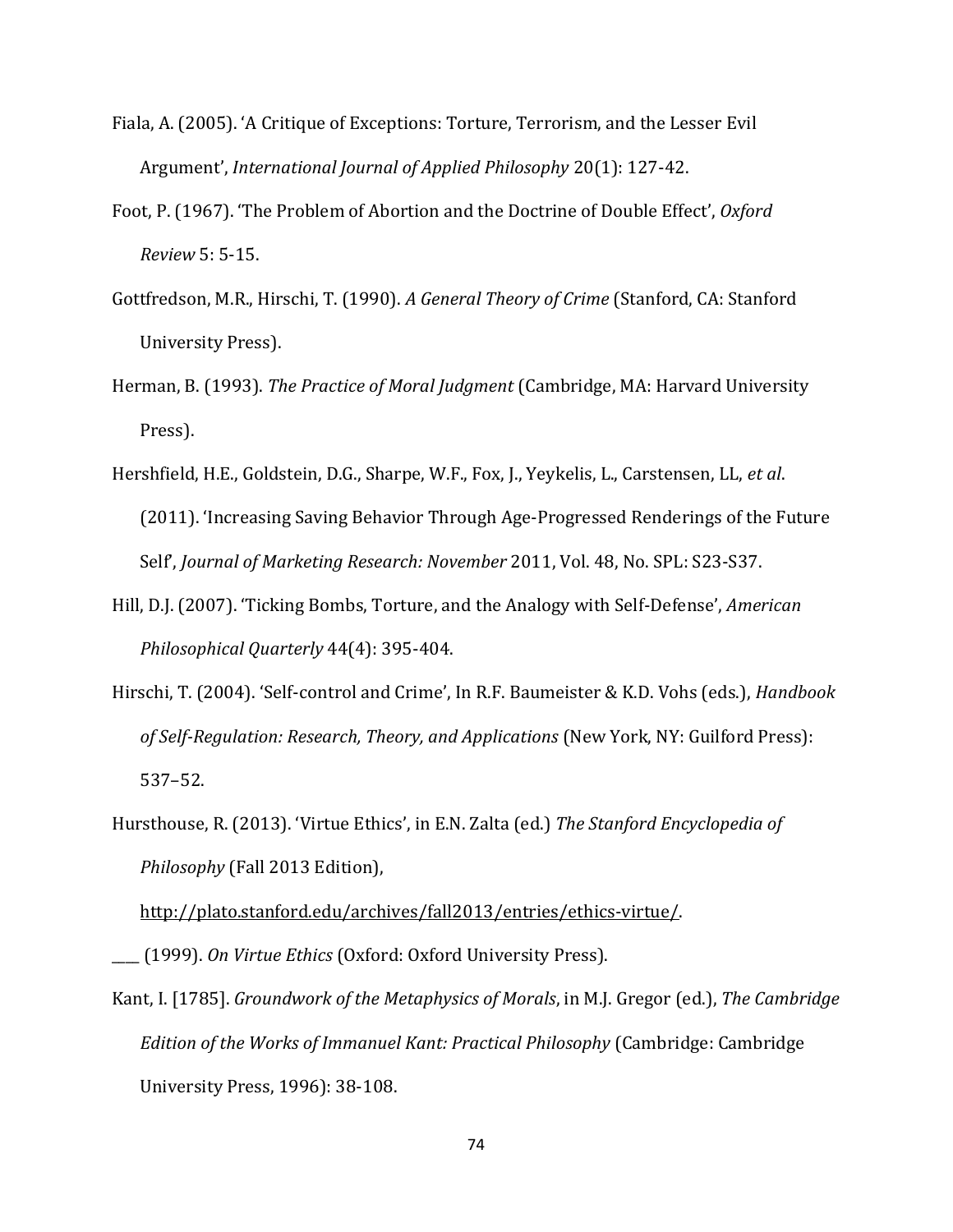Kekes, J. (2002). 'On the Supposed Obligation to Relieve Famine', *Philosophy* 77(4): 503-17.

- Kuhse, H., Singer, P. (1985). *Should the Baby Live?: The Problem of Handicapped Infants* (Oxford: Oxford University Press).
- Murphy, L.B. (2000). *Moral Demands in Nonideal Theory* (Oxford: Oxford University Press).
- Nathanson, S. (2015). 'Act and Rule Utilitarianism', *Internet Encyclopedia of Philosophy*, available at: [http://www.iep.utm.edu/util-a-r/,](http://www.iep.utm.edu/util-a-r/) accessed 28 July 2015.
- Potter, N. (1993). 'What Is Wrong with Kant's Four Examples', *Journal of Philosophical Research* 18: 213-29.
- Rawls, J. (1999a). *A Theory of Justice: Revised Edition* (Cambridge, MA: The Belknap Press of Harvard University Press).

Ross, W.D. [1930]. *The Right and the Good* (Oxford: Oxford University Press, 2002).

- Sanders, J.T. (1988). 'Why the Numbers Should Sometimes Count', *Philosophy and Public Affairs* 17(1): 3-14.
- Schmidtz, D. (2000). 'Islands in a Sea of Obligation: Limits of the Duty to Rescue', *Law and Philosophy* 19(6): 683-705.
- Schwitzgebel, E. (2015). 'Cheeseburger Ethics', *Aeon,*

[http://aeon.co/magazine/philosophy/how-often-do-ethics-professors-call-their](http://aeon.co/magazine/philosophy/how-often-do-ethics-professors-call-their-mothers/)[mothers/,](http://aeon.co/magazine/philosophy/how-often-do-ethics-professors-call-their-mothers/) accessed 15 July 2015.

- Singer, P. (1972). 'Famine, Affluence, and Morality', *Philosophy and Public Affairs* 1(3): 229- 43.
- Skelton, A. (2012). 'William David Ross', in E.N. Zalta (ed.), *The Stanford Encyclopedia of Philosophy* (Summer 2012 Edition),
	- [http://plato.stanford.edu/archives/sum2012/entries/william-david-ross/:](http://plato.stanford.edu/archives/sum2012/entries/william-david-ross/)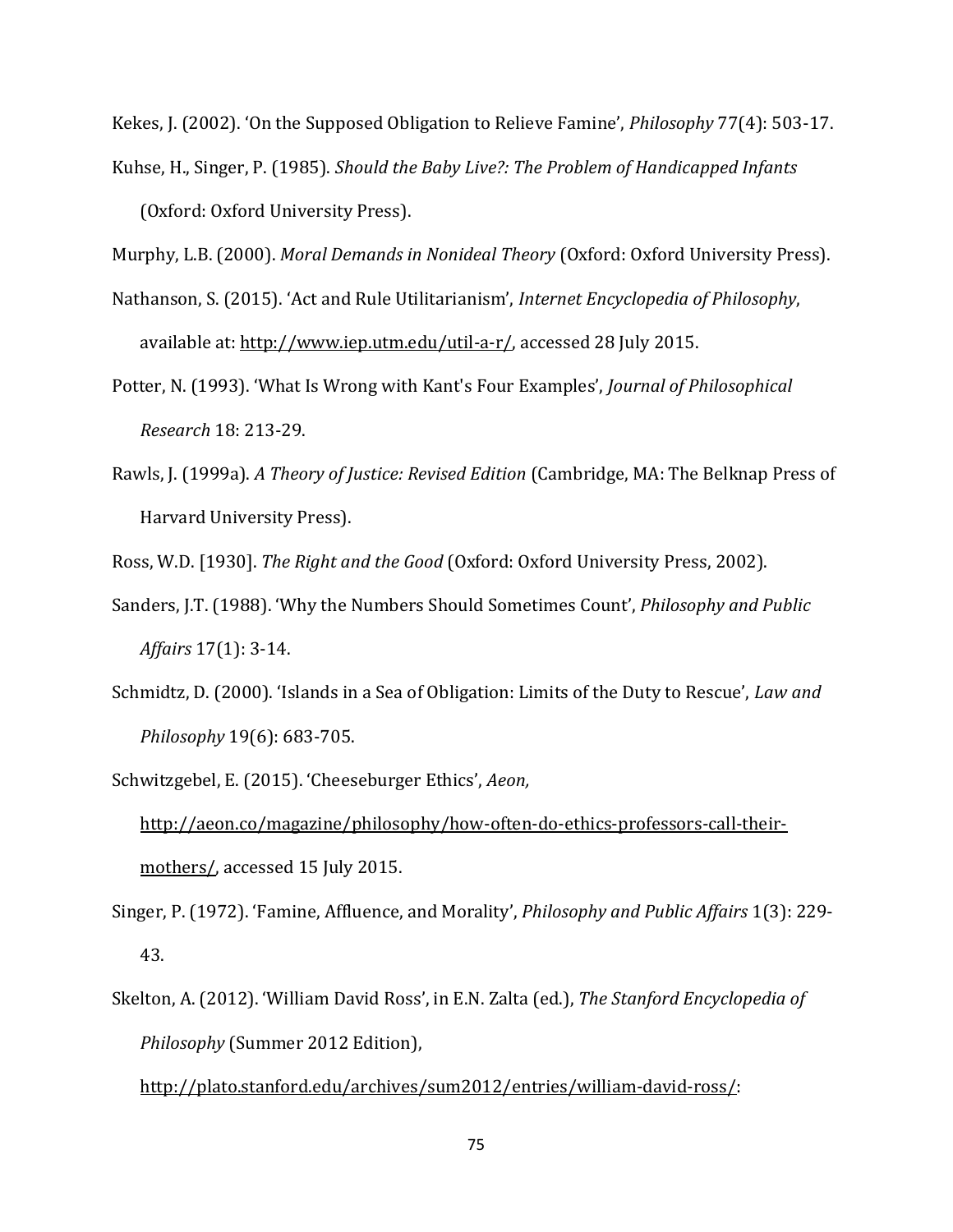Slote, M. (2009). *Moral Sentimentalism* (Oxford: Oxford University Press).

Slovik, P. (1995). 'The Construction of Preference', *American Psychologist* 50(5): 364-71.

Steinhoff, U. (2013). *On the Ethics of Torture* (Albany: State University of New York Press).

- Stocker, M. (1976). 'The Schizophrenia of Modern Ethical Theories', *The Journal of Philosophy* 73(14): 453-66.
- Sussman, D. (2005). 'What's Wrong with Torture?', *Philosophy & Public Affairs* 33(1): 1–33.
- Taurek, J.M. (1977). 'Should the Numbers Count?', *Philosophy and Public Affairs* 6(4): 293- 316.
- Thomson, J.J. (2008b). 'Turning the Trolley', *Philosophy & Public Affairs* 36(4): 359-74.
- Thomson, J.J., Parent, W. (1986). *Killing, Letting Die, and the Trolley Problem* (Cambridge: Harvard University Press).
- Van Gelder, J.L., Hershfield, H.E., Nordgren, L.F. (2013). 'Vividness of the Future Self Predicts Delinquency', *Psychological Science* 24(6): 974-80.

Vaughn, L. (2009). *Bioethics: Principles, Issues, and Cases* (Oxford: Oxford University Press).

Williams, B. (1981). 'Persons, Character, and Morality', in B. Williams, *Moral Luck* (Cambridge: Cambridge University Press): 1–19.

Wilson, J.Q., Herrnstein, R.J. (1985). *Crime & Human Nature: The Definitive Study of the Causes of Crime* (New York, NY: Free Press).

Wolf, S. (2012). 'One Thought Too Many': Love, Morality, and the Ordering of Luck, Value, and Commitment', in U. Heuer & G. Lang (eds.), *Themes From the Ethics of Bernard Williams* (Oxford: Oxford University Press): ch. 3.

Wolf, S. (1982). 'Moral Saints', *Journal of Philosophy* 79(8): 419-39.